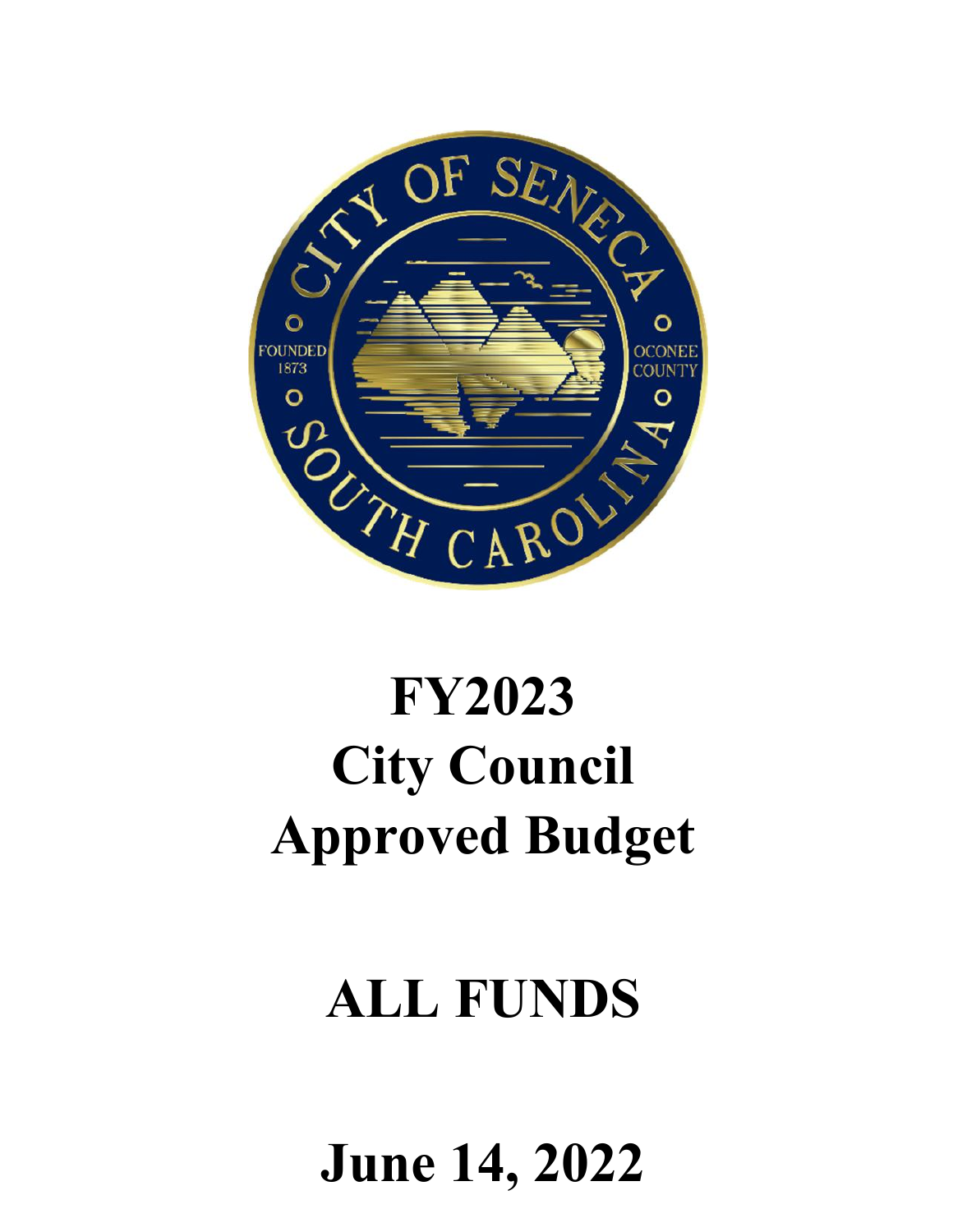# **Table of Contents**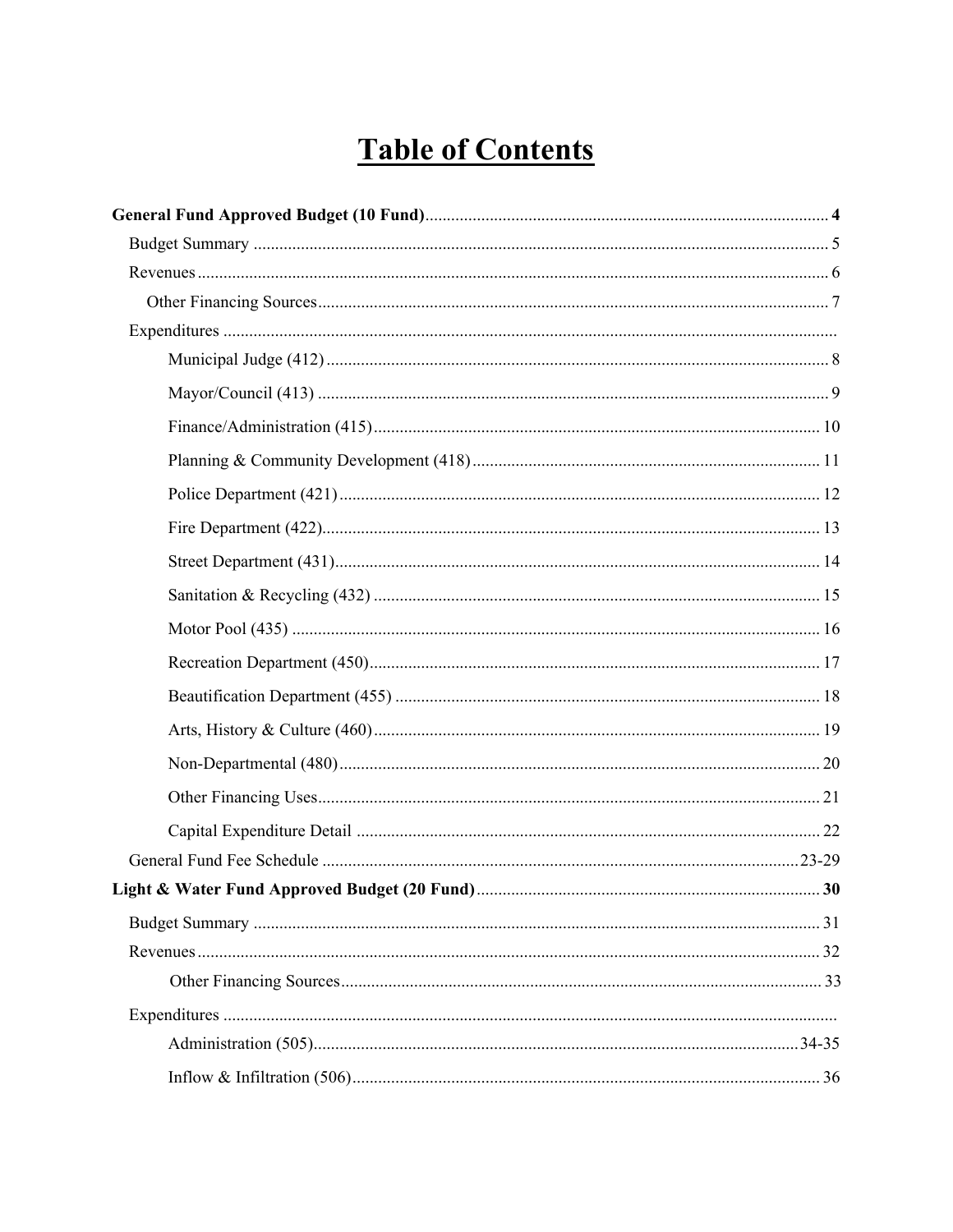# **Table of Contents (cont.)**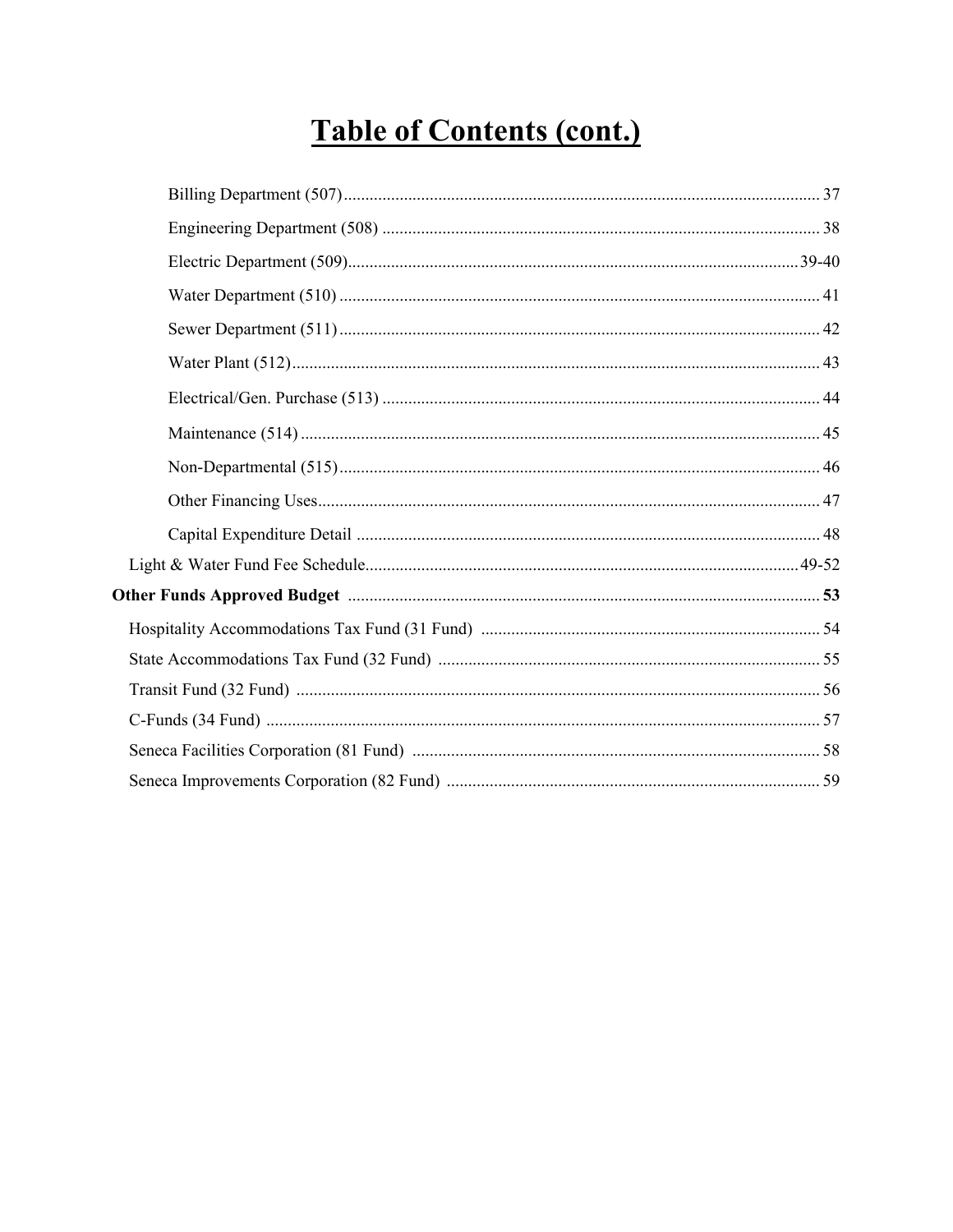<span id="page-3-0"></span>

# **FY 2023 Council Approved Budget**

# **GENERAL FUND June14, 2022**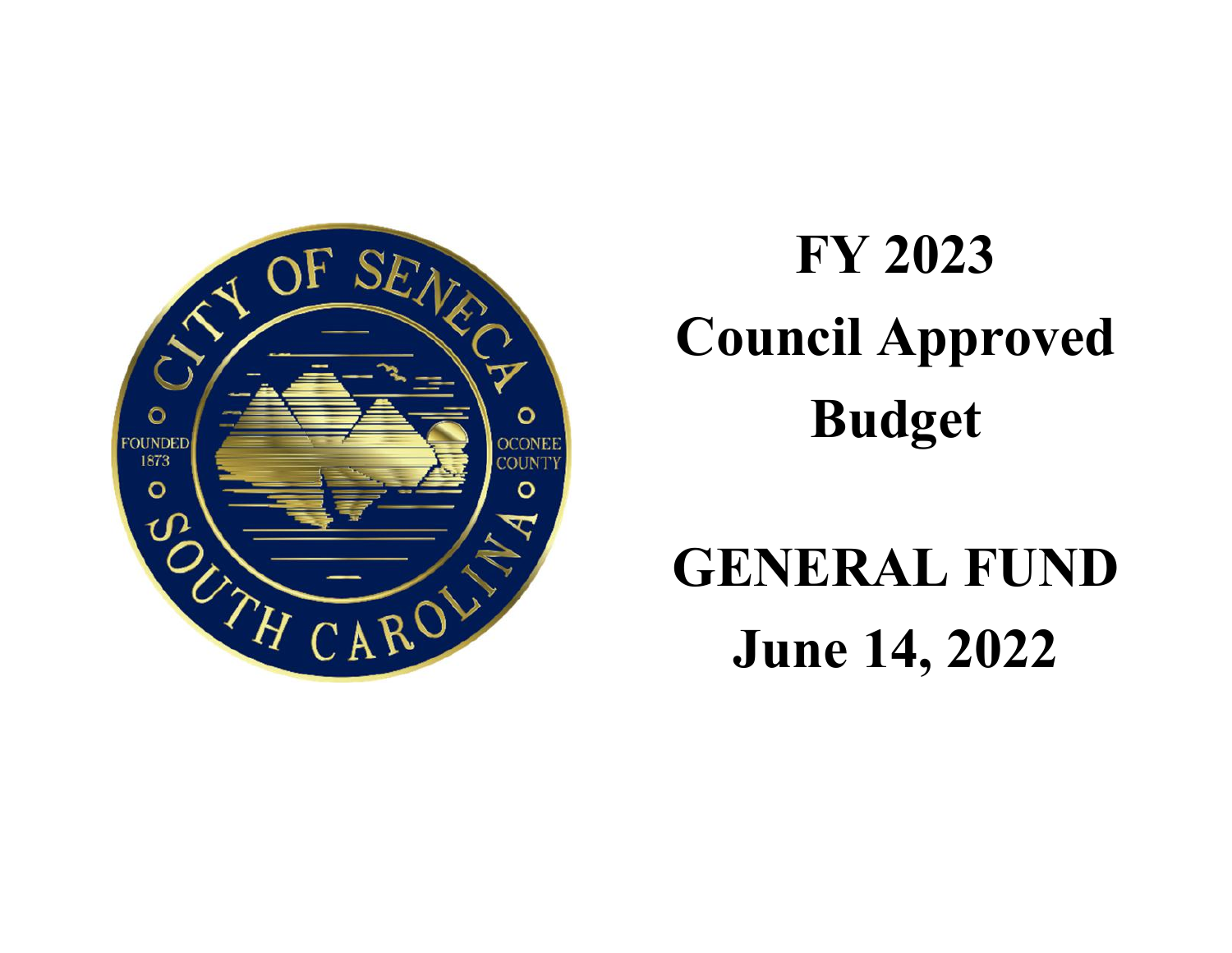#### **CITY OF SENECA BUDGET SUMMARY FISCAL YEAR 2023**

<span id="page-4-0"></span>

|                                |                       | <b>REVENUES</b>       |                       |                       |                         |
|--------------------------------|-----------------------|-----------------------|-----------------------|-----------------------|-------------------------|
| <b>GENERAL FUND</b>            | 2019<br><b>ACTUAL</b> | 2020<br><b>ACTUAL</b> | 2021<br><b>ACTUAL</b> | 2022<br><b>BUDGET</b> | 2023<br><b>PROPOSED</b> |
| <b>REVENUES:</b>               |                       |                       |                       |                       |                         |
| Property Taxes                 | 2,365,175             | 2,375,160             | 2,547,697             | 2,640,000             | 2,795,000               |
| <b>Franchise Fees</b>          | 76,568                | 83,782                | 74,386                | 78,000                | 71,000                  |
| Licenses and Permits           | 2,461,523             | 2,510,090             | 2,626,191             | 2,525,750             | 2,745,750               |
| Intergovernmental              | 650,000               | 650,000               | 650,000               | 650,000               | 650,000                 |
| Grants                         | 2,950                 | 33,077                | 54,051                | 33,000                | 33,000                  |
| State Intergovernmental        | 189,450               | 213,363               | 210,361               | 212,000               | 210,000                 |
| Garbage                        | 1,098,030             | 1,106,608             | 1,119,151             | 1,100,000             | 1,150,000               |
| Recreation                     | 68,270                | 41,553                | 58,073                | 59,000                | 60,000                  |
| Court                          | 74,912                | 52,172                | 50,928                | 82,500                | 63,000                  |
| Investment                     | 51,500                | 53,551                | (893)                 |                       |                         |
| Natural Gas Authority          | 152,147               | 157,094               | 129,035               | 150,000               | 130,000                 |
| Miscellaneous Income           | 166,244               | 261,440               | 256,550               | 92,500                | 135,500                 |
| <b>Other Financing Sources</b> | 4,843,775             | 6,078,411             | 8,449,260             | 6, 191, 873           | 6,671,317               |
| <b>TOTAL REVENUE</b>           | 12,200,543            | 13,616,302            | 16,224,790            | 13,814,623            | 14,714,567              |

|                                 |                       | <b>EXPENSES</b>       |                       |                       |                         |
|---------------------------------|-----------------------|-----------------------|-----------------------|-----------------------|-------------------------|
| <b>GENERAL FUND</b>             | 2019<br><b>ACTUAL</b> | 2020<br><b>ACTUAL</b> | 2021<br><b>ACTUAL</b> | 2022<br><b>BUDGET</b> | 2023<br><b>PROPOSED</b> |
| <b>EXPENSES:</b>                |                       |                       |                       |                       |                         |
| Municipal Judge (412)           | 270,331               | 234,483               | 232,683               | 252,232               | 272,131                 |
| Mayor/Council (413)             | 226,408               | 178,222               | 175,291               | 215,692               | 212,233                 |
| Finance/Administration (415)    | 1,277,115             | 1,921,813             | 2,057,259             | 774,616               | 838,968                 |
| Planning & Community Dev. (418) | 376,168               | 357,843               | 348,929               | 509,854               | 486,824                 |
| Police $(421)$                  | 3,676,709             | 3,714,189             | 3,685,517             | 3,762,528             | 3,855,039               |
| Fire $(422)$                    | 1,988,416             | 2,374,706             | 2,234,881             | 2,152,121             | 2,238,163               |
| Street $(431)$                  | 929,294               | 904,114               | 947,384               | 850,910               | 1,047,861               |
| Sanitation and Recycling (432)  | 551,884               | 831,347               | 1,105,918             | 509,795               | 785,690                 |
| Motor Pool (435)                | 386,124               | 418,638               | 423,877               | 474,729               | 495,990                 |
| Recreation (450)                | 1,572,715             | 1,314,038             | 1,091,005             | 1,803,794             | 1,140,217               |
| Beautification (455)            |                       |                       |                       |                       | 474,317                 |
| Arts, History and Culture (460) | 399,885               | 329,382               | 330,403               | 346,924               | 379,901                 |
| Non-Departmental (480)          |                       |                       |                       | 1,721,426             | 2,087,137               |
| <b>Other Financing Uses</b>     | 411,569               | 1,461,053             | 629,209               | 440,003               | 400,097                 |
| <b>TOTAL EXPENSES</b>           | 12,066,618            | 14,039,828            | 13,262,357            | 13,814,623            | 14,714,567              |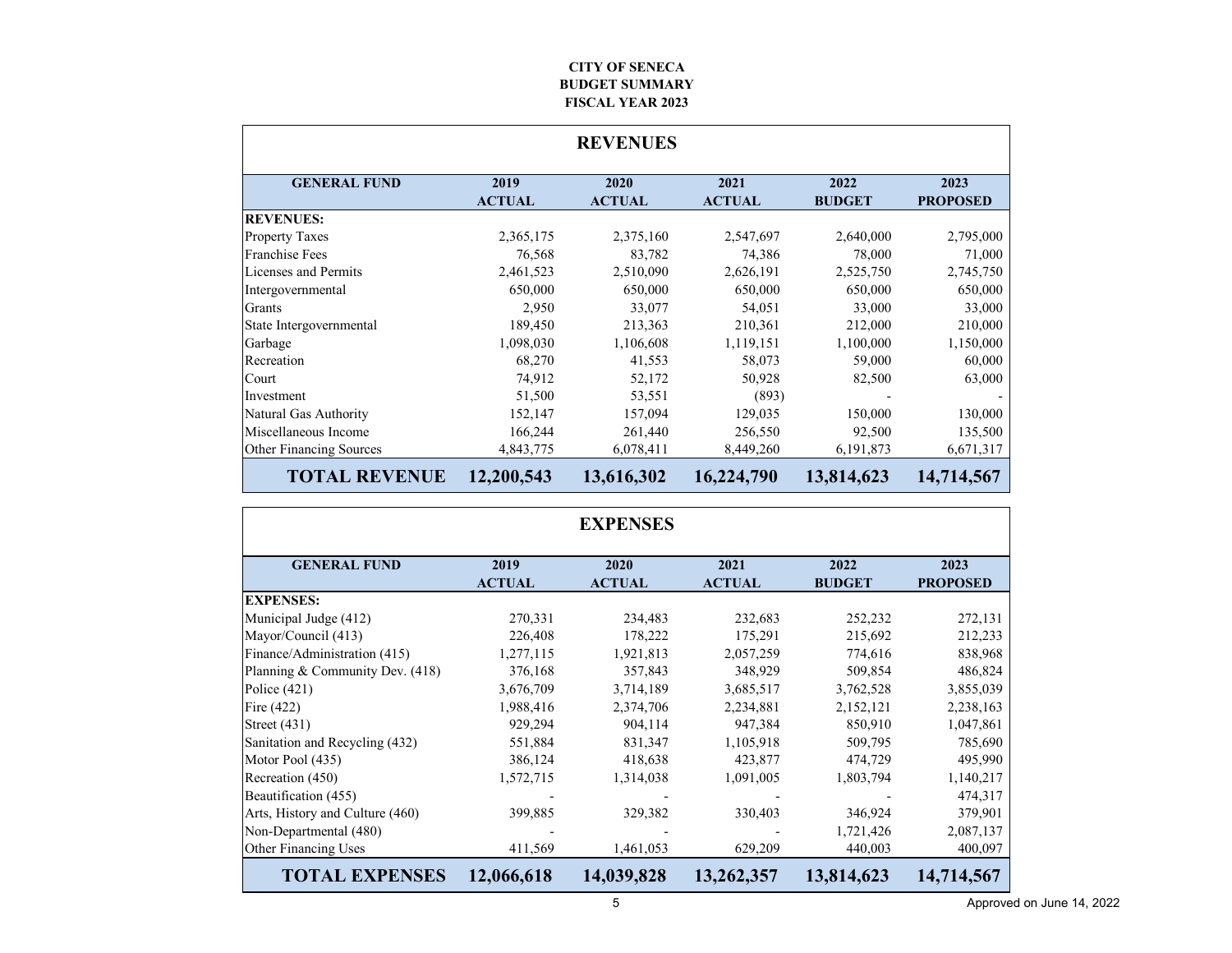#### **CITY OF SENECA REVENUES FISCAL YEAR 2023**

<span id="page-5-0"></span>

| <b>GENERAL FUND</b>                               | 2019          | 2020          | 2021          | 2022          | 2023            |
|---------------------------------------------------|---------------|---------------|---------------|---------------|-----------------|
|                                                   | <b>ACTUAL</b> | <b>ACTUAL</b> | <b>ACTUAL</b> | <b>BUDGET</b> | <b>PROPOSED</b> |
| <b>REVENUE:</b>                                   |               |               |               |               |                 |
| 10-311-001-000-00 Real Property Taxes             | 1,984,808     | 2,006,137     | 2,118,803     | 2,250,000     | 2,365,000       |
| 10-311-002-000-00 Vehicle Tax                     | 226,071       | 218,439       | 259,260       | 230,000       | 260,000         |
| 10-311-003-000-00 Watercraft Tax                  |               | 466           | 18,879        | 10,000        | 20,000          |
| 10-318-001-000-00 Other Taxes                     | 154,296       | 150,119       | 150,756       | 150,000       | 150,000         |
| 10-318-002-000-00 Cable TV Franchise              | 33,397        | 30,665        | 30,078        | 35,000        | 30,000          |
| 10-318-003-000-00 Blue Ridge Electric Franchise   | 25,183        | 25,540        | 25,366        | 25,500        | 25,000          |
| 10-318-004-000-00 Bellsouth Tele Franchise        | 17,988        | 27,576        | 18,942        | 17,500        | 16,000          |
| 10-321-000-000-00 Business Licenses               | 2,347,907     | 2,383,701     | 2,461,536     | 2,400,000     | 2,600,000       |
| 10-321-002-000-00 Miscellaneous Permits           | 29,232        | 34,698        | 57,473        | 40,000        | 45,000          |
| 10-322-010-000-00 Building Permits                | 83,454        | 90,942        | 106,433       | 85,000        | 100,000         |
| 10-323-000-000-00 Building Inspection Fee         | 930           | 750           | 750           | 750           | 750             |
| 10-328-000-000-00 County Fire Protection          | 650,000       | 650,000       | 650,000       | 650,000       | 650,000         |
| 10-330-000-000-00 Intergovernmental Revenues      |               |               |               |               |                 |
| 10-333-000-000-00 County Govt Grants              |               | 30,000        | 48,738        | 30,000        | 30,000          |
| 10-334-000-000-00 State Government Grants         |               |               | 430           |               |                 |
| 10-334-422-000-00 SCMIT Grant                     | 2,950         | 3,077         | 4,883         | 3,000         | 3,000           |
| 10-335-000-000-00 State Government Shared Revenue | 185,250       | 192,093       | 195,861       | 192,000       | 195,000         |
| 10-335-002-000-00 State LOP Sunday Sales Alcohol  | 4,200         | 21,270        | 14,500        | 20,000        | 15,000          |
| 10-335-003-000-00 TNC Local Assessment            | 445           | 582           | 141           | 500           | 500             |
| 10-344-003-000-00 Garbage                         | 1,098,030     | 1,106,608     | 1,119,151     | 1,100,000     | 1,150,000       |
| 10-347-001-000-00 General Recreation Revenue      | 5,455         | 13,855        | 6,696         | 5,000         | 5,000           |
| 10-347-003-000-00 Basketball                      | 12,248        | 12,043        | 8,439         | 12,000        | 15,000          |
| 10-347-003-001-00 Basketball Sponsorship          |               |               | 863           |               |                 |
| 10-347-004-000-00 Concession Stand                |               |               | 50            |               |                 |
| 10-347-005-000-00 Soccer                          | 17,982        | 2,884         | 16,112        | 15,000        | 15,000          |
| 10-347-005-001-00 Soccer Sponsorship              |               |               | 1,250         |               |                 |
| 10-347-008-000-00 Baseball/Softball               | 19,580        | 10,641        | 10,640        | 18,000        | 14,000          |
| 10-347-008-001-00 Baseball/Softball Sponsorship   |               |               | 350           |               |                 |
| 10-347-009-000-00 Football                        | 13,005        | 1,780         | 8,926         | 8,000         | 8,000           |
| 10-347-009-001-00 Football Sponsorship            |               |               | 700           |               |                 |
| 10-347-013-000-00 Volleyball                      |               | 35            | 2,341         | 1,000         | 2,000           |
| 10-347-013-001-00 Volleyball Sponsorship          |               |               | 150           |               |                 |
| 10-347-014-000-00 Cheerleading                    |               | 315           | 1,556         |               | 1,000           |
| 10-348-000-000-00 Stage Rental                    |               |               | 600           |               | 500             |
| 10-348-001-000-00 Tent Rental                     |               |               | 780           |               | 500             |
| 10-348-002-000-00 Table/Chair Rental              |               |               | 976           |               | 500             |
| 10-351-001-000-00 Municipal Court Fines           | 62,590        | 44,477        | 42,841        | 70,000        | 55,000          |
| 10-351-002-000-00 Victim's Rights Revenue         | 12,323        | 7,695         | 8,086         | 12,500        | 8,000           |
| 10-361-000-000-00 Interest Revenue                | 34            | 25            | 3             |               |                 |
| 10-361-000-000-01 Gain/Loss on Investments        | 51,466        | 53,526        | (896)         |               |                 |
| 10-364-000-000-00 Private Contribution/Donation   | 55,675        | 850           | 12,738        |               | 1,000           |
| 10-390-001-000-00 SC Housing Authority Tax        | 31,131        | 23,656        | 17,244        | 22,000        | 17,500          |
| 10-390-002-000-00 Natural Gas Authority           | 152,147       | 157,094       | 129,035       | 150,000       | 130,000         |
| 10-390-004-000-00 Miscellaneous Income            | 75,107        | 224,092       | 215,700       | 70,000        | 100,000         |
| 10-390-013-000-00 Police Officer Other            | 3,885         | 12,260        | 8,370         |               |                 |
| 10-390-015-000-00 Canine Revenue                  |               |               |               |               | 15,000          |
|                                                   |               |               |               |               |                 |
| <b>TOTAL REVENUE</b>                              | 7,356,769     | 7,537,891     | 7,775,530     | 7,622,750     | 8,043,250       |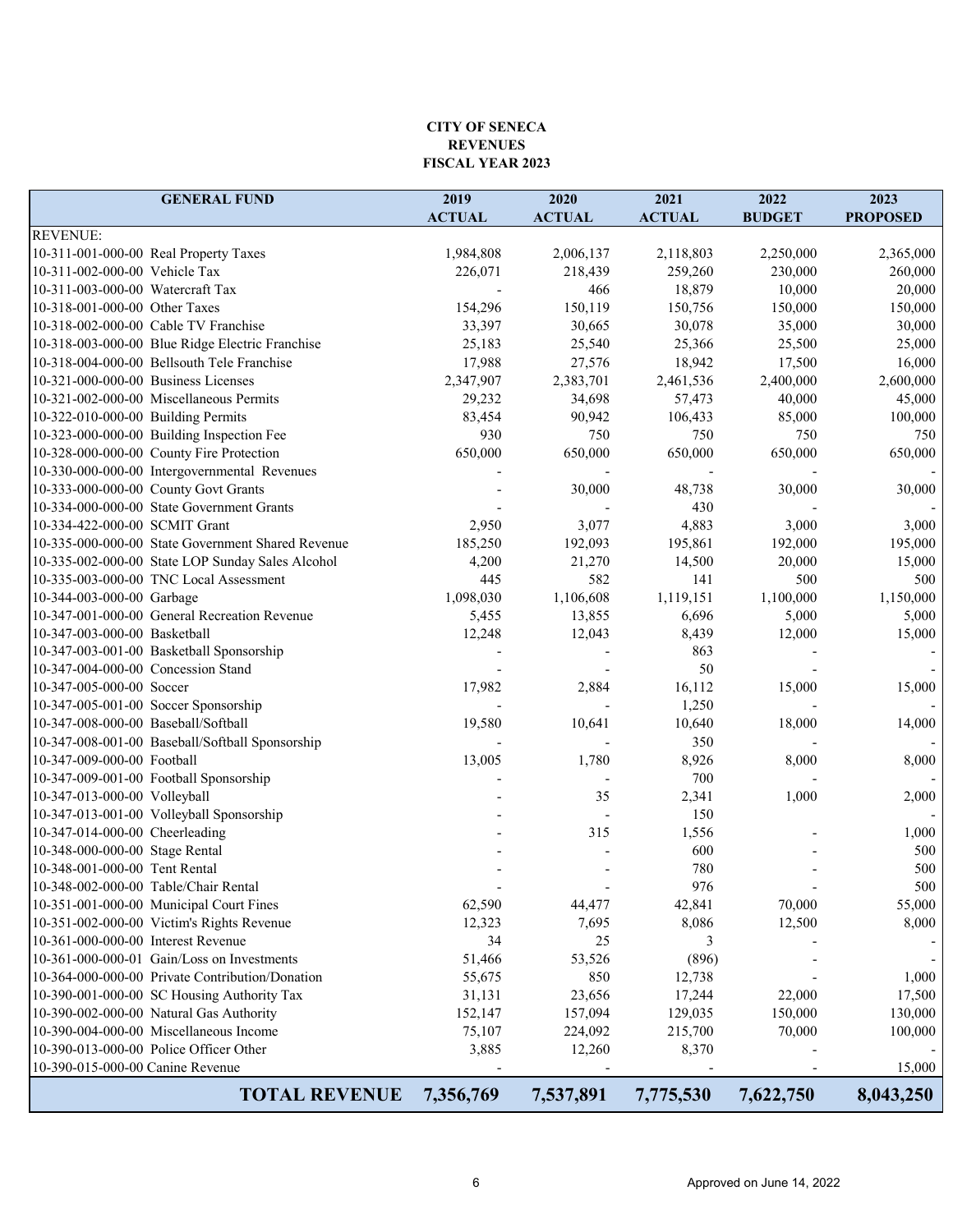### **CITY OF SENECA OTHER FINANCING SOURCES FISCAL YEAR 2023**

<span id="page-6-0"></span>

| <b>GENERAL FUND</b>                                      | 2019          | 2020          | 2021          | 2022          | 2023            |
|----------------------------------------------------------|---------------|---------------|---------------|---------------|-----------------|
|                                                          | <b>ACTUAL</b> | <b>ACTUAL</b> | <b>ACTUAL</b> | <b>BUDGET</b> | <b>PROPOSED</b> |
| <b>Other Financing Sources</b>                           |               |               |               |               |                 |
| <b>REVENUE:</b>                                          |               |               |               |               |                 |
| 10-390-003-000-00 Over/Short                             | 89            |               | (92)          |               |                 |
| 10-390-005-000-00 Other Financing Sources                | 313           | 734,073       | 2,353,414     |               | 464,600         |
| 10-390-005-000-01 Insurance Recovery                     |               | 59,206        | 516,305       |               |                 |
| 10-390-010-000-00 Transfer from ATAX 31                  | 29,574        | 28,695        | 27,953        | 28,750        | 28,750          |
| 10-390-010-000-01 Transfer from ATAX Museum Emp.         | 59,466        | 48,040        | 38,386        | 48,750        | 48,750          |
| 10-390-014-000-00 FEMA Reimbursement                     | 41,823        |               | 164,790       |               |                 |
| 10-391-000-000-00 CDBG# 4-CE-19-011                      |               |               | 323,703       |               |                 |
| 10-391-001-000-00 Transfer from LW-Capital               |               | 426,029       | 38,000        |               |                 |
| 10-391-002-000-00 Light and Water Transfers              | 4,515,015     | 4,564,188     | 4,650,000     | 5,000,000     | 5,240,000       |
| 10-391-007-000-00 Transfer from SFC                      |               |               |               |               |                 |
| 10-391-010-000-01 Transfer from Transit - Administrative |               |               |               | 61,454        | 70,000          |
| 10-391-010-000-02 Transfer from Transit - Fund Balance   |               |               |               |               |                 |
| 10-391-011-000-00 Transfer from SFC - Mgmt Fee           | 50,000        | 50,000        | 161,667       | 161,667       | 161,667         |
| 10-391-485-000-00 Transfer from HAT                      | 135,717       | 168,180       | 142,600       | 242,600       | 242,600         |
| 10-392-002-000-00 Proceed - Fixed Asset Disposition      | 11,778        |               | 32,535        |               |                 |
| PY Fund Balance                                          |               |               |               | 648,652       | 414,950         |
| <b>OTHER FINANCING SOURCES TOTAL</b>                     | 4,843,775     | 6,078,411     | 8,449,260     | 6,191,873     | 6,671,317       |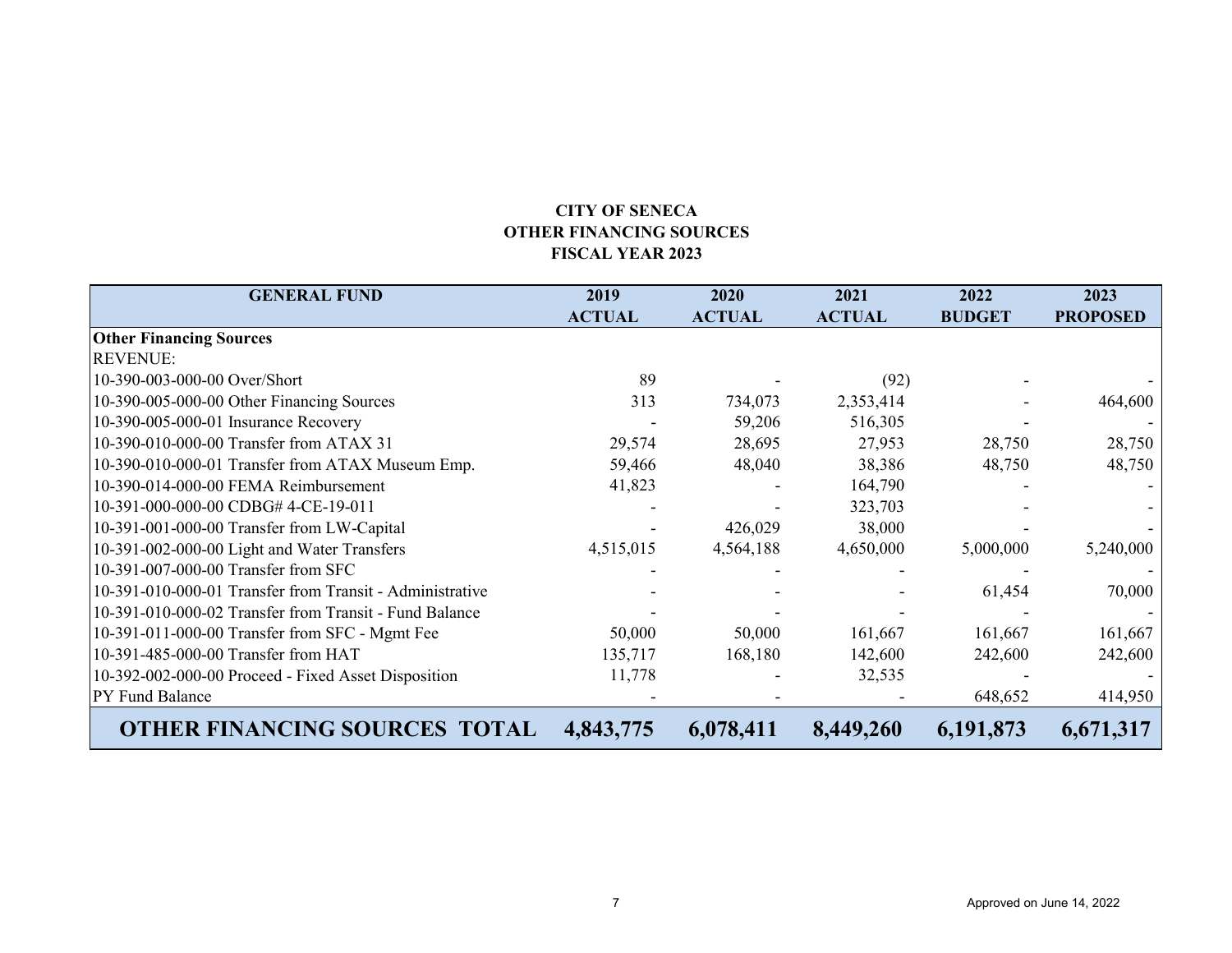# **CITY OF SENECA MUNICIPAL JUDGE (412) FISCAL YEAR 2023**

<span id="page-7-0"></span>

| <b>GENERAL FUND</b>                             | 2019          | 2020          | 2021          | 2022          | 2023            |
|-------------------------------------------------|---------------|---------------|---------------|---------------|-----------------|
|                                                 | <b>ACTUAL</b> | <b>ACTUAL</b> | <b>ACTUAL</b> | <b>BUDGET</b> | <b>PROPOSED</b> |
| 412 Municipal Judge                             |               |               |               |               |                 |
| <b>EXPENDITURE:</b>                             |               |               |               |               |                 |
| 10-412-000-110-00 Regular Employees             | 146,685       | 152,279       | 151,633       | 158,646       | 162,442         |
| 10-412-000-120-00 Temporary Help                |               |               |               |               |                 |
| 10-412-000-130-00 Overtime                      |               | 137           |               |               |                 |
| 10-412-000-210-00 Group Health Insurance        | 33,801        | 28,115        | 27,740        | 29,287        | 36,322          |
| 10-412-000-220-00 Social Security Contributions | 10,874        | 11,591        | 11,204        | 12,207        | 12,489          |
| 10-412-000-230-00 Retirement Contributions      | 20,128        | 22,036        | 23,176        | 24,468        | 26,662          |
| 10-412-000-260-00 Workers Compensation          | 510           | 482           | 484           | 704           | 704             |
| <b>Personnel Total</b>                          | 211,998       | 214,639       | 214,236       | 225,312       | 238,618         |
|                                                 |               |               |               |               |                 |
| 10-412-000-280-00 Uniforms                      | 1,200         | 1,200         | 1,200         | 1,200         | 1,200           |
| 10-412-000-290-00 Christmas Bonuses             | 920           | 920           | 920           | 920           | 812             |
| 10-412-000-300-15 Information Technology Svc    | 10,571        |               |               |               |                 |
| 10-412-000-330-00 Other Professional Services   |               |               |               |               | 6,700           |
| 10-412-000-410-00 Utility Services              | 3,257         |               |               |               |                 |
| 10-412-000-423-00 Cleaning Services & Supplies  | 2,625         |               |               |               |                 |
| 10-412-000-430-00 Maintenance & Repair Services | 458           | 596           | 459           | 1,000         | 1,000           |
| 10-412-000-530-00 Communications & Telephone    | 2,931         |               |               |               |                 |
| 10-412-000-560-00 Postage                       | 1,141         | 749           | 582           | 1,300         | 1,300           |
| 10-412-000-610-00 Tools/Supplies                | 2,114         | 1,853         | 871           | 2,500         | 2,500           |
| 10-412-000-720-00 Buildings                     | 12,398        |               |               |               |                 |
| 10-412-000-741-00 Machinery & Equipment         |               |               | 4,512         |               |                 |
| 10-412-000-801-00 Operating Expense             | 17,174        | 13,996        | 9,743         | 17,000        | 17,000          |
| 10-412-000-810-00 Jury Expense                  | 3,543         | 529           | 160           | 3,000         | 3,000           |
| <b>Operations Total</b>                         | 58,333        | 19,843        | 18,447        | 26,920        | 33,512          |
| <b>MUNICIPAL JUDGE TOTAL</b>                    | 270,331       | 234,483       | 232,683       | 252,232       | 272,131         |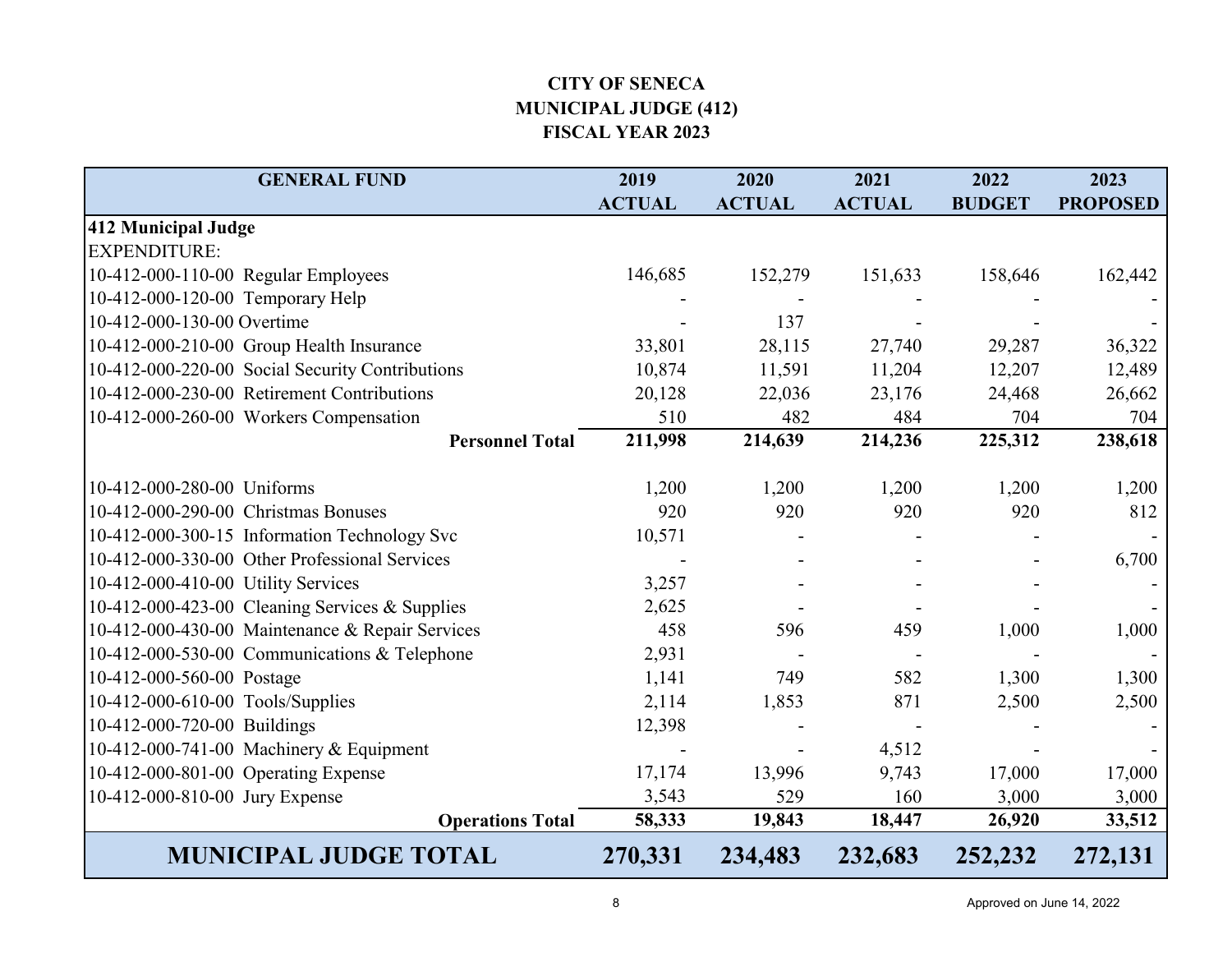# **CITY OF SENECA MAYOR/COUNCIL (413) FISCAL YEAR 2023**

<span id="page-8-0"></span>

| <b>GENERAL FUND</b>                           | 2019<br><b>ACTUAL</b> | 2020<br><b>ACTUAL</b> | 2021<br><b>ACTUAL</b> | 2022<br><b>BUDGET</b> | 2023<br><b>PROPOSED</b> |
|-----------------------------------------------|-----------------------|-----------------------|-----------------------|-----------------------|-------------------------|
|                                               |                       |                       |                       |                       |                         |
| 413 Mayor/Council                             |                       |                       |                       |                       |                         |
| <b>EXPENDITURE:</b>                           |                       |                       |                       |                       |                         |
| 10-413-000-110-00 Salaries                    | 74,659                | 75,748                | 73,223                | 75,748                | 75,748                  |
| 10-413-000-210-00 Group Health Insurance      | 88,745                | 72,870                | 80,347                | 83,386                | 87,670                  |
| 10-413-000-220-00 FICA Contributions          | 4,537                 | 5,633                 | 4,914                 | 5,795                 | 5,795                   |
| 10-413-000-230-00 Retirement Contributions    | 8,798                 | 8,693                 | 7,761                 | 11,786                | 12,544                  |
| 10-413-000-260-00 Workers Compensation        | 2,157                 | 2,020                 | 2,200                 | 2,976                 | 2,976                   |
| <b>Personnel Total</b>                        | 178,896               | 164,963               | 168,445               | 179,692               | 184,733                 |
|                                               |                       |                       |                       |                       |                         |
| 10-413-000-280-00 Uniforms                    |                       |                       | 83                    |                       |                         |
| 10-413-000-580-00 Travel                      | 26,293                | 1,012                 | 3,380                 | 15,000                | 15,000                  |
| 10-413-000-630-00 Food                        |                       |                       |                       |                       | 2,500                   |
| 10-413-000-801-00 Operating Expense           | 17,303                | 11,403                | 3,384                 | 20,000                | 10,000                  |
| 10-413-000-820-00 Planning Commission Expense | 971                   | 843                   |                       | 1,000                 |                         |
| 10-414-000-801-00 Elections Operating Expense | 2,946                 |                       |                       |                       |                         |
| <b>Operations Total</b>                       | 47,512                | 13,258                | 6,846                 | 36,000                | 27,500                  |
| <b>MAYOR/COUNCIL TOTAL</b>                    | 226,408               | 178,222               | 175,291               | 215,692               | 212,233                 |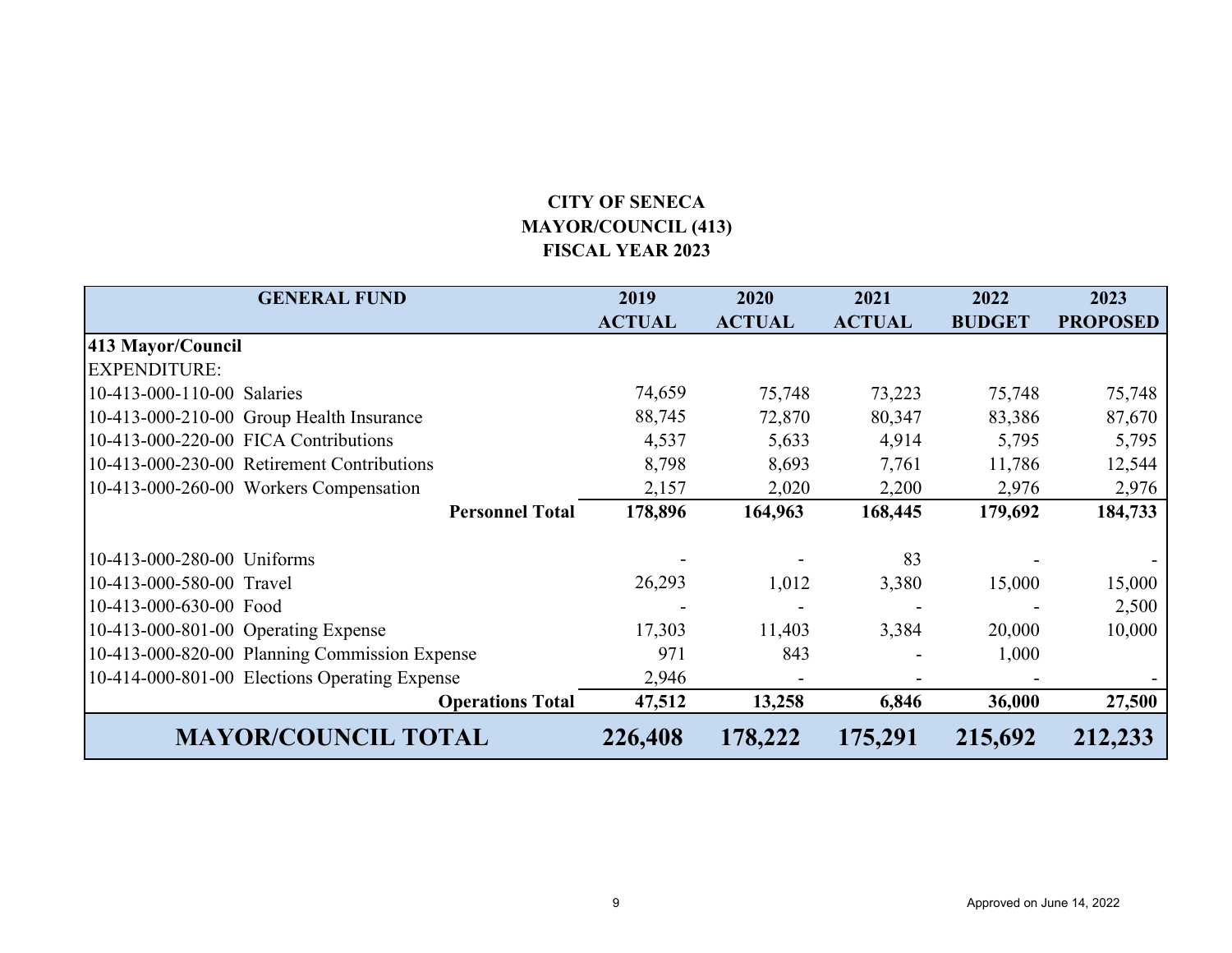#### **CITY OF SENECA FINANCE ADMINISTRATION (415) FISCAL YEAR 2023**

<span id="page-9-0"></span>

| <b>GENERAL FUND</b>                                      | 2019<br><b>ACTUAL</b> | 2020<br><b>ACTUAL</b> | 2021<br><b>ACTUAL</b> | 2022<br><b>BUDGET</b> | 2023<br><b>PROPOSED</b> |
|----------------------------------------------------------|-----------------------|-----------------------|-----------------------|-----------------------|-------------------------|
| <b>415 Finance Administration</b><br><b>EXPENDITURE:</b> |                       |                       |                       |                       |                         |
|                                                          | 309,305               | 379,736               |                       | 430,187               | 462,323                 |
| 10-415-000-110-00 Regular Employees                      |                       |                       | 427,509               |                       |                         |
| 10-415-000-120-00 Temporary help                         | 3,472                 | 5,312                 | 7,002                 |                       |                         |
| 10-415-000-130-00 Overtime                               | 6,576                 | 7,903                 | 2,140                 | 4,000                 | 4,000                   |
| 10-415-000-210-00 Group Health Insurance                 | 61,779                | 51,361                | 71,624                | 71,290                | 81,294                  |
| 10-415-000-220-00 Social Security Contributions          | 23,931                | 30,348                | 32,541                | 33,340                | 35,814                  |
| 10-415-000-230-00 Retirement Contributions               | 43,480                | 55,911                | 65,164                | 67,165                | 76,790                  |
| 10-415-000-260-00 Workers Compensation                   | 949                   | 1,044                 | 1,343                 | 1,211                 | 1,211                   |
| <b>Personnel Total</b>                                   | 449,493               | 531,615               | 607,322               | 607,192               | 661,432                 |
| 10-415-000-280-00 Uniforms                               | 2,700                 | 2,700                 | 3,133                 | 3,300                 | 3,700                   |
| 10-415-000-290-00 Christmas Bonuses                      | 1,245                 | 1,245                 | 1,733                 | 1,624                 | 1,835                   |
| 10-415-000-300-01 IT - COVID                             |                       | 2,150                 | 200                   |                       |                         |
| 10-415-000-300-13 Independent Audit                      | 36,378                | 48,897                | 47,348                |                       |                         |
| 10-415-000-300-14 City Attorney                          | 88,473                | 38,197                | 33,245                |                       |                         |
| 10-415-000-300-15 Information Technology Service         | 29,259                | 191,380               | 220,552               |                       |                         |
| 10-415-000-330-00 Other Professional Services            | 643                   | 20,298                | 98,548                | 50,000                | 50,000                  |
| 10-415-000-380-00 Dues & Membership                      | 5,917                 | 7,048                 | 3,886                 | 7,000                 | 6,000                   |
| 10-415-000-410-00 Utility Services                       | 208,362               | 378,356               | 361,543               |                       |                         |
| 10-415-000-423-00 Cleaning Services & Supplies           | 13,522                | 92,090                | 108,350               |                       |                         |
| 10-415-000-423-01 Cleaing Supplies COVID-19              |                       | 8,838                 | 16,584                |                       |                         |
| 10-415-000-430-00 Maintenance & Repair Services          | 7,354                 | 8,948                 | 7,249                 | 10,000                | 8,000                   |
| 10-415-000-520-00 Insurance                              | 306,686               | 340,838               | 320,881               |                       |                         |
| 10-415-000-530-00 Communications & Telephone             | 10,513                | 118,105               | 124,413               |                       |                         |
| 10-415-000-540-00 Advertising                            | 607                   | 1,160                 | 929                   | 1,000                 | 1,000                   |
| 10-415-000-550-00 Printing & Binding                     | 6,856                 | 6,509                 | 6,704                 | 6,500                 | 6,500                   |
| 10-415-000-560-00 Postage                                | 5,629                 | 6,104                 | 7,004                 | 6,000                 | 7,500                   |
| 10-415-000-570-00 Training                               | 5,040                 | 721                   | 200                   | 6,000                 | 7,500                   |
| 10-415-000-580-00 Travel                                 | 3,877                 | 4,002                 | 2,153                 | 6,000                 | 7,500                   |
| 10-415-000-610-00 Tools/Supplies                         | 12,535                | 22,499                | 14,403                | 15,000                | 12,500                  |
| 10-415-000-610-01 Tools/Supplies COVID-19                | L,                    | 10,391                | 13,074                |                       |                         |
| 10-415-000-620-00 Gas & Oil                              | 66                    | 273                   | 940                   | 3,000                 | 3,000                   |
| 10-415-000-625-00 Vehicle Expense                        |                       |                       | 59                    | 1,000                 | 1,000                   |
| 10-415-000-630-00 Food                                   | 164                   | 171                   | 1,496                 | 1,000                 | 1,500                   |
| 10-415-000-640-00 Books & Periodicals                    |                       | 203                   |                       |                       |                         |
| 10-415-000-720-00 Buildings                              | 19,645                | 4,974                 |                       | 10,000                | 20,000                  |
| 10-415-000-730-00 Improvements other than Buildings      | 689                   |                       |                       |                       |                         |
| 10-415-000-741-00 Machinery & Equipment                  | 10,491                | 8,391                 | 1,921                 | 10,000                | 10,000                  |
| 10-415-000-742-00 Vehicles                               |                       | 36,133                |                       |                       |                         |
| 10-415-000-801-00 Operating Expense                      | 50,972                | 29,224                | 33,054                | 30,000                | 30,000                  |
| 10-415-000-806-00 Lease Purchase 2020                    |                       |                       | 5,645                 |                       |                         |
| 10-415-000-900-00 GO Bond 2020A Payment                  |                       |                       | 7,669                 |                       |                         |
| 10-415-000-901-00 GO Bond 2020B Payment                  |                       |                       | 4,890                 |                       |                         |
| 10-415-999-801-00 FEMA 2020 - Operating Expense          |                       | 349                   | 2,130                 |                       |                         |
| <b>Operations Total</b>                                  | 827,622               | 1,390,198             | 1,449,937             | 167,424               | 177,535                 |
| <b>TOTAL</b>                                             | 1,277,115             | 1,921,813             | 2,057,259             | 774,616               | 838,968                 |

| <b>Expenses moved to Non-Departmental</b> |           |           |           |           |           |
|-------------------------------------------|-----------|-----------|-----------|-----------|-----------|
| Independent Audit                         |           |           |           | 50,000    | 60,000    |
| City Attorney                             |           |           |           | 50,000    | 40,000    |
| Information Technology Service            |           |           |           | 247,667   | 300,000   |
| <b>Utility Services</b>                   |           |           |           | 400,000   | 375,000   |
| Cleaning Services & Supplies              |           |           |           | 95,000    | 135,000   |
| Insurance                                 |           |           |           | 325,000   | 300,000   |
| Communications & Telephone                |           |           |           | 118,000   | 120,000   |
| Lease Purchase 2020                       |           |           |           | 5.660     | 5,645     |
| GO Bond 2020A Payment                     |           |           |           | 23,800    | 248,800   |
| GO Bond 2020B Payment                     |           |           |           | 16.150    | 166,150   |
| Total expenses moved to Non-Departmental  |           |           |           | 1.331.277 | 1,750,595 |
| <b>FINANCE ADMINISTRATION TOTAL</b>       | 1,277,115 | 1,921,813 | 2,057,259 | 2,105,893 | 2,589,563 |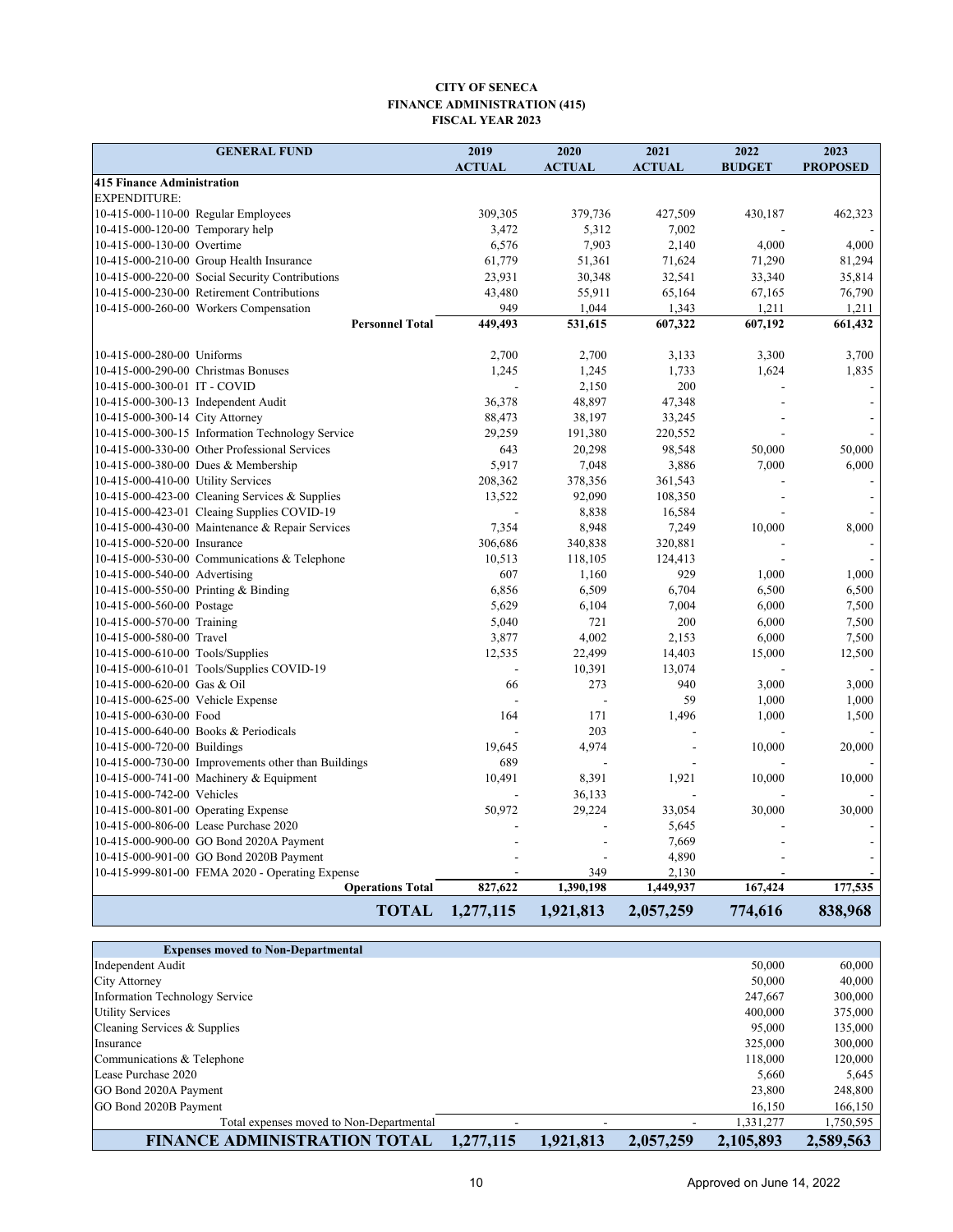# **CITY OF SENECA PLANNING & COMMUNITY DEVELOPMENT (418) FISCAL YEAR 2023**

<span id="page-10-0"></span>

| <b>GENERAL FUND</b>                              | 2019          | 2020          | 2021          | 2022          | 2023            |
|--------------------------------------------------|---------------|---------------|---------------|---------------|-----------------|
|                                                  | <b>ACTUAL</b> | <b>ACTUAL</b> | <b>ACTUAL</b> | <b>BUDGET</b> | <b>PROPOSED</b> |
| 418 Planning & Community Development             |               |               |               |               |                 |
| <b>EXPENDITURE:</b>                              |               |               |               |               |                 |
| 10-418-000-110-00 Regular Employees              | 189,919       | 209,008       | 201,504       | 287,696       | 262,649         |
| 10-418-000-130-00 Overtime                       |               | 3,793         | 1,417         |               |                 |
| 10-418-000-210-00 Group Health Insurance         | 74,199        | 58,729        | 55,191        | 57,222        | 56,619          |
| 10-418-000-220-00 Social Security Contributions  | 18,598        | 20,637        | 19,171        | 22,108        | 20,184          |
| 10-418-000-230-00 Retirement Contributions       | 34,390        | 39,603        | 39,632        | 44,329        | 43,231          |
| 10-418-000-260-00 Workers Compensation           | 3,122         | 2,954         | 3,000         | 4,300         | 4,300           |
| <b>Personnel Total</b>                           | 320,228       | 334,724       | 319,915       | 415,655       | 386,982         |
| 10-418-000-280-00 Uniforms                       | 2,200         | 2,400         | 2,200         | 2,400         | 2,400           |
| 10-418-000-290-00 Christmas Bonuses              | 1,361         | 1,505         | 1,267         | 1,299         | 1,191           |
| 10-418-000-300-15 Information Technology Service | 10,613        |               | 7,233         |               |                 |
| 10-418-000-330-00 Other Professional             |               |               |               | 65,000        | 30,000          |
| 10-418-000-380-00 Dues & Memberships             |               | 690           | 912           | 1,500         | 1,500           |
| 10-418-000-423-00 Cleaning Services & Supplies   | 1,357         |               |               |               |                 |
| 10-418-000-430-00 Maintenance & Repair Services  | 303           |               | 467           |               |                 |
| 10-418-000-520-00 Insurance                      |               |               |               |               |                 |
| 10-418-000-530-00 Communications & Telephone     | 6,495         |               |               |               |                 |
| 10-418-000-540-00 Advertising                    | 640           | 682           | 896           | 1,000         | 3,000           |
| 10-418-000-550-00 Printing & Binding             | 543           | 942           | 998           | 1,000         | 1,000           |
| 10-418-000-560-00 Postage                        | 393           | 365           | 267           | 1,000         | 1,000           |
| 10-418-000-570-00 Training                       | 5,229         | 952           | 1,309         | 2,500         | 2,500           |
| 10-418-000-580-00 Travel                         | 5,320         | 1,412         | 2,123         | 2,500         | 2,500           |
| 10-418-000-610-00 Tools/Supplies                 | 3,045         | 2,710         | 562           | 2,000         | 1,000           |
| 10-418-000-620-00 Gas & Oil                      | 5,226         | 4,829         | 4,613         | 5,000         | 5,250           |
| 10-418-000-625-00 Vehicle Expense                | 948           | 2,897         | 4,008         | 5,000         | 5,000           |
| 10-418-000-640-00 Books & Periodicals            | 681           | 2,371         |               | 1,000         | 3,500           |
| 10-418-000-720-00 Building                       | 4,972         |               |               |               |                 |
| 10-418-000-741-00 Machinery & Equipment          |               |               |               |               |                 |
| 10-418-000-742-00 Vehicle                        |               |               |               |               | 36,000          |
| 10-418-000-801-00 Operating Expense              | 6,214         | 1,363         | 2,160         | 3,000         | 4,000           |
| 10-418-000-801-01 Electric Bus Expense           | 402           |               |               |               |                 |
| <b>Operations Total</b>                          | 55,940        | 23,119        | 29,014        | 94,199        | 99,841          |
| <b>TOTAL</b>                                     | 376,168       | 357,843       | 348,929       | 509,854       | 486,824         |

| <b>Expenses moved to Non-Departmental</b> |  |
|-------------------------------------------|--|
| 2022 Capital Lease Purchase               |  |
| Total expenses moved to Non-Departmental  |  |
| <b>PLANNING &amp; COMMUNITY DEV TOTAL</b> |  |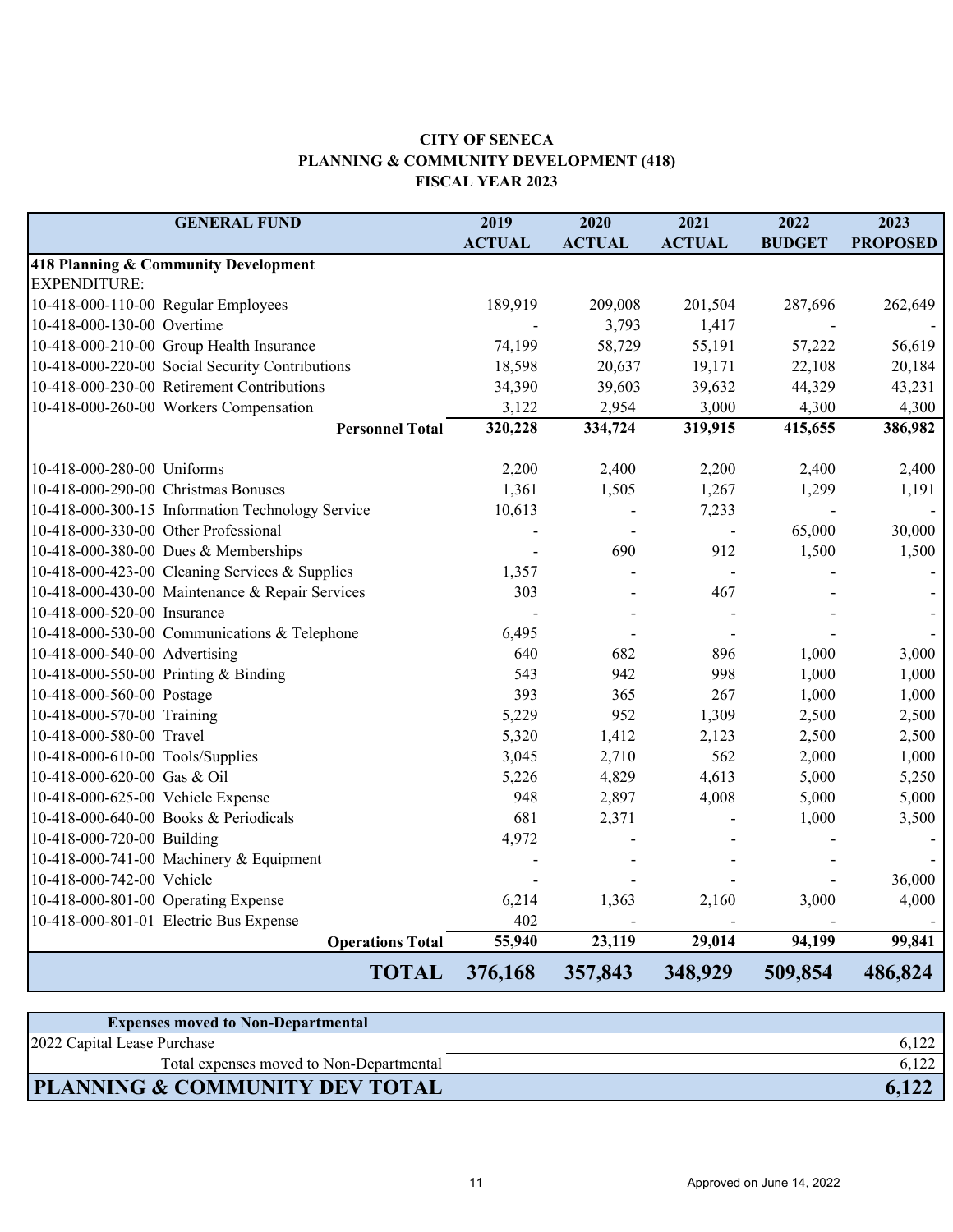#### **CITY OF SENECA POLICE DEPARTMENT (421) FISCAL YEAR 2023**

<span id="page-11-0"></span>

|                                     | <b>GENERAL FUND</b>                                 | 2019<br><b>ACTUAL</b> | 2020<br><b>ACTUAL</b> | 2021<br><b>ACTUAL</b> | 2022<br><b>BUDGET</b> | 2023<br><b>PROPOSED</b> |
|-------------------------------------|-----------------------------------------------------|-----------------------|-----------------------|-----------------------|-----------------------|-------------------------|
| 421 Police                          |                                                     |                       |                       |                       |                       |                         |
| <b>EXPENDITURE:</b>                 |                                                     |                       |                       |                       |                       |                         |
|                                     | 10-421-000-110-00 Regular Employees with PORS       | 1,750,394             | 1,812,445             | 1,876,338             | 1,507,756             | 1,609,524               |
|                                     | 10-421-000-110-00 Regular Employees with SCRS       |                       |                       |                       | 452,877               | 445,840                 |
|                                     | 10-421-000-110-01 Regular Employees - Victims Ad.   | 12,323                | 7,695                 | 8,086                 |                       |                         |
| 10-421-000-130-00 Overtime          |                                                     | 120,086               | 161,030               | 154,401               | 120,000               | 120,000                 |
|                                     | 10-421-000-210-00 Group Health Insurance            | 551,828               | 430,895               | 484,869               | 578,096               | 534,770                 |
|                                     | 10-421-000-220-00 Social Security Contributions     | 140,551               | 148,920               | 152,185               | 160,042               | 167,310                 |
|                                     | 10-421-000-230-00 Retirement Contributions          | 296,420               | 324,714               | 409,324               | 367,370               | 402,239                 |
|                                     | 10-421-000-260-00 Workers Compensation              | 89,218                | 81,059                | 90,826                | 118,891               | 118,891                 |
|                                     | <b>Personnel Total</b>                              | 2,960,821             | 2,966,758             | 3,176,029             | 3,305,033             | 3,398,574               |
|                                     |                                                     |                       |                       |                       |                       |                         |
| 10-421-000-280-00 Uniforms          |                                                     | 39,190                | 22,532                | 34,695                | 33,000                | 33,000                  |
|                                     | 10-421-000-290-00 Christmas Bonuses                 | 10,301                | 9,854                 | 11,867                | 11,424                | 11,695                  |
|                                     | 10-421-000-300-15 Information Technology Service    | 123,246               |                       |                       |                       |                         |
|                                     | 10-421-000-330-00 Other Professional Services       | 126,932               | 66,094                | 6,376                 |                       |                         |
|                                     | 10-421-000-380-00 Dues & Memberships                |                       |                       |                       | 500                   | 500                     |
| 10-421-000-410-00 Utility Services  |                                                     | 27,165                |                       |                       |                       |                         |
|                                     | 10-421-000-423-00 Cleaning Services & Supplies      | 16,830                |                       |                       |                       |                         |
|                                     | 10-421-000-430-00 Maintenance & Repair Services     | 17,264                | 19,881                | 17,500                | 16,000                | 20,000                  |
|                                     | 10-421-000-530-00 Communications & Telephone        | 61,223                | 166,345               |                       |                       |                         |
| 10-421-000-540-00 Advertising       |                                                     |                       |                       |                       | 2,000                 | 2,000                   |
| 10-421-000-560-00 Postage           |                                                     | 1,096                 | 582                   | 755                   | 2,000                 | 1,500                   |
| 10-421-000-570-00 Training          |                                                     | 14,850                | 9,430                 | 13,632                | 9,000                 | 9,000                   |
| 10-421-000-580-00 Travel            |                                                     |                       |                       |                       | 5,000                 | 5,000                   |
| 10-421-000-610-00 Tools/Supplies    |                                                     | 16,916                | 17,654                | 17,810                | 13,800                | 19,000                  |
| 10-421-000-620-00 Gas & Oil         |                                                     | 92,005                | 84,377                | 91,273                | 100,000               | 145,000                 |
| 10-421-000-625-00 Vehicle Expense   |                                                     | 46,650                | 61,292                | 56,272                | 50,000                | 50,000                  |
| 10-421-000-630-00 Food              |                                                     |                       |                       |                       | 1,200                 | 1,700                   |
|                                     | 10-421-000-650-00 Investigative Supplies            | 4,964                 | 8,408                 | 7,281                 | 2,500                 | 2,500                   |
| 10-421-000-655-00 Canine Operations |                                                     |                       |                       |                       | 15,000                | 15,000                  |
| 10-421-000-720-00 Buildings         |                                                     |                       |                       |                       |                       |                         |
|                                     | 10-421-000-730-00 Improvements other than buildings |                       |                       |                       |                       |                         |
|                                     | 10-421-000-741-00 Machinery & Equipment             | 36,392                | 34,000                | 48,167                | 54,071                | 88,571                  |
| 10-421-000-742-00 Vehicles          |                                                     | 26,444                | 195,561               | 163,998               | 100,000               |                         |
| 10-421-000-801-00 Operating Expense |                                                     | 23,292                | 28,673                | 15,774                | 12,000                | 22,000                  |
| 10-421-000-820-00 Drug Enforcement  |                                                     | 31,126                | 19,500                | 24,088                | 30,000                | 30,000                  |
|                                     | 10-421-999-580-00 FEMA 2020 - Travel                |                       | 21                    |                       |                       |                         |
|                                     | 10-421-999-610-00 FEMA 2020 - Tools/Supplies        |                       | 303                   |                       |                       |                         |
|                                     | 10-421-999-625-00 FEMA 2020 - Vehicle Expense       |                       | 2,831                 |                       |                       |                         |
|                                     | 10-421-999-630-00 FEMA 2020 - Food                  |                       | 94                    |                       |                       |                         |
|                                     | <b>Operations Total</b>                             | 715,887               | 747,431               | 509,488               | 457,495               | 456,466                 |
|                                     | POLICE DEPARTMENT TOTAL                             | 3,676,709             | 3,714,189             | 3,685,517             | 3,762,528             | 3,855,039               |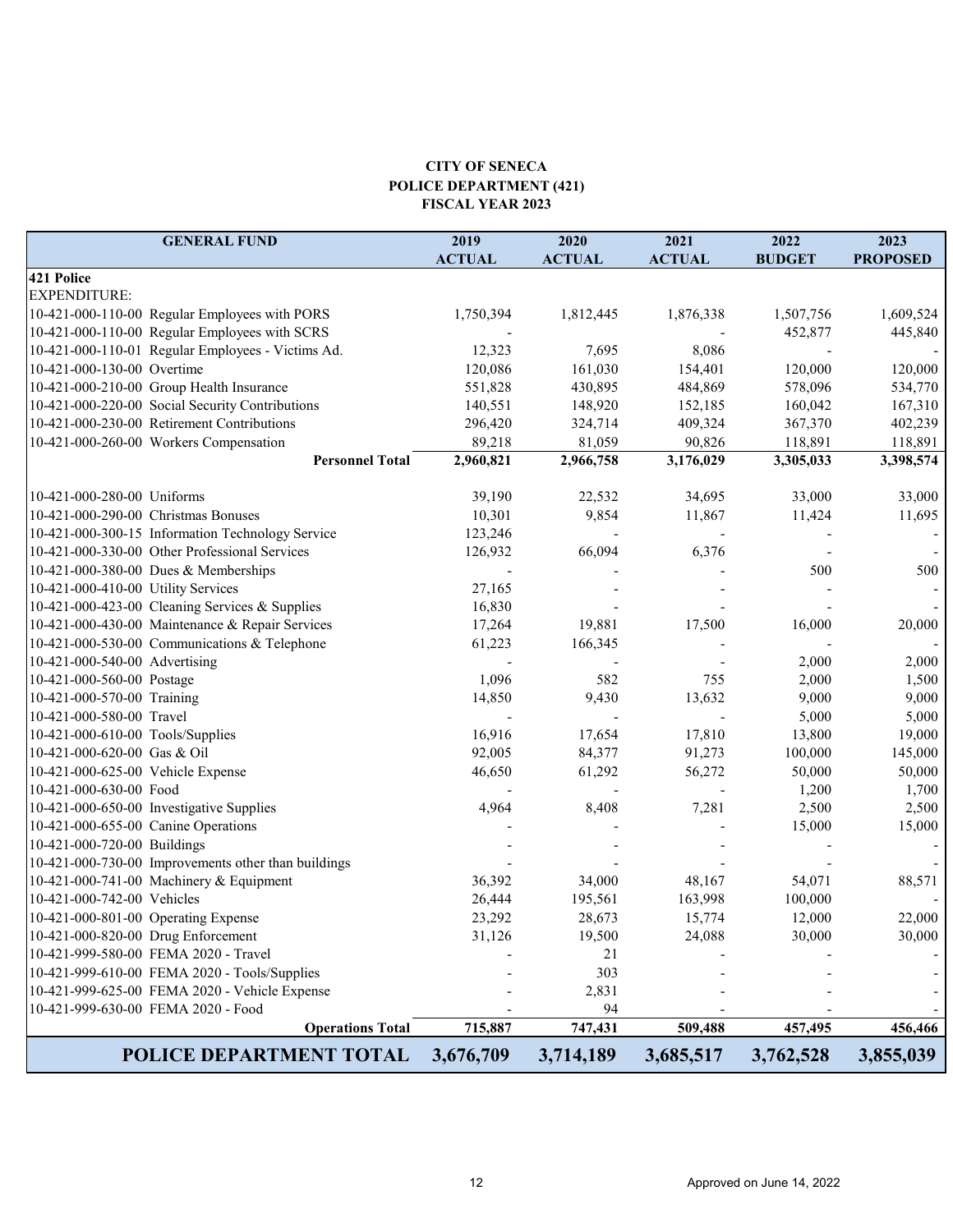# **CITY OF SENECA FIRE DEPARTMENT (422) FISCAL YEAR 2023**

<span id="page-12-0"></span>

| <b>GENERAL FUND</b>                             | 2019          | 2020          | 2021          | 2022          | 2023            |
|-------------------------------------------------|---------------|---------------|---------------|---------------|-----------------|
|                                                 | <b>ACTUAL</b> | <b>ACTUAL</b> | <b>ACTUAL</b> | <b>BUDGET</b> | <b>PROPOSED</b> |
| 422 Fire                                        |               |               |               |               |                 |
| <b>EXPENDITURE:</b>                             |               |               |               |               |                 |
| 10-422-000-110-00 Regular Employees with PORS   | 1,120,839     | 1,193,583     | 1,156,111     | 1,166,233     | 1,248,533       |
| 10-422-000-130-00 Overtime                      | 107,130       | 51,484        | 48,874        | 50,000        | 50,000          |
| 10-422-000-210-00 Group Health Insurance        | 247,822       | 208,550       | 302,998       | 330,120       | 334,532         |
| 10-422-000-220-00 Social Security Contributions | 91,672        | 94,363        | 88,191        | 93,630        | 99,900          |
| 10-422-000-230-00 Retirement Contributions      | 197,866       | 214,163       | 219,797       | 221,304       | 249,079         |
| 10-422-000-260-00 Workers Compensation          | 48,375        | 47,049        | 57,565        | 67,146        | 67,146          |
| <b>Personnel Total</b>                          | 1,813,706     | 1,809,193     | 1,873,536     | 1,928,433     | 2,049,190       |
| 10-422-000-280-00 Uniforms                      | 15,826        | 9,176         | 12,223        | 8,000         | 8,500           |
| 10-422-000-290-00 Christmas Bonuses             | 6,237         | 7,428         | 7,676         | 7,688         | 7,345           |
| 10-422-000-410-00 Utility Services              | 7,826         |               |               |               |                 |
| 10-422-000-430-00 Maintenance & Repair          | 3,098         | 24,723        | 5,728         | 20,000        | 24,843          |
| 10-422-000-530-00 Communications & Telephone    | 7,602         |               |               |               |                 |
| 10-422-000-570-00 Training                      | 5,694         | 5,790         | 9,045         | 6,000         | 4,500           |
| 10-422-000-580-00 Travel                        |               | 1,210         | 1,254         | 1,500         | 2,500           |
| 10-422-000-610-00 Tools/Supplies                | 13,706        | 20,771        | 33,794        | 30,000        | 19,335          |
| 10-422-000-620-00 Gas & Oil                     | 22,397        | 21,602        | 19,585        | 18,500        | 27,000          |
| 10-422-000-625-00 Vehicle Expense               | 38,766        | 59,634        | 58,220        | 45,000        | 40,000          |
| 10-422-000-720-00 Buildings                     |               |               |               | 30,000        |                 |
| 10-422-000-741-00 Machinery & Equipment         |               | 219,696       | 12,225        | 17,000        | 14,950          |
| 10-422-000-742-00 Vehicles                      | 359           | 47,037        | 20,000        |               |                 |
| 10-422-000-801-00 Operating Expense             | 53,199        | 34,825        | 29,347        | 40,000        | 40,000          |
| 10-422-000-802-00 Lease Payment - Oshkosh       |               | 107,433       | 107,433       |               |                 |
| 10-422-000-803-00 AIR PAK lease payment         |               |               | 35,342        |               |                 |
| 10-422-000-806-00 Lease Purchase 2020           |               |               | 9,374         |               |                 |
| 10-422-999-430-00 FEMA 2020 - Maint & Repairs   |               | 1,890         | 100           |               |                 |
| 10-422-999-610-00 FEMA 2020 - Tools & Supplies  |               | 2,259         |               |               |                 |
| 10-422-999-625-00 FEMA 2020 - Vehicle Expense   |               | 1,422         |               |               |                 |
| 10-422-999-630-00 FEMA 2020 - Food              |               | 618           |               |               |                 |
| <b>Operations Total</b>                         | 174,710       | 565,513       | 361,345       | 223,688       | 188,973         |
| <b>TOTAL</b>                                    | 1,988,416     | 2,374,706     | 2,234,881     | 2,152,121     | 2,238,163       |

| <b>Expenses moved to Non-Departmental</b> |           |           |           |           |           |
|-------------------------------------------|-----------|-----------|-----------|-----------|-----------|
| 10-422-000-803-00 AIR PAK lease payment   |           |           |           | 40,000    | 40,000    |
| 10-422-000-802-00 Lease Payment - Oshkosh |           |           |           | 108,000   | 108,000   |
| 10-422-000-806-00 Lease Purchase 2020     |           |           |           | 9.399     | 9,374     |
| Total expenses moved to Non-Departmental  |           |           |           | 157.399   | 157,374   |
| <b>FIRE DEPARTMENT TOTAL</b>              | 1,988,416 | 2,374,706 | 2,234,881 | 2,309,520 | 2,395,537 |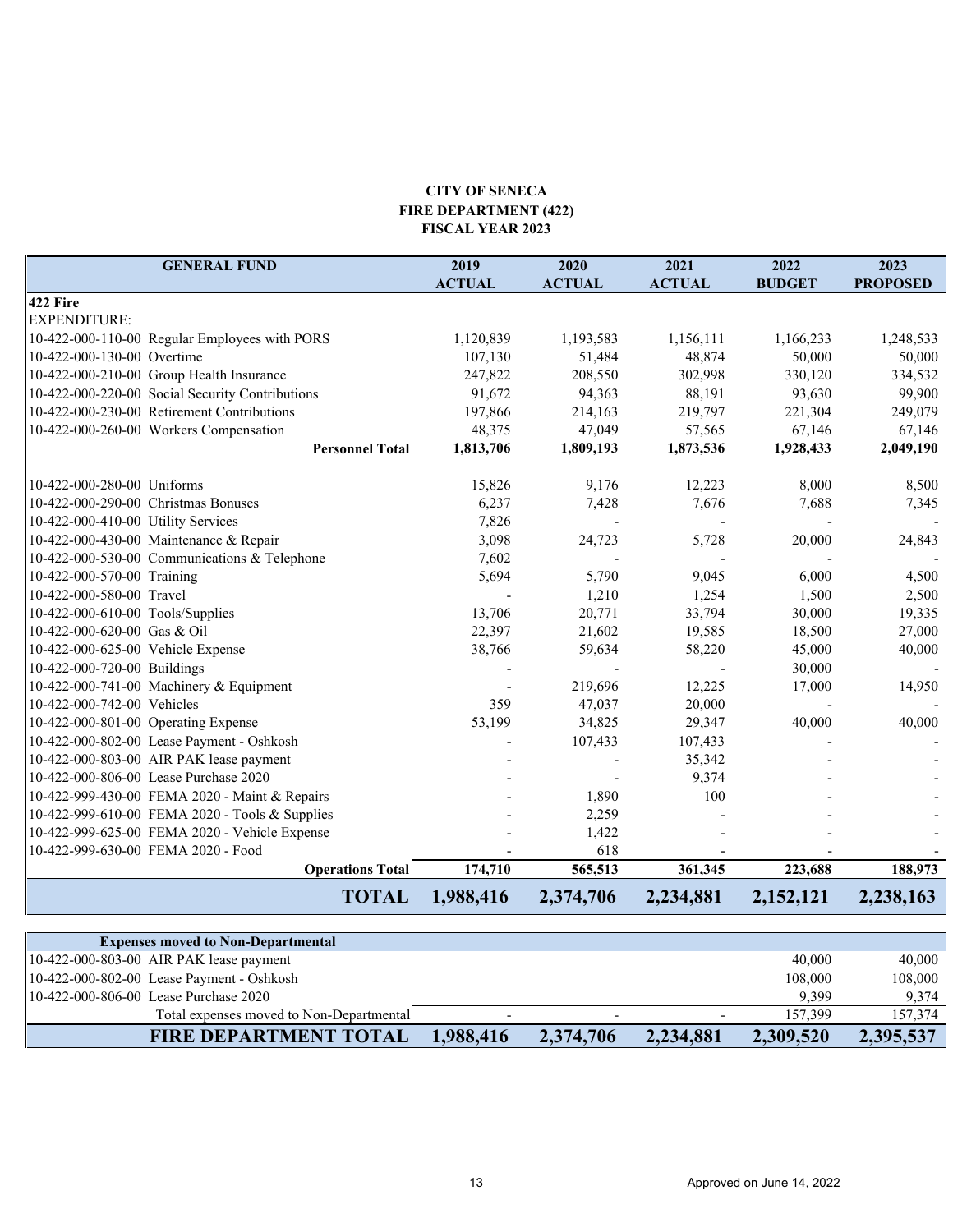#### **CITY OF SENECA STREET DEPARTMENT (431) FISCAL YEAR 2023**

<span id="page-13-0"></span>

| <b>GENERAL FUND</b>                                 | 2019          | 2020          | 2021          | 2022          | 2023            |
|-----------------------------------------------------|---------------|---------------|---------------|---------------|-----------------|
|                                                     | <b>ACTUAL</b> | <b>ACTUAL</b> | <b>ACTUAL</b> | <b>BUDGET</b> | <b>PROPOSED</b> |
| 431 Street                                          |               |               |               |               |                 |
| <b>EXPENDITURE:</b>                                 |               |               |               |               |                 |
| 10-431-000-110-00 Regular Employees                 | 352,945       | 371,652       | 325,453       | 384,239       | 401,681         |
| 10-431-000-120-00 Temporary Help                    | 4,632         |               |               |               |                 |
| 10-431-000-130-00 Overtime                          | 60,318        | 55,317        | 22,996        | 25,000        | 25,000          |
| 10-431-000-210-00 Group Health Insurance            | 119,206       | 96,485        | 135,175       | 138,743       | 144,852         |
| 10-431-000-220-00 Social Security Contributions     | 34,797        | 34,267        | 26,365        | 31,551        | 32,863          |
| 10-431-000-230-00 Retirement Contributions          | 63,213        | 67,127        | 56,208        | 63,377        | 70,553          |
| 10-431-000-260-00 Workers Compensation              | 17,311        | 18,590        | 22,308        | 25,206        | 25,206          |
| <b>Personnel Total</b>                              | 652,422       | 643,438       | 588,504       | 668,116       | 700,155         |
| 10-431-000-280-00 Uniforms                          | 3,820         | 10,409        | 10,323        | 12,000        | 12,600          |
| 10-431-000-290-00 Christmas Bonuses                 | 3,122         | 3,086         | 3,140         | 3,194         | 2,906           |
| 10-431-000-330-00 Other Professional Services       |               |               | 2,500         |               |                 |
| 10-431-000-410-00 Utility Services                  | 8,395         |               |               |               |                 |
| 10-431-000-430-00 Maintenance & Repair Services     | 19,382        | 17,588        | 10,095        | 16,000        | 20,000          |
| 10-431-000-530-00 Communications & Telephone        | 1,796         |               |               |               |                 |
| 10-431-000-570-00 Training                          | 562           | 1,107         | 500           | 500           | 1,100           |
| 10-431-000-610-00 Tools/Supplies                    | 2,814         | 4,754         | 2,843         | 5,000         | 5,000           |
| 10-431-000-620-00 Gas & Oil                         | 51,184        | 43,903        | 37,913        | 43,000        | 43,500          |
| 10-431-000-626-00 Vehicle Expense                   | 90,975        | 68,277        | 105,390       | 80,000        | 80,000          |
| 10-431-000-660-00 Chemicals & Fertilizer            | 4,541         | 4,187         | 5,012         | 8,500         | 6,500           |
| 10-431-000-731-00 Improvements C Funds              | 7,110         |               |               |               |                 |
| 10-431-000-732-00 Rolling Hills Drive - FEMA        |               | 10,935        | 5,600         |               |                 |
| 10-431-000-741-00 Machinery & Equipment             | 14,701        | 4,376         | 23,542        | 9,000         | 170,500         |
| 10-431-000-742-00 Vehicles                          |               |               | 92,710        |               |                 |
| 10-431-000-801-00 Operating Expense                 | 4,207         | 4,104         | 3,749         | 5,600         | 5,600           |
| 10-431-000-805-00 Lease Purchase 2016               | 64,262        | 61,638        | 55,344        |               |                 |
| 10-431-000-830-00 Beautification                    |               | 3,746         |               |               |                 |
| 10-431-999-430-00 FEMA 2020 - Maint & Repairs       |               | 118           | 219           |               |                 |
| 10-431-999-610-00 FEMA 2020 - Tools & Supplies      |               | 1,118         |               |               |                 |
| 10-431-999-626-00 FEMA 2020 - Vehicle Expense       |               | 9,903         |               |               |                 |
| 10-431-999-630-00 FEMA 2020 - Food                  |               | 811           |               |               |                 |
| 10-431-999-741-00 FEMA 2020 - Machinery & Equipment |               | 10,417        |               |               |                 |
| 10-431-999-801-00 FEMA 2020 - Operating Expense     |               | 200           |               |               |                 |
| <b>Operations Total</b>                             | 276,871       | 260,676       | 358,880       | 182,794       | 347,706         |
| <b>TOTAL</b>                                        | 929,294       | 904,114       | 947,384       | 850,910       | 1,047,861       |

| <b>Expenses moved to Non-Departmental</b> |         |         |         |         |           |
|-------------------------------------------|---------|---------|---------|---------|-----------|
| Lease Purchase 2016                       |         |         |         | 65,650  |           |
| 2022 Capital Lease Purchase               |         |         |         |         | 27,461    |
| Total expenses moved to Non-Departmental  |         |         |         | 65,650  | 27,461    |
| <b>STREET DEPARTMENT TOTAL</b>            | 929,294 | 904,114 | 947.384 | 916,560 | 1,075,322 |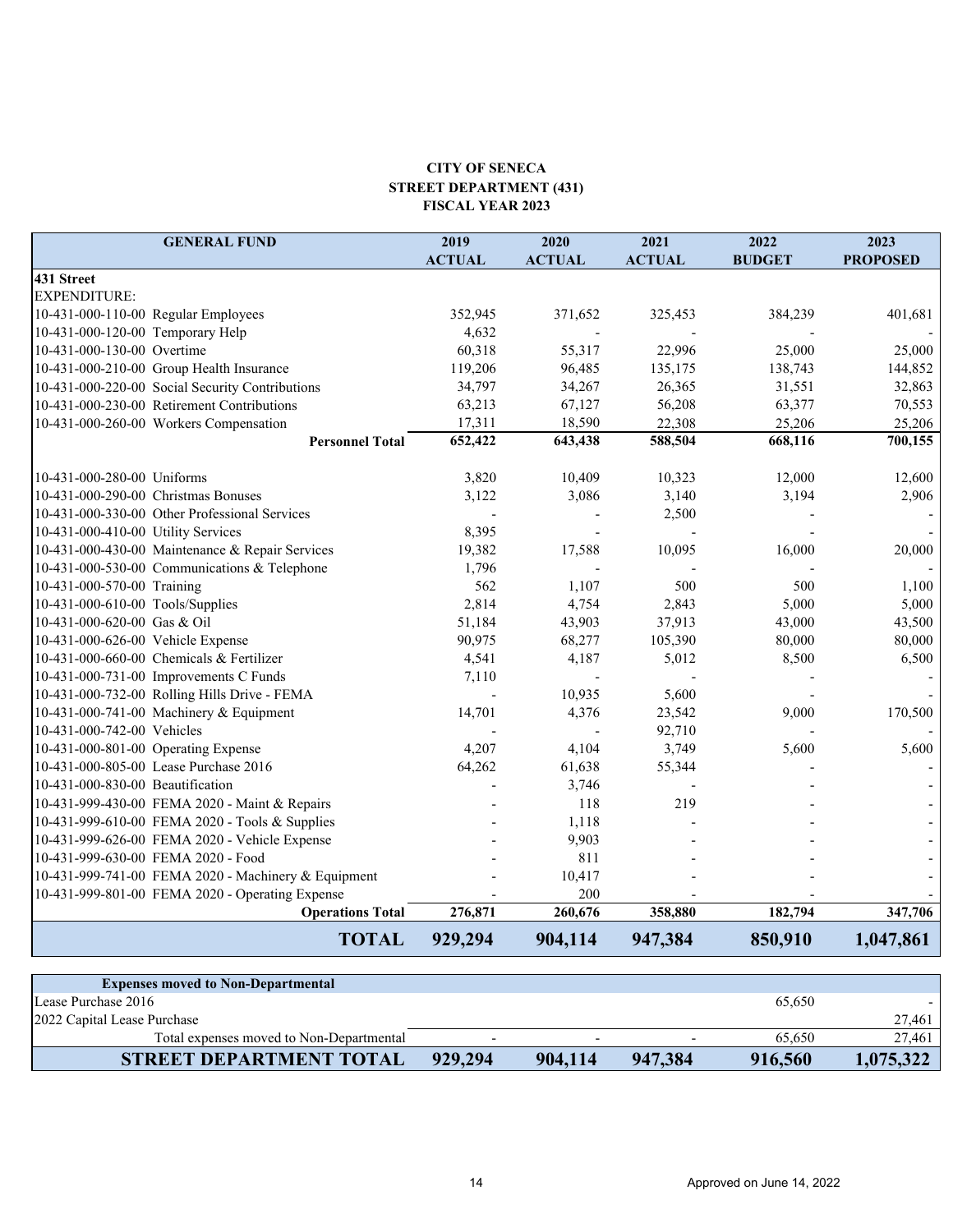### **CITY OF SENECA SANITATION AND RECYCLING (432) FISCAL YEAR 2023**

<span id="page-14-0"></span>

| <b>GENERAL FUND</b>                              | 2019          | 2020          | 2021          | 2022          | 2023            |
|--------------------------------------------------|---------------|---------------|---------------|---------------|-----------------|
|                                                  | <b>ACTUAL</b> | <b>ACTUAL</b> | <b>ACTUAL</b> | <b>BUDGET</b> | <b>PROPOSED</b> |
| 432 Sanitation & Recycling                       |               |               |               |               |                 |
| <b>EXPENDITURE:</b>                              |               |               |               |               |                 |
| 10-432-000-110-00 Regular Employees              | 150,234       | 172,148       | 174,902       | 180,816       | 186,259         |
| 10-432-000-120-00 Temporary Help                 | 45,625        | 7,006         |               |               |                 |
| 10-432-000-130-00 Overtime                       | 20,863        | 12,777        | 15,489        | 13,000        | 12,000          |
| 10-432-000-210-00 Group Health Insurance         | 38,080        | 36,342        | 38,461        | 39,695        | 52,899          |
| 10-432-000-220-00 Social Security Contributions  | 13,669        | 14,776        | 14,646        | 14,918        | 15,258          |
| 10-432-000-230-00 Retirement Contributions       | 24,832        | 28,059        | 29,922        | 29,999        | 32,658          |
| 10-432-000-250-00 Unemployment Compensation      |               |               |               |               |                 |
| 10-432-000-260-00 Workers Compensation           | 12,254        | 11,333        | 13,676        | 22,725        | 22,725          |
| <b>Personnel Total</b>                           | 305,558       | 282,441       | 287,095       | 301,153       | 321,799         |
| 10-432-000-280-00 Uniforms                       | 2,202         | 2,449         | 2,606         | 3,000         | 3,150           |
| 10-432-000-290-00 Christmas Bonuses              | 740           | 1,191         | 1,191         | 1,191         | 1,191           |
| 10-432-000-410-00 Utility Services               | 5,044         |               |               |               |                 |
| 10-432-000-430-00 Maintenance & Repair Services  | 381           | 4,165         | 289           | 750           | 750             |
| 10-432-000-442-00 Rental of Equipment & Vehicles |               |               | 13,000        |               |                 |
| 10-432-000-530-00 Communications & Telephone     | 984           |               |               |               |                 |
| 10-432-000-540-00 Advertising                    | 343           |               |               | 300           |                 |
| 10-432-000-570-00 Training                       |               |               | 400           | 400           | 400             |
| 10-432-000-580-00 Travel                         |               |               |               |               |                 |
| 10-432-000-610-00 Tools/Supplies/Dumpsters       | 41,416        | 31,637        | 31,127        | 32,000        | 44,000          |
| 10-432-000-620-00 Gas & Oil                      | 49,799        | 44,496        | 39,039        | 44,000        | 80,000          |
| 10-432-000-625-00 Vehicle Expense                | 85,120        | 92,149        | 60,436        | 60,000        | 60,000          |
| 10-432-000-630-00 Food                           |               |               |               |               |                 |
| 10-432-000-741-00 Machinery & Equipment          |               |               |               |               |                 |
| 10-432-000-742-00 Vehicles                       |               | 294,014       | 547,861       | 60,000        | 267,100         |
| 10-432-000-801-00 Operating Expense              | 7,720         | 3,622         | 6,305         | 7,000         | 7,300           |
| 10-432-000-803-00 Lease Purchase 2016            | 52,578        | 50,600        | 65,745        |               |                 |
| 10-432-000-806-00 Lease Purchase 2020            |               |               | 50,825        |               |                 |
| 10-432-999-430-00 FEMA 2020 - Maint & Repairs    |               | 5             |               |               |                 |
| 10-432-999-610-00 FEMA 2020 - Tools & Supplies   |               | 24,181        |               |               |                 |
| 10-432-999-625-00 FEMA 2020 - Vehicle Expense    |               | 398           |               |               |                 |
| <b>Operations Total</b>                          | 246,326       | 548,906       | 818,823       | 208,641       | 463,891         |
| <b>TOTAL</b>                                     | 551,884       | 831,347       | 1,105,918     | 509,795       | 785,690         |

| <b>Expenses moved to Non-Departmental</b> |                          |         |                          |         |         |
|-------------------------------------------|--------------------------|---------|--------------------------|---------|---------|
| Lease Purchase 2016                       |                          |         |                          | 54,733  |         |
| Lease Purchase 2020                       |                          |         |                          | 51,000  | 50,825  |
| 2022 Capital Lease Purchase               |                          |         |                          |         | 45.417  |
| Total expenses moved to Non-Departmental  | $\overline{\phantom{0}}$ |         | $\overline{\phantom{a}}$ | 105.733 | 96,242  |
| <b>SANITATION &amp; RECYCLING TOTAL</b>   | 551,884                  | 831,347 | 1,105,918                | 615,528 | 881,932 |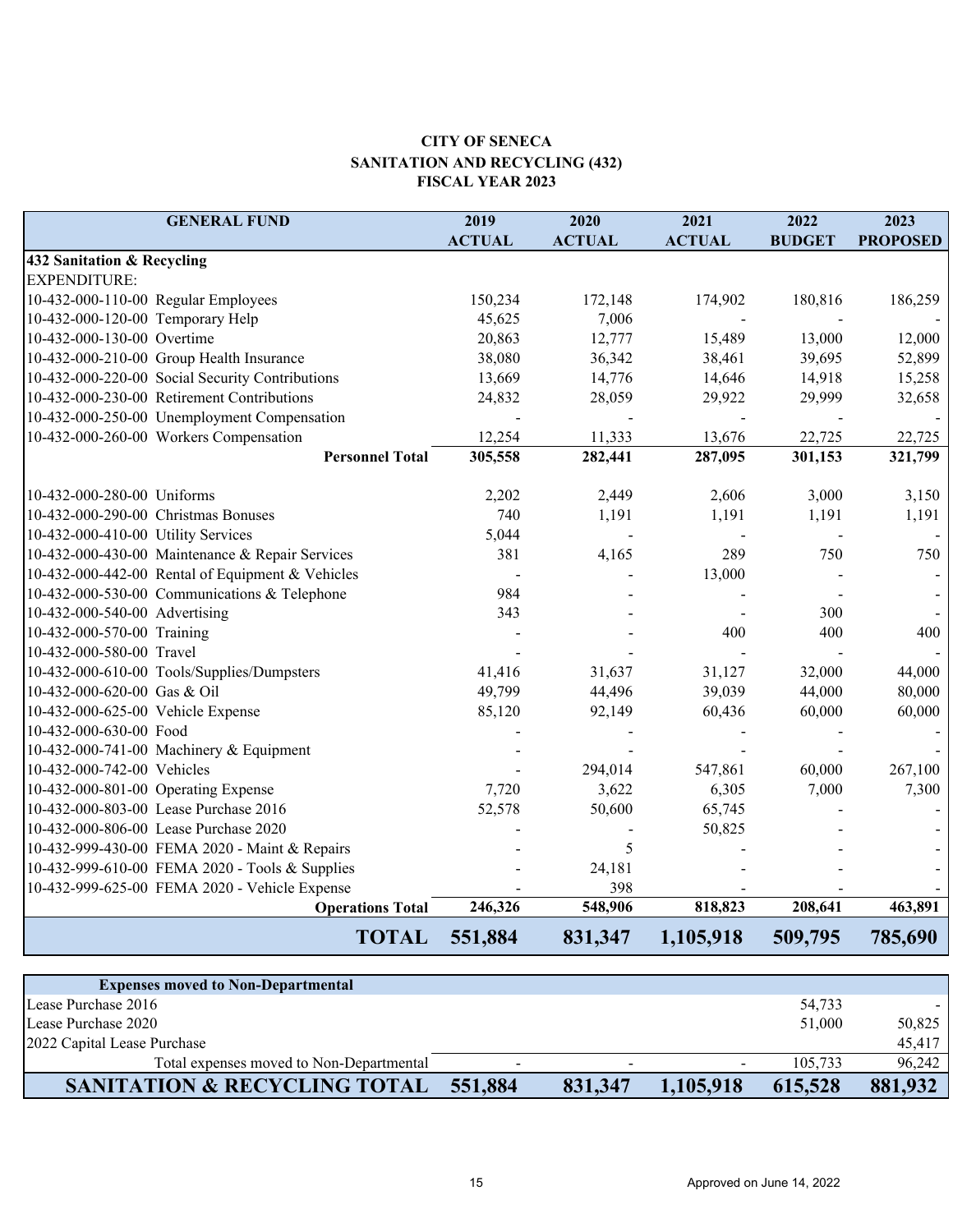# **CITY OF SENECA MOTOR POOL (435) FISCAL YEAR 2023**

<span id="page-15-0"></span>

| <b>GENERAL FUND</b>                                               | 2019          | 2020             | 2021              | 2022             | 2023              |
|-------------------------------------------------------------------|---------------|------------------|-------------------|------------------|-------------------|
|                                                                   | <b>ACTUAL</b> | <b>ACTUAL</b>    | <b>ACTUAL</b>     | <b>BUDGET</b>    | <b>PROPOSED</b>   |
| 435 Motor Pool<br><b>EXPENDITURE:</b>                             |               |                  |                   |                  |                   |
|                                                                   | 191,045       | 182,173          |                   |                  |                   |
| 10-435-000-110-00 Regular Employees<br>10-435-000-130-00 Overtime | 43,260        |                  | 240,826<br>16,326 | 277,078          | 285,728           |
| 10-435-000-210-00 Group Health Insurance                          | 50,009        | 37,303<br>41,294 | 42,403            | 12,500<br>53,047 | 13,000<br>48,455  |
| 10-435-000-220-00 Social Security Contributions                   | 18,463        | 17,730           | 19,908            | 22,265           |                   |
| 10-435-000-230-00 Retirement Contributions                        | 33,903        | 33,099           | 39,773            | 44,898           | 22,969<br>49,294  |
| 10-435-000-260-00 Workers Compensation                            | 10,893        | 8,333            | 9,635             | 13,979           |                   |
| <b>Personnel Total</b>                                            | 347,572       | 319,932          | 368,871           | 423,767          | 13,979<br>433,424 |
|                                                                   |               |                  |                   |                  |                   |
| 10-435-000-280-00 Uniforms                                        | 8,008         | 6,106            | 6,315             | 6,800            | 7,150             |
| 10-435-000-290-00 Christmas Bonuses                               | 1,029         | 884              | 1,245             | 1,462            | 1,516             |
| 10-435-000-330-00 Other Professional Services                     | 130           |                  |                   |                  |                   |
| 10-435-000-335-00 Data Processing                                 |               |                  | 3,237             | 3,800            | 4,600             |
| 10-435-000-410-00 Utility Services                                | 8,333         |                  |                   |                  |                   |
| 10-435-000-430-00 Maintenance & Repair Services                   | 1,681         | 2,079            | 2,596             | 3,000            | 3,000             |
| 10-435-000-530-00 Communications & Telephone                      | 2,347         |                  |                   |                  |                   |
| 10-435-000-540-00 Advertising                                     | 276           | 56               |                   |                  |                   |
| 10-435-000-570-00 Training                                        |               |                  | 465               | 500              | 1,000             |
| 10-435-000-610-00 Tools/Supplies                                  | 2,517         | 4,062            | 4,515             | 5,000            | 5,000             |
| 10-435-000-620-00 Gas & Oil                                       | 6,536         | 8,757            | 8,713             | 7,800            | 18,000            |
| 10-435-000-625-00 Vehicle Expense                                 | 4,450         | 12,645           | 5,937             | 6,500            | 7,500             |
| 10-435-000-720-00 Buildings                                       |               | 969              |                   |                  |                   |
| 10-435-000-730-00 Improvements other than Buildings               |               |                  |                   |                  |                   |
| 10-435-000-741-00 Machinery & Equipment                           |               | 17,387           | 9,594             | 12,500           | 11,000            |
| 10-435-000-742-00 Vehicles                                        |               | 31,996           | 3,500             |                  |                   |
| 10-435-000-801-00 Operating Expense                               | 3,246         | 1,806            | 3,890             | 3,600            | 3,800             |
| 10-435-000-806-00 Lease Purchase 2020                             |               |                  | 4,999             |                  |                   |
| 10-435-000-807-00 2019 IPRB Int/Prin Payment                      |               | 11,958           |                   |                  |                   |
| 10-435-000-990-00 Inventory Adjustment                            |               |                  |                   |                  |                   |
| <b>Operations Total</b>                                           | 38,552        | 98,706           | 55,005            | 50,962           | 62,566            |
| <b>TOTAL</b>                                                      | 386,124       | 418,638          | 423,877           | 474,729          | 495,990           |

| <b>Expenses moved to Non-Departmental</b> |                          |         |         |         |         |
|-------------------------------------------|--------------------------|---------|---------|---------|---------|
| Lease Purchase 2020                       |                          |         |         | 5,000   | 5,000   |
| 2019 IPRB Int/Prin Payment                |                          |         |         | 150,003 | 149,775 |
| Total expenses moved to Non-Departmental  | $\overline{\phantom{0}}$ |         |         | 155.003 | 154,775 |
| <b>MOTOR POOL TOTAL</b>                   | 386,124                  | 418.638 | 423,877 | 629,732 | 650,765 |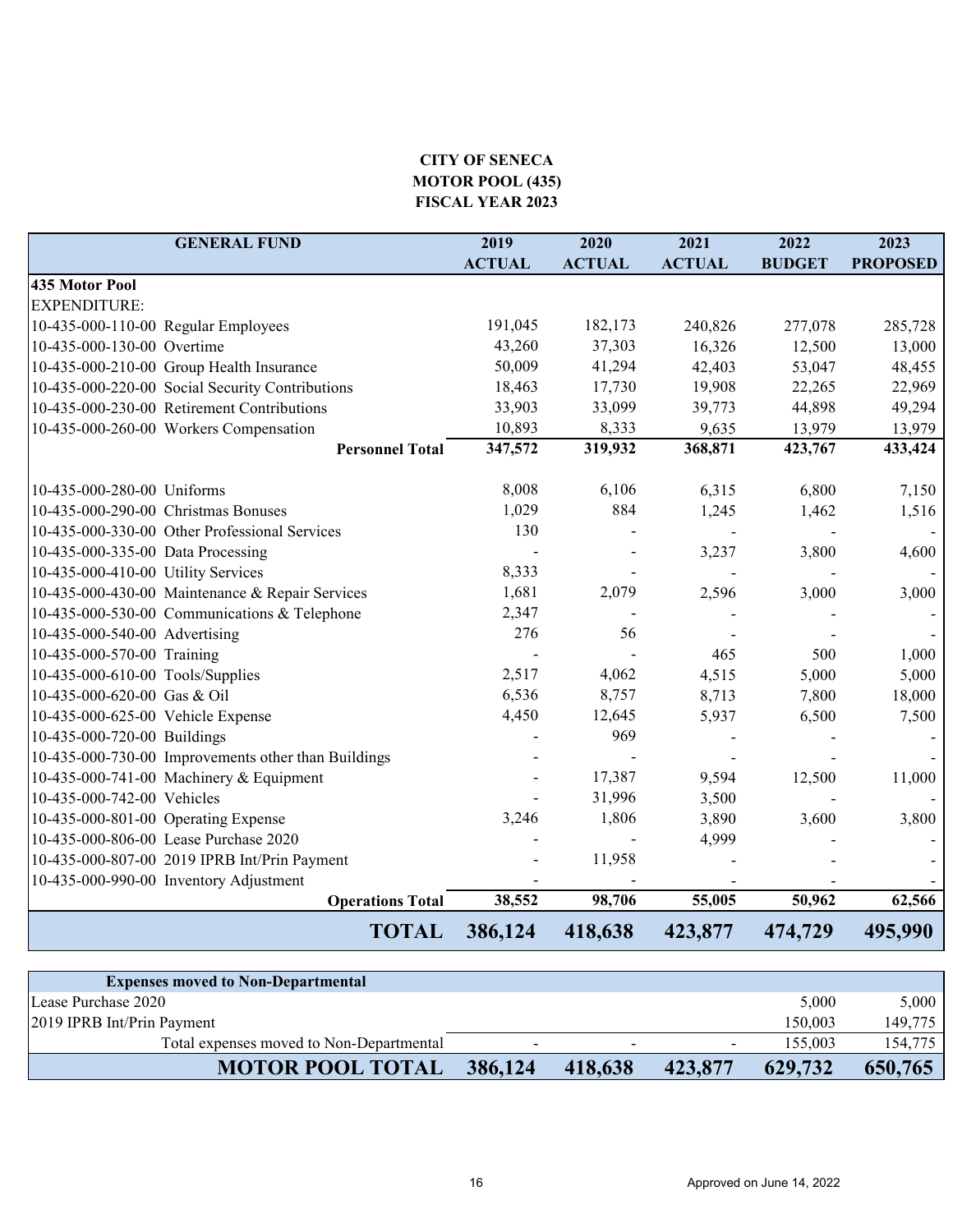#### **CITY OF SENECA RECREATION (450) FISCAL YEAR 2023**

<span id="page-16-0"></span>

| <b>GENERAL FUND</b>                                                                         | 2019             | 2020             | 2021              | 2022              | 2023             |
|---------------------------------------------------------------------------------------------|------------------|------------------|-------------------|-------------------|------------------|
|                                                                                             | <b>ACTUAL</b>    | <b>ACTUAL</b>    | <b>ACTUAL</b>     | <b>BUDGET</b>     | <b>PROPOSED</b>  |
| <b>450 Recreation</b><br>EXPENDITURE:                                                       |                  |                  |                   |                   |                  |
| 10-450-000-110-00 Regular Employees                                                         | 445,214          | 431,442          | 440,476           | 542,481           | 423,599          |
| 10-450-000-130-00 Overtime                                                                  | 28,299           | 20,505           | 16,231            | 15,000            | 20,000           |
|                                                                                             |                  |                  |                   | 122,773           |                  |
| 10-450-000-210-00 Group Health Insurance<br>10-450-000-220-00 Social Security Contributions | 144,676          | 114,271          | 97,472            |                   | 113,479          |
| 10-450-000-230-00 Retirement Contributions                                                  | 36,230<br>65,916 | 34,835<br>63,971 | 35,873<br>72,306  | 42,904<br>86,083  | 34,130           |
| 10-450-000-260-00 Workers Compensation                                                      | 18,120           |                  |                   |                   | 72,668           |
|                                                                                             | 738,455          | 15,461           | 13,788            | 17,196            | 17,196           |
| <b>Personnel Total</b>                                                                      |                  | 680,486          | 676,147           | 826,437           | 681,072          |
| 10-450-000-280-00 Uniforms                                                                  | 3,800            | 4,000            | 4,400             | 5,200             | 3,600            |
| 10-450-000-290-00 Christmas Bonuses                                                         | 2,852            | 2,859            | 3,661             | 3,357             | 2,545            |
| 10-450-000-330-00 Other Professional Services                                               |                  | 450              |                   |                   |                  |
| 10-450-000-410-00 Utility Services                                                          | 169,248          |                  |                   |                   |                  |
| 10-450-000-423-00 Cleaning Services & Supplies                                              | 59,175           |                  |                   |                   |                  |
|                                                                                             |                  |                  |                   |                   |                  |
| 10-450-000-430-00 Maintenance & Repair Services<br>10-450-000-442-00 Rental of Equipment    | 189,860          | 171,068          | 141,009<br>16,545 | 110,000<br>30,800 | 50,000<br>20,000 |
|                                                                                             |                  |                  |                   |                   |                  |
| 10-450-000-530-00 Communications & Telephone                                                | 11,670           |                  |                   |                   |                  |
| 10-450-000-540-00 Advertising                                                               | 298              | 288              |                   | 1,000             | 1,000            |
| 10-450-000-570-00 Training                                                                  | 356              |                  |                   | 2,000             | 2,000            |
| 10-450-000-580-00 Travel                                                                    | 836              |                  |                   | 2,000             | 2,000            |
| 10-450-000-610-00 Tools/Supplies                                                            | 20,307           | 15,436           | 10,612            | 15,000            | 10,000           |
| 10-450-000-620-00 Gas & Oil                                                                 | 12,259           | 10,811           | 13,629            | 15,000            | 23,500           |
| 10-450-000-625-00 Vehicle Expense                                                           | 8,606            | 10,942           | 8,581             | 15,000            | 10,000           |
| 10-450-000-660-00 Chemicals & Fertilizer                                                    | 6,794            | 6,444            | 11,708            | 10,000            | 10,000           |
| 10-450-000-720-00 Building                                                                  |                  | 42,716           | 140               | 290,000           |                  |
| 10-450-000-730-00 Improvements other than buildings                                         |                  |                  |                   | 104,500           | 20,000           |
| 10-450-000-741-00 Machinery & Equipment                                                     |                  | 30,748           | 17,975            | 35,000            | 15,000           |
| 10-450-000-742-00 Vehicle                                                                   | 38,199           | 55,636           |                   |                   |                  |
| 10-450-000-801-00 Operating Expense                                                         | 98,114           | 51,157           | 29,410            | 65,000            | 55,000           |
| 10-450-000-807-00 Lease Purchase 2020                                                       |                  |                  | 8,692             |                   |                  |
| 10-450-000-830-00 Beautification                                                            | 38,405           | 87,313           | 20,563            | 50,000            |                  |
| 10-450-000-850-00 REC services                                                              | 301              |                  |                   |                   |                  |
| 10-450-000-853-00 Baseball/Softball                                                         | 46,972           | 39,216           | 17,750            | 60,000            | 60,000           |
| 10-450-000-854-00 Football                                                                  | 16,697           | 16,007           | 9,453             | 17,000            | 21,000           |
| 10-450-000-855-00 Basketball                                                                | 13,827           | 17,925           | 10,134            | 17,500            | 17,500           |
| 10-450-000-856-00 Cheerleading                                                              | 31               | 2,874            | 868               | 4,000             | 4,000            |
| 10-450-000-858-00 Soccer                                                                    | 8,180            | 13,897           | 9,307             | 15,000            | 15,000           |
| 10-450-000-859-00 Disk Golf                                                                 |                  | (11)             | 2,196             |                   | 3,000            |
| 10-450-000-862-00 Officiating Athletes                                                      | 77,385           | 51,500           | 66,000            | 85,000            | 85,000           |
| 10-450-000-863-00 Volleyball                                                                |                  |                  | 553               |                   | 4,000            |
| 10-450-000-899-00 Other Recreational Services                                               | 450              |                  | 2,615             | 10,000            | 10,000           |
| 10-450-000-900-00 Tournament Travel Expenses                                                | 15,105           |                  | 6,558             | 15,000            | 15,000           |
| 10-450-000-902-00 Gignilliatt YMCA                                                          | (5,465)          |                  |                   |                   |                  |
| 10-450-999-430-00 FEMA 2020 - Maint & Repair                                                |                  |                  | 2,500             |                   |                  |
| 10-450-999-610-00 FEMA 2020 - Tools/Supplies                                                |                  | 944              |                   |                   |                  |
| 10-450-999-620-00 FEMA 2020 - Gas & Oil                                                     |                  | 14               |                   |                   |                  |
| 10-450-999-625-00 FEMA 2020 - Vehicle Expense                                               |                  | 121              |                   |                   |                  |
| 10-450-999-801-00 FEMA 2020 - Operating Expense                                             |                  | 1,198            |                   |                   |                  |
| <b>Operations Total</b>                                                                     | 834,260          | 633,552          | 414,859           | 977,357           | 459,145          |
| <b>TOTAL</b>                                                                                | 1,572,715        | 1,314,038        | 1,091,005         | 1,803,794         | 1,140,217        |

| <b>Expenses moved to Non-Departmental</b> |           |           |                          |           |           |
|-------------------------------------------|-----------|-----------|--------------------------|-----------|-----------|
| Lease Purchase 2020                       |           |           |                          | 8.700     | 8,695     |
| Total expenses moved to Non-Departmental  |           |           | $\overline{\phantom{a}}$ | 8.700     | 8,695     |
| <b>RECREATION TOTAL</b>                   | 1,572,715 | 1,314,038 | 1,091,005                | 1,812,494 | 1,148,912 |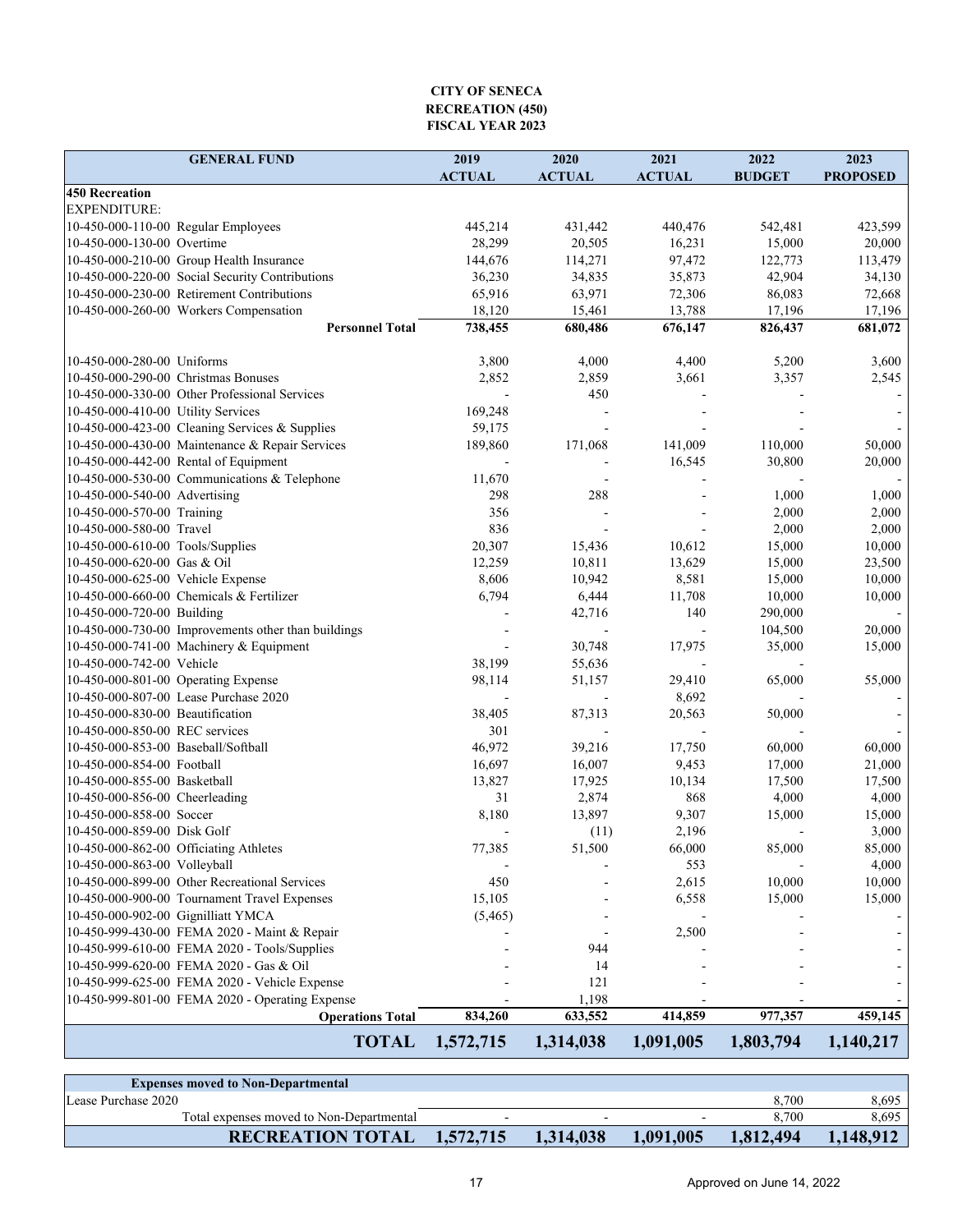#### **CITY OF SENECA BEAUTIFICATION (455) FISCAL YEAR 2022**

<span id="page-17-0"></span>

| <b>GENERAL FUND</b>                                 | 2019           | 2020          | 2021           | 2022           | 2023            |
|-----------------------------------------------------|----------------|---------------|----------------|----------------|-----------------|
|                                                     | <b>ACTUAL</b>  | <b>ACTUAL</b> | <b>ACTUAL</b>  | <b>BUDGET</b>  | <b>PROPOSED</b> |
| <b>455 Beautification</b>                           |                |               |                |                |                 |
| <b>EXPENDITURE:</b>                                 |                |               |                |                |                 |
| 10-455-000-110-00 Regular Employees                 |                |               |                |                | 212,586         |
| 10-455-000-120-00 Temporary Help                    |                |               |                |                |                 |
| 10-455-000-130-00 Overtime                          |                |               |                |                | 5,000           |
| 10-455-000-210-00 Group Health Insurance            |                |               |                |                | 48,642          |
| 10-455-000-220-00 Social Security Contributions     |                |               |                |                | 16,724          |
| 10-455-000-230-00 Retirement Contributions          |                |               |                |                | 36,032          |
| 10-455-000-250-00 Umemployment Compensation         |                |               |                |                |                 |
| 10-455-000-260-00 Workers Compensation              |                |               |                |                |                 |
| <b>Personnel Total</b>                              |                |               |                |                | 318,984         |
|                                                     |                |               |                |                |                 |
| 10-455-000-280-00 Uniforms                          |                |               |                |                | 5,300           |
| 10-455-000-290-00 Christmas Bonuses                 |                |               |                |                | 1,033           |
| 10-455-000-330-00 Other Professional Services       |                |               |                |                |                 |
| 10-455-000-430-00 Maintenance & Repair Services     |                |               |                |                | 10,000          |
| 10-455-000-442-00 Rental of Equipment               |                |               |                |                |                 |
| 10-455-000-570-00 Training                          |                |               |                |                | 1,500           |
| 10-455-000-580-00 Travel                            |                |               |                |                | 1,000           |
| 10-455-000-610-00 Tools/Supplies                    |                |               |                |                | 10,000          |
| 10-455-000-620-00 Gas & Oil                         |                |               |                |                | 7,500           |
| 10-455-000-625-00 Vehicle Expense                   |                |               |                |                | 15,000          |
| 10-455-000-660-00 Chemicals & Fertilizer            |                |               |                |                | 12,500          |
| 10-455-000-720-00 Building                          |                |               |                |                | 12,000          |
| 10-455-000-730-00 Improvements other than buildings |                |               |                |                |                 |
| 10-455-000-741-00 Machinery & Equipment             |                |               |                |                | 24,500          |
| 10-455-000-742-00 Vehicle                           |                |               |                |                |                 |
| 10-455-000-801-00 Operating Expense                 |                |               |                |                | 10,000          |
| 10-455-000-830-00 Beautification                    |                |               |                |                | 45,000          |
| <b>Operations Total</b>                             | $\blacksquare$ |               | $\blacksquare$ | $\blacksquare$ | 155,333         |
| <b>BEAUTIFICATION TOTAL</b>                         |                |               |                |                | 474,317         |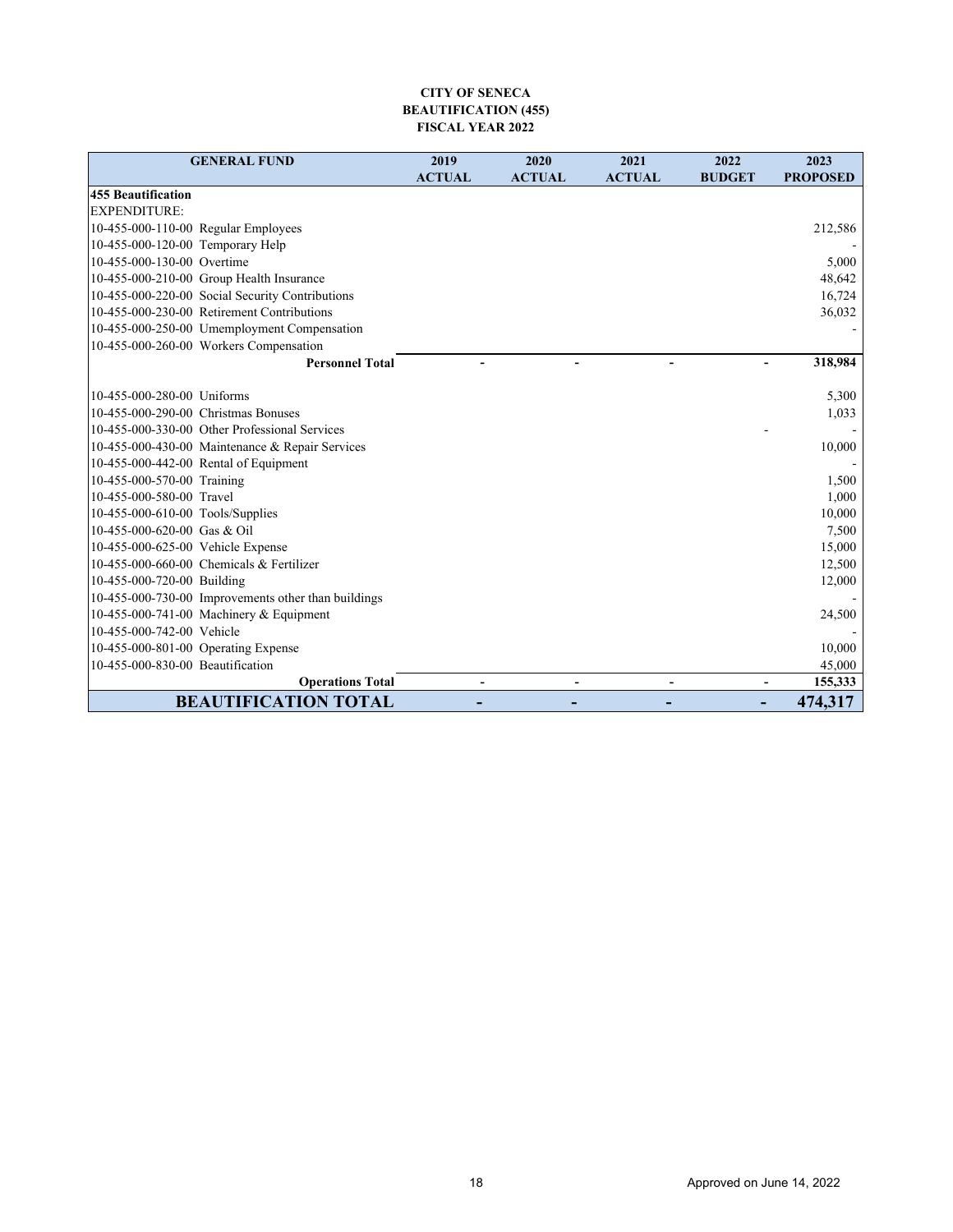#### **CITY OF SENECA ARTS, HISTORY AND CULTURE (460) FISCAL YEAR 2023**

<span id="page-18-0"></span>

| <b>GENERAL FUND</b>                                              | 2019             | 2020          | 2021            | 2022            | 2023            |
|------------------------------------------------------------------|------------------|---------------|-----------------|-----------------|-----------------|
|                                                                  | <b>ACTUAL</b>    | <b>ACTUAL</b> | <b>ACTUAL</b>   | <b>BUDGET</b>   | <b>PROPOSED</b> |
| 460 Musuems                                                      |                  |               |                 |                 |                 |
| <b>EXPENDITURE:</b>                                              |                  |               |                 |                 |                 |
| 10-460-000-110-00 Regular Employees                              | 87,545           | 82,084        | 92,864          | 97,909          | 104,056         |
| 10-460-000-120-00 Temporary Help                                 | 14,375           | 21,875        |                 |                 |                 |
| 10-460-000-130-00 Overtime                                       | 14,619           | 17,586        | 4,053           | 5,000           |                 |
| 10-460-000-210-00 Group Health Insurance                         | 11,549           | 2,197         | 14,905          | 15,768          | 16,152          |
| 10-460-000-220-00 Social Security Contributions                  | 8,384            | 7,838         | 7,381           | 7,910           | 8,002           |
| 10-460-000-230-00 Retirement Contributions                       | 16,495           | 14,546        | 14,608          | 15,400          | 15,400          |
| 10-460-000-260-00 Workers Compensation                           | 2,000            | 1,037         | 1,321           | 3,000           | 3,000           |
| <b>Personnel Total</b>                                           | 154,967          | 147,163       | 135,132         | 144,987         | 146,609         |
|                                                                  |                  |               |                 |                 |                 |
| 10-460-000-280-00 Uniforms                                       | 800              | 800           | 800             | 1,000           | 800             |
| 10-460-000-290-00 Christmas Bonuses                              | 560              | 596           | 704             | 487             | 541             |
| 10-460-000-300-15 Technology                                     | 2,454            |               | 6,899           | 6,500           | 6,500           |
| 10-460-000-330-00 Other Professional Services                    | 7,471            | 6,652         | 9,411           | 11,450          | 14,450          |
| 10-460-000-380-00 Membership Dues                                | 2,961            | 3,568         | 3,764           | 5,000           | 5,000           |
| 10-460-000-390-00 Marketing / Subscriptions                      | 2,972            | 130           |                 |                 |                 |
| 10-460-000-410-00 Utility Services                               | 8,095            | 5,833         |                 |                 |                 |
| 10-460-000-423-00 Cleaning Services & Supplies                   | 22,551           | 19,827        | 19,664          | 20,000          | 24,500          |
| 10-460-000-430-00 Maintenance & Repair Services                  | 15,586           | 12,225        | 55,522          | 30,000          | 43,000          |
| 10-460-000-442-00 Rental of Equipment                            | 95               |               |                 |                 |                 |
| 10-460-000-530-00 Communications & Telephone                     | 4,231            | 369           |                 |                 |                 |
| 10-460-000-540-00 Advertising                                    | 6,154            | 15,961        | 22,041          | 20,000          | 25,000          |
| 10-460-000-570-00 Training                                       | 16,809           | 3,959         | 1,405           | 2,000           | 3,000           |
| 10-460-000-580-00 Travel                                         | 10,972           | 13,996        | 80              | 1,000           | 5,000           |
| 10-460-000-610-00 Tools/Supplies                                 | 24,763           | 16,209        | 18,396          | 15,000          | 21,000          |
| 10-460-000-620-00 Archive Supplies<br>10-460-000-720-00 Building | 5,488            | 4,455         | 6,784<br>22,688 | 9,000<br>15,000 | 9,000           |
| 10-460-000-720-01 Faith Log Cabin                                | 46,288<br>38,300 | 13,000        | 4,500           |                 | 45,000          |
| 10-460-000-730-00 Improvements other than buildings              |                  | 24,037        | 8,036           | 28,000          |                 |
| 10-460-000-741-00 Machinery & Equipment                          | 5,124            | 10,933        | 2,011           | 7,000           |                 |
| 10-460-000-801-00 Operating Expense                              | 2,683            | 1,548         | 685             | 6,500           | 6,500           |
| 10-460-000-802-00 Events                                         | 8,851            | 13,327        | 7,050           | 10,000          | 10,000          |
| 10-460-000-803-00 Exhibits                                       | 551              | 1,543         |                 |                 |                 |
| 10-460-000-804-00 Black History Luncheon                         | 11,159           | 13,252        | 4,831           | 14,000          | 14,000          |
| <b>Operations Total</b>                                          | 244,918          | 182,218       | 195,271         | 201,937         | 233,291         |
|                                                                  |                  |               |                 |                 |                 |
| <b>MUSEUMS TOTAL</b>                                             | 399,885          | 329,382       | 330,403         | 346,924         | 379,901         |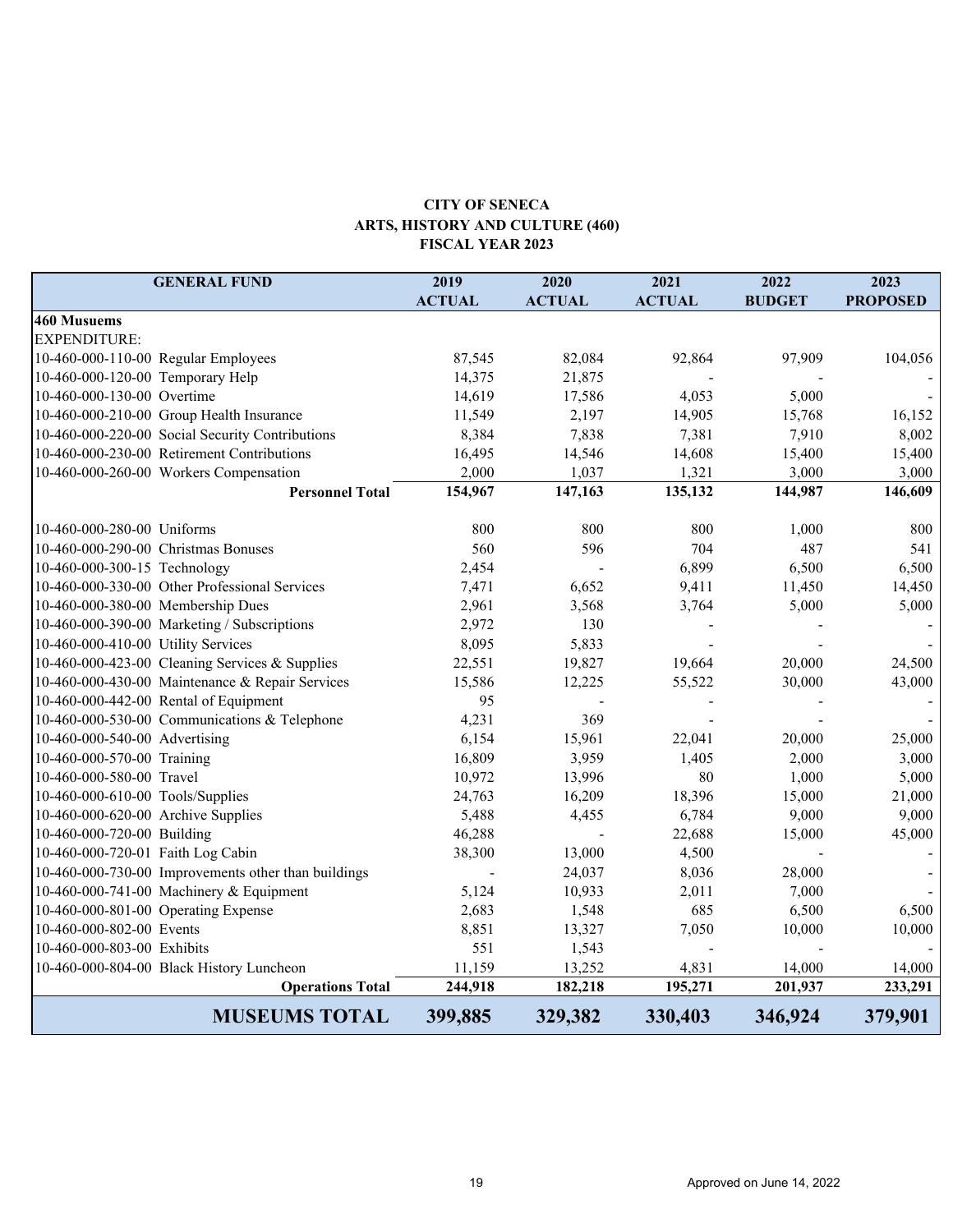# **CITY OF SENECA NON-DEPARTMENTAL (480) FISCAL YEAR 2023**

<span id="page-19-0"></span>

| <b>GENERAL FUND</b>                              | 2019          | 2020          | 2021          | 2022          | 2023            |
|--------------------------------------------------|---------------|---------------|---------------|---------------|-----------------|
|                                                  | <b>ACTUAL</b> | <b>ACTUAL</b> | <b>ACTUAL</b> | <b>BUDGET</b> | <b>PROPOSED</b> |
| 480 Non-Departmental                             |               |               |               |               |                 |
| <b>EXPENDITURE:</b>                              |               |               |               |               |                 |
| 10-480-000-300-13 Independent Audit              |               |               |               | 50,000        | 60,000          |
| 10-480-000-300-14 City Attorney                  |               |               |               | 50,000        | 30,000          |
| 10-480-000-300-15 Information Technology Service |               |               |               | 295,333       | 250,000         |
| 10-480-000-410-00 Utility Services               |               |               |               | 400,000       | 375,000         |
| 10-480-000-423-00 Cleaning Services & Supplies   |               |               |               | 95,000        | 150,000         |
| 10-480-000-520-00 Insurance                      |               |               |               | 325,000       | 300,000         |
| 10-480-000-530-00 Communications                 |               |               |               | 118,000       | 120,000         |
| 10-480-000-801-00 Diversity Awareness            |               |               |               |               | 50,000          |
| <b>CONTINGENCY</b>                               |               |               |               |               | 35,147          |
| <b>Operations Total</b>                          |               |               |               | 1,333,333     | 1,370,147       |
|                                                  |               |               |               |               |                 |
| <b>EXPENDITURE:</b>                              |               |               |               |               |                 |
| 10-480-000-802-00 Airpak Lease                   |               |               |               | 40,000        | 35,500          |
| 10-480-000-803-00 Lease Payment - Oshkosh        |               |               |               | 108,000       | 108,000         |
| 10-480-000-805-00 2016 Capital Lease             |               |               |               | 120,383       |                 |
| 10-480-000-806-00 2019 Capital Lease             |               |               |               | 79,759        | 79,540          |
| 10-480-000-807-00 2019 IPRB Int/Prin Payment     |               |               |               |               |                 |
| 10-480-000-900-00 GO Bond 2020A Payment          |               |               |               | 23,800        | 248,800         |
| 10-480-000-901-00 GO Bond 2020B Payment          |               |               |               | 16,150        | 166,150         |
| 10-480-000-808-00 2022 Capital Lease             |               |               |               |               | 79,000          |
| <b>Debt Total</b>                                |               |               |               | 388,092       | 716,990         |
| <b>NON-DEPARTMENTAL TOTAL</b>                    |               |               |               | 1,721,426     | 2,087,137       |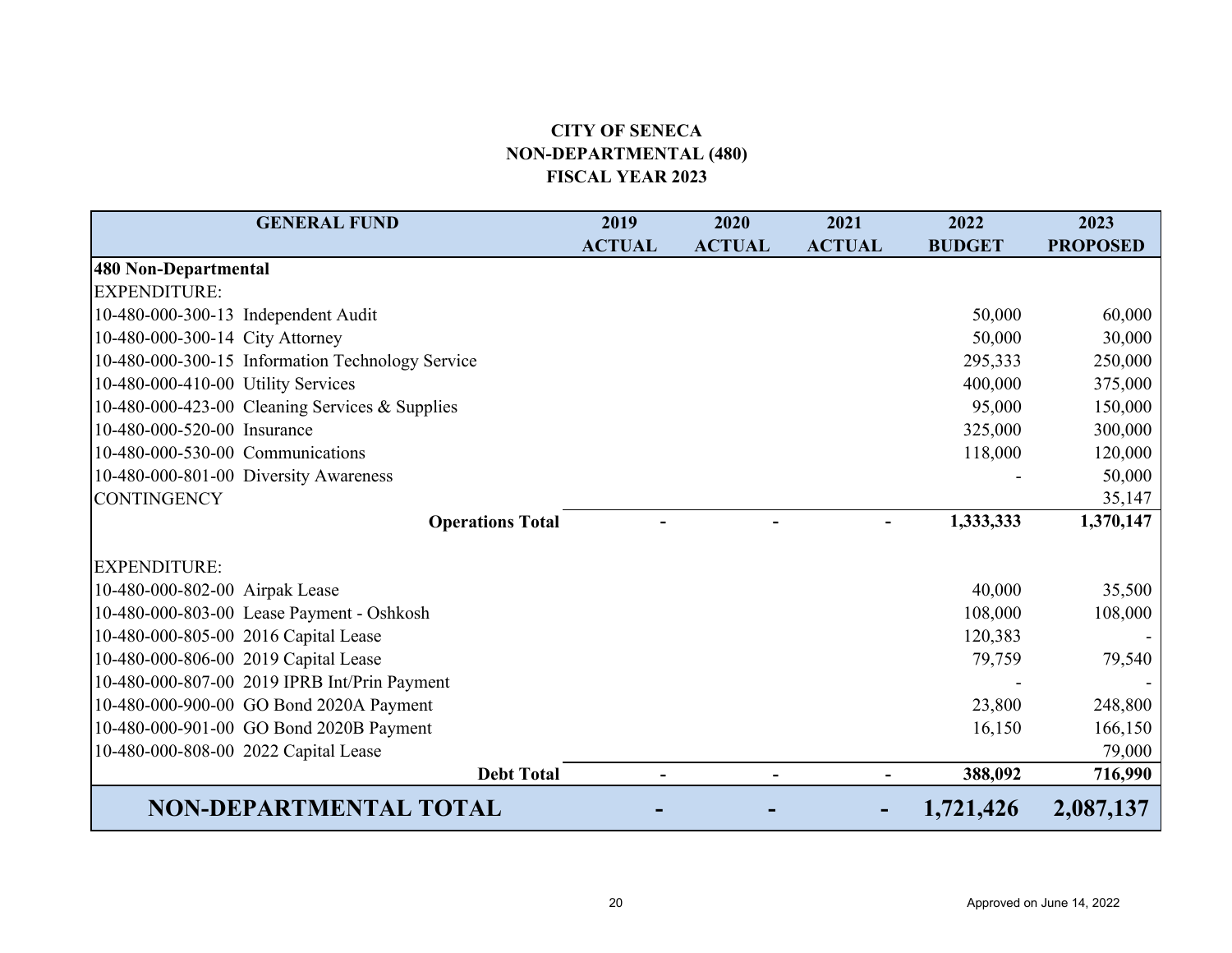# **CITY OF SENECAOTHER FINANCING USES FISCAL YEAR 2023**

<span id="page-20-0"></span>

| <b>GENERAL FUND</b>                                            | 2019          | <b>2020</b>   | 2021          | 2022          | 2023            |
|----------------------------------------------------------------|---------------|---------------|---------------|---------------|-----------------|
|                                                                | <b>ACTUAL</b> | <b>ACTUAL</b> | <b>ACTUAL</b> | <b>BUDGET</b> | <b>PROPOSED</b> |
| <b>Other Financing Uses</b>                                    |               |               |               |               |                 |
| <b>EXPENDITURE:</b>                                            |               |               |               |               |                 |
| 10-390-009-000-00 Transfer to Health Care Fund                 | 188,779       | 295,248       | 80,218        |               |                 |
| 10-390-009-001-00 Transfer to DENTAL Care Fund                 |               | 11,053        | (11,249)      |               |                 |
| 10-390-009-002-00 Transfer to HRA1                             |               | (864)         | (392)         |               |                 |
| 10-391-007-000-00 Transfer to SFC                              |               | 535,965       | 18            |               |                 |
| 10-391-007-000-00 Transfer to SFC - IPRB Public Works Building |               |               | 127,341       | 150,003       | 149,775         |
| 10-391-010-000-00 Transfer to CAT - Local Match                | 205,699       | 504,446       | 521           | 240,000       | 250,322         |
| 10-391-013-000-00 Transfer to Reserve - NMTC Loan              |               |               |               |               |                 |
| 10-391-014-000-00 Transfer to Transit - Tigger                 | 17,091        |               |               |               |                 |
| 10-391-016-000-00 Transfer to SIC                              |               | 115,204       |               |               |                 |
| 10-391-018-000-00 Other Financing Uses                         |               |               |               |               |                 |
| 10-391-020-000-00 Diversity Awareness                          |               |               | 57,281        | 50,000        |                 |
| 10-470-000-720-00 Kellett Building                             |               |               | 375,472       |               |                 |
| <b>PY Fund Balance</b>                                         |               |               |               |               |                 |
| <b>OTHER FINANCING USES TOTAL</b>                              | 411,569       | 1,461,053     | 629,209       | 440,003       | 400,097         |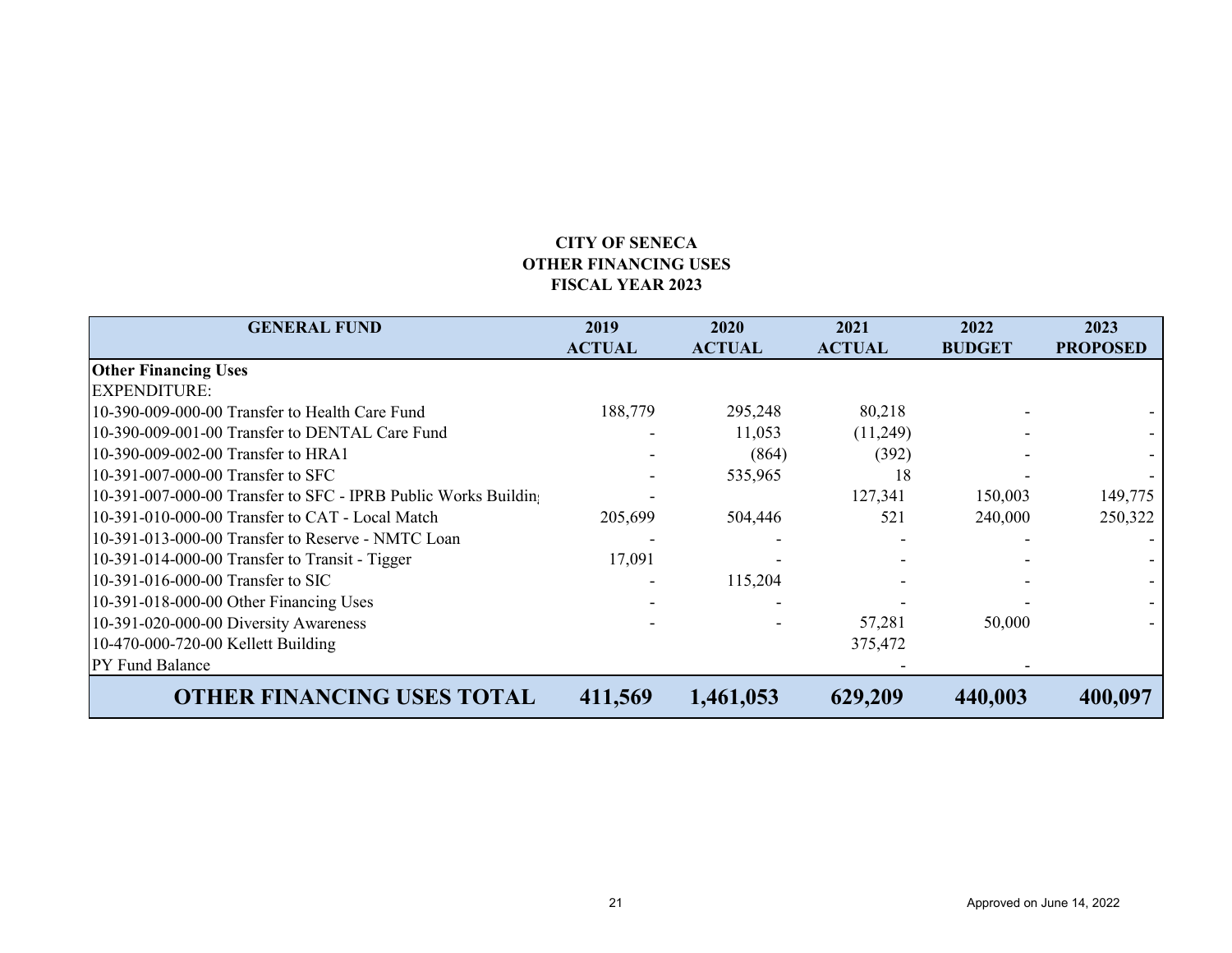#### **CITY OF SENECACAPITAL EXPENDITURES FISCAL YEAR 2023**

<span id="page-21-0"></span>

| <b>GENERAL FUND</b>             |                                                                  | 2023            |
|---------------------------------|------------------------------------------------------------------|-----------------|
|                                 |                                                                  | <b>PROPOSED</b> |
| <b>Capital Expenditures:</b>    |                                                                  |                 |
|                                 |                                                                  |                 |
| <b>Planning Department</b>      |                                                                  |                 |
|                                 | Extended Cab 4x4 Pickup Truck (Lease Purchase)                   | 36,000          |
| <b>Police Department</b>        |                                                                  |                 |
|                                 | 5 - Chevrolet Tahoes fully equipped (ARPA pre-purchased)         | 215,000         |
| Body cameras - State reimbursed |                                                                  | 54,071          |
| <b>Fire Department</b>          |                                                                  | 1,100,000       |
| Bunker Gear (ARPA)              | Quint/Ladder Fire Truck (Lease Purchase)                         | 22,850          |
| <b>Street Department</b>        |                                                                  |                 |
|                                 | Cab Tractor 4x4 w/bushhog (Lease Purchase)                       | 48,000          |
|                                 | Cab High Track Skid Steer (Lease Purchase)                       | 73,500          |
| Forestry Head (Lease Purchase)  |                                                                  | 40,000          |
|                                 | Asphalt Paver (ARPA pre-purchased)                               | 104,000         |
| <b>Sanitation Department</b>    |                                                                  |                 |
|                                 | Refurb Rotopac Garbage Truck (Lease Purchase)                    | 267,100         |
| Recreation                      |                                                                  |                 |
| Gator (ARPA)                    |                                                                  | 10,000          |
| Sprayer (ARPA)                  |                                                                  | 3,100           |
| Trailer (ARPA)                  |                                                                  | 2,000           |
| Split face dugouts (ARPA)       |                                                                  | 120,000         |
|                                 | Improvements at Shaver - tile, carpet, bathrooms, kitchen (ARPA) | 120,000         |
|                                 | Improvements - outfields, fencing (ARPA pre-purchased)           | 125,000         |
| <b>Beautification</b>           |                                                                  |                 |
|                                 | Used - Dodge Ram 2500 (ARPA pre-purchased)                       | 18,000          |
| 3/4 Ton Crew Pickup 4x4 (ARPA)  |                                                                  | 43,000          |
| Zero Turn Mower (ARPA)          |                                                                  | 14,500          |
| <b>Museums</b>                  |                                                                  |                 |
| Faith Log Cabin (ARPA)          |                                                                  | 105,000         |
|                                 | Improvements at BLSCM - painting, porch repair                   | 45,000          |
| <b>TOTAL</b>                    |                                                                  | 2,566,121       |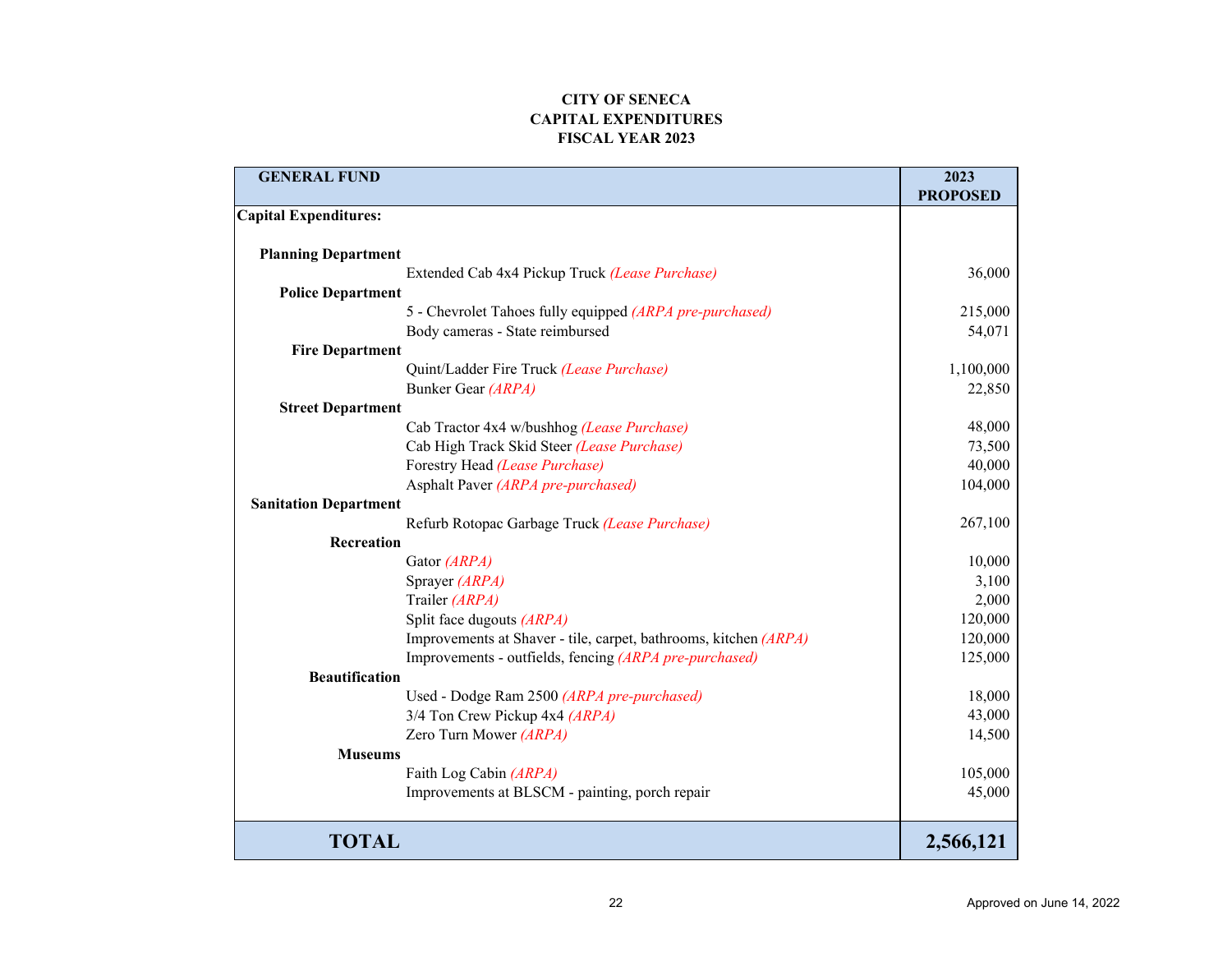**Sanitation** 

<span id="page-22-0"></span>

|                             |            | FY 2022   | FY 2023   |
|-----------------------------|------------|-----------|-----------|
| <b>Roll Carts:</b>          |            |           |           |
| <b>Residential</b>          |            | Per Month | Per Month |
| Residential                 |            | \$15.75   | \$15.75   |
| Exemption                   |            | \$26.75   | \$26.75   |
| 2 Carts                     |            | \$20.00   | \$20.00   |
| 3 Carts                     |            | \$23.75   | \$23.75   |
| Outside 1 Cart              |            | \$19.25   | \$19.25   |
| Outside 2 Carts             |            | \$24.25   | \$24.25   |
|                             |            |           |           |
| <b>Commercial</b>           | Per Week   | Per Month | Per Month |
| 1 Roll Cart                 | 1 pick-up  | \$20.75   | \$20.75   |
| 1 Roll Cart                 | 2 pick-ups | \$30.50   | \$30.50   |
| 2 Roll Carts                | 1 pick-up  | \$24.75   | \$24.75   |
| 2 Roll Carts                | 2 pick-ups | \$36.45   | \$36.45   |
| 3 Roll Carts                | 1 pick-up  | \$29.50   | \$29.50   |
| 3 Roll Carts                | 2 pick-ups | \$40.75   | \$40.75   |
| 3 Roll Carts                | 3 pick-ups | \$52.50   | \$52.50   |
| 4 Roll Carts                | 1 pick-up  | \$33.95   | \$33.95   |
| 4 Roll Carts                | 2 pick-ups | \$46.20   | \$46.20   |
| 5 Roll Carts                | 1 pick-up  | \$39.50   | \$39.50   |
| 5 Roll Carts                | 2 pick-ups | \$52.20   | \$52.20   |
|                             |            |           |           |
| <b>Dumpsters:</b>           |            |           |           |
| <b>Commercial</b>           | Per Week   | Per Month | Per Month |
| 4 Yard - 1 Dumpster         | 1 pick-up  | \$65.50   | \$65.50   |
| $4$ Yard $-1$ Dumpster      | 2 pick-ups | \$95.48   | \$95.48   |
| $4$ Yard $-1$ Dumpster      | 3 pick-ups | \$126.86  | \$126.86  |
| $6$ Yard $-1$ Dumpster      | 1 pick-up  | \$82.60   | \$82.60   |
| 6 Yard - 1 Dumpster         | 2 pick-ups | \$102.56  | \$102.56  |
| 8 Yard - 1 Dumpster         | 1 pick-up  | \$98.30   | \$98.30   |
| 8 Yard - 1 Dumpster         | 2 pick-ups | \$141.02  | \$141.02  |
| 8 Yard - 1 Dumpster         | 3 pick-ups | \$189.16  | \$189.16  |
| 8 Yard – 1 Dumpster         | 5 pick-ups | \$290.00  | \$290.00  |
| $8$ Yard $-2$ Dumpsters     | 3 pick-ups | \$324.28  | \$324.28  |
|                             |            |           |           |
| <b>Hook Life Containers</b> |            |           |           |
| $C&D-11$ Yard:              | Per Month  | Per Month | Per Month |
| 1 Hook Lift Container       | 1 pick-up  | \$156.96  | \$156.96  |
| 1 Hook Lift Container       | 2 pick-ups | \$277.92  | \$277.92  |
| 1 Hook Lift Container       | 3 pick-ups | \$373.92  | \$373.92  |
| 1 Hook Lift Container       | 4 pick-ups | \$445.92  | \$445.92  |
| 1 Hook Lift Container       | 5 pick-ups | \$493.92  | \$493.92  |
|                             |            |           |           |
| <b>Temporary</b>            |            |           |           |
| Single Fill/Empty Rate      |            | \$185.00  | \$185.00  |
|                             |            |           |           |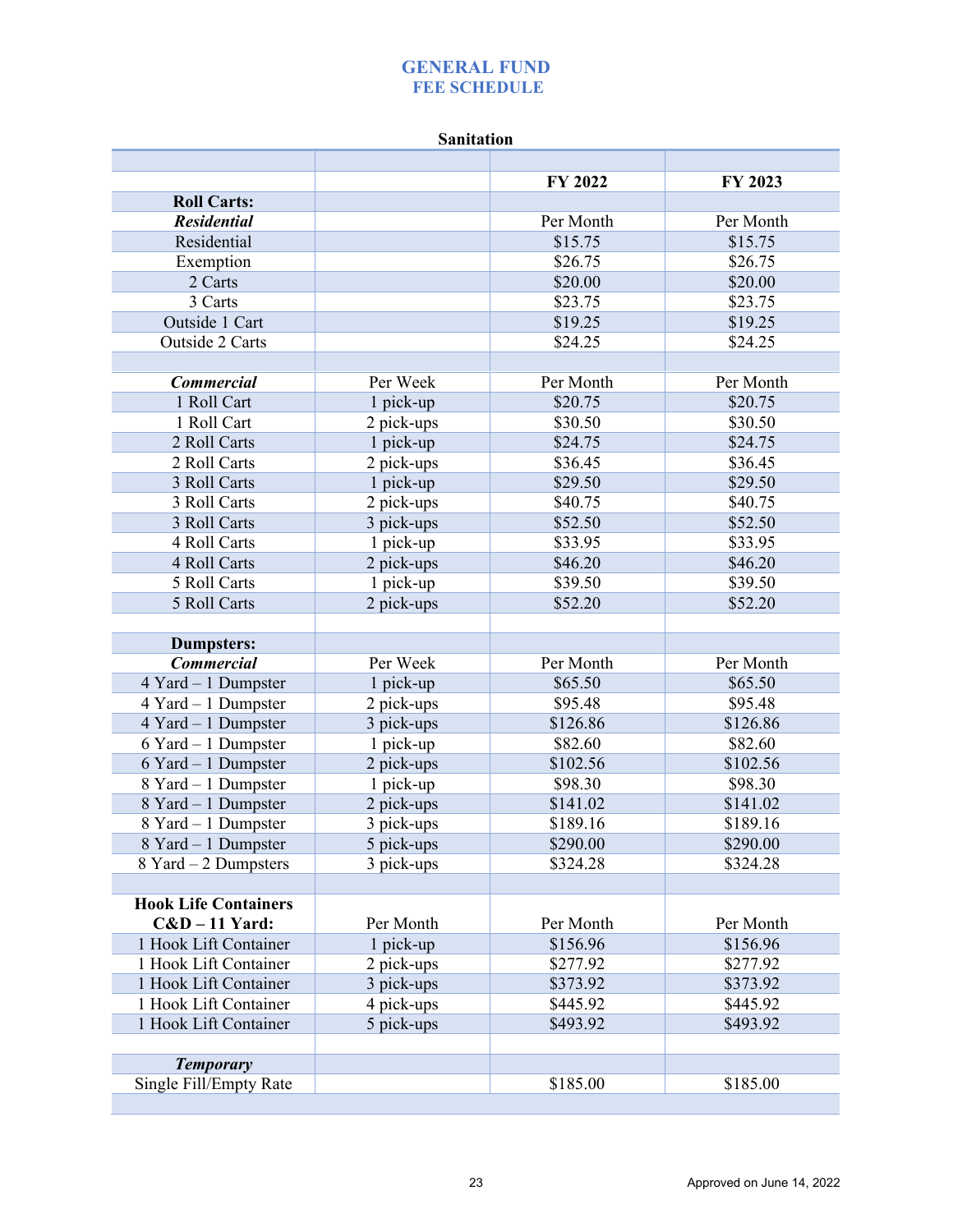| <b>Planning &amp; Community Development, Zoning &amp; Building Codes</b> |
|--------------------------------------------------------------------------|
|--------------------------------------------------------------------------|

|                             |                       | <b>FY 2022</b>                                                              | FY 2023    |
|-----------------------------|-----------------------|-----------------------------------------------------------------------------|------------|
| <b>Building Permit:</b>     |                       |                                                                             |            |
|                             | Total Valuation*      |                                                                             |            |
|                             | $$0 - $10,000$        | \$50.00                                                                     | \$50.00    |
| For the first $$10,000$     | $$10,001 - $50,000$   | \$50.00                                                                     | \$50.00    |
| Per each additional \$1,000 | Up to \$50,000        | \$5.00                                                                      | \$5.00     |
| For the first $$50,000$     | $$50,001 - $100,000$  | \$250.00                                                                    | \$250.00   |
| Per each additional \$1,000 | Up to \$100,000       | \$4.00                                                                      | \$4.00     |
| For the first $$100,000$    | $$100,001 - $500,000$ | \$450.00                                                                    | \$450.00   |
| Per each additional \$1,000 | Up to \$500,000       | \$3.00                                                                      | \$3.00     |
| For the first $$500,000$    | \$500,001 and Up      | \$1,650.00                                                                  | \$1,650.00 |
| Per each additional \$1,000 |                       | \$2.00                                                                      | \$2.00     |
| <b>Commercial Building</b>  | Plan Review           | \$250.00                                                                    | \$250.00   |
|                             |                       | $*U$ a normalize not above all the face housin specified about he developed |            |

*\*If a permit is not obtained, the fees herein specified shall be doubled.*

| <b>Commercial Plan Review</b> |                 | 50% of permit fee | 50% of permit fee                                    |
|-------------------------------|-----------------|-------------------|------------------------------------------------------|
| <b>Building Inspection</b>    | Refundable      | \$50.00           | \$50.00                                              |
| <b>Building Re-Inspection</b> |                 | \$40.00           | \$40.00                                              |
|                               |                 |                   |                                                      |
| <b>Sign Permit:</b>           |                 |                   |                                                      |
| <b>Permanent</b>              | Up to $$5,000$  | \$20.00           | \$20.00                                              |
| Per \$1,000 thereafter        | Up to \$50,000  | \$2.50            | \$2.50                                               |
| Per \$1,000 thereafter        | Up to \$100,000 | \$2.00            | \$2.00                                               |
| <b>Temporary</b>              | Up to \$5,000   | \$20.00           | \$20.00                                              |
| Per \$1,000 thereafter        | Up to \$50,000  | \$2.50            | \$2.50                                               |
| Per \$1,000 thereafter        | Up to \$100,000 | \$2.00            | \$2.00                                               |
|                               |                 |                   |                                                      |
| Zoning Amendment              |                 | \$50.00           | \$50.00                                              |
| Zoning Variance               |                 | \$50.00           | \$50.00                                              |
|                               |                 |                   |                                                      |
|                               |                 |                   | *Valuation Data per International Code Council (ICC) |
|                               |                 |                   |                                                      |
| <b>Miscellaneous:</b>         |                 |                   |                                                      |
| <b>Election Signs</b>         |                 | \$5.00            | \$5.00                                               |
| <b>Annexation</b>             |                 | \$50.00           | \$50.00                                              |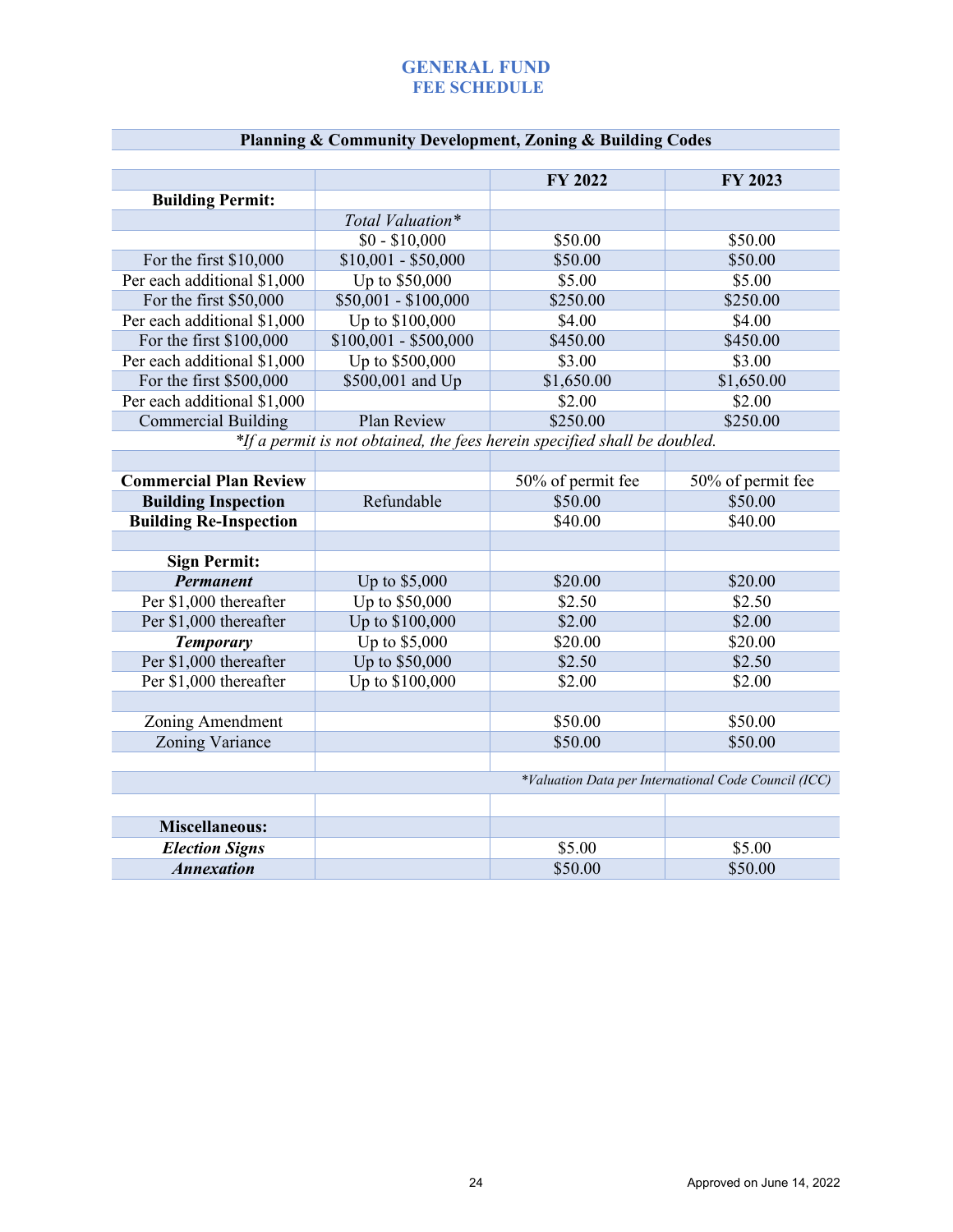### **Finance Department**

|                           |                        | FY 2022  | FY 2023  |
|---------------------------|------------------------|----------|----------|
| <b>Business Licenses:</b> |                        |          |          |
| <b>Inside City Limits</b> |                        |          |          |
| R1                        | First \$2,000 of Gross | \$25.00  | \$25.00  |
|                           | Each additional        |          |          |
| R1                        | \$1,000                | \$0.80   | \$0.80   |
| R <sub>2</sub>            | First \$2,000 of Gross | \$30.00  | \$30.00  |
|                           | Each additional        |          |          |
| R <sub>2</sub>            | \$1,000                | \$0.85   | \$0.85   |
| R <sub>3</sub>            | First \$2,000 of Gross | \$35.00  | \$35.00  |
|                           | Each additional        |          |          |
| R <sub>3</sub>            | \$1,000                | \$0.90   | \$0.90   |
| R4                        | First \$2,000 of Gross | \$40.00  | \$40.00  |
|                           | Each additional        |          |          |
| R <sub>4</sub>            | \$1,000                | \$0.95   | \$0.95   |
| R <sub>5</sub>            | First \$2,000 of Gross | \$45.00  | \$45.00  |
|                           | Each additional        |          |          |
| R <sub>5</sub>            | \$1,000                | \$1.00   | \$1.00   |
| R <sub>6</sub>            | First \$2,000 of Gross | \$50.00  | \$50.00  |
|                           | Each additional        |          |          |
| R <sub>6</sub>            | \$1,000                | \$1.05   | \$1.05   |
| R7                        | First \$2,000 of Gross | \$55.00  | \$55.00  |
|                           | Each additional        |          |          |
| R7                        | \$1,000                | \$1.10   | \$1.10   |
| 8.1 - Contractor          | First \$2,000 of Gross | \$39.00  | \$39.00  |
|                           | Each additional        |          |          |
| $8.1 -$ Contractor        | \$1,000                | \$0.91   | \$0.91   |
| 9.7                       | First \$2,000 of Gross | \$127.00 | \$127.00 |
|                           | Each additional        |          |          |
| 9.7                       | \$1,000                | \$1.21   | \$1.21   |
|                           |                        |          |          |
| <b>Penalties:</b>         |                        |          |          |
| May                       |                        | 5%       | 5%       |
| June                      |                        | 10%      | 10%      |
| July                      |                        | 15%      | 15%      |
| August                    |                        | 20%      | 20%      |
| September                 |                        | 25%      | 25%      |
| October                   |                        | 30%      | 30%      |
| November                  |                        | 35%      | 35%      |
| December                  |                        | 40%      | 40%      |
| January                   |                        | 45%      | 45%      |
| February                  |                        | 50%      | 50%      |
| March                     |                        | 55%      | 55%      |
| April                     |                        | 60%      | 60%      |
| May                       |                        | 65%      | 65%      |
| June                      |                        | 70%      | 70%      |
| July                      |                        | 75%      | 75%      |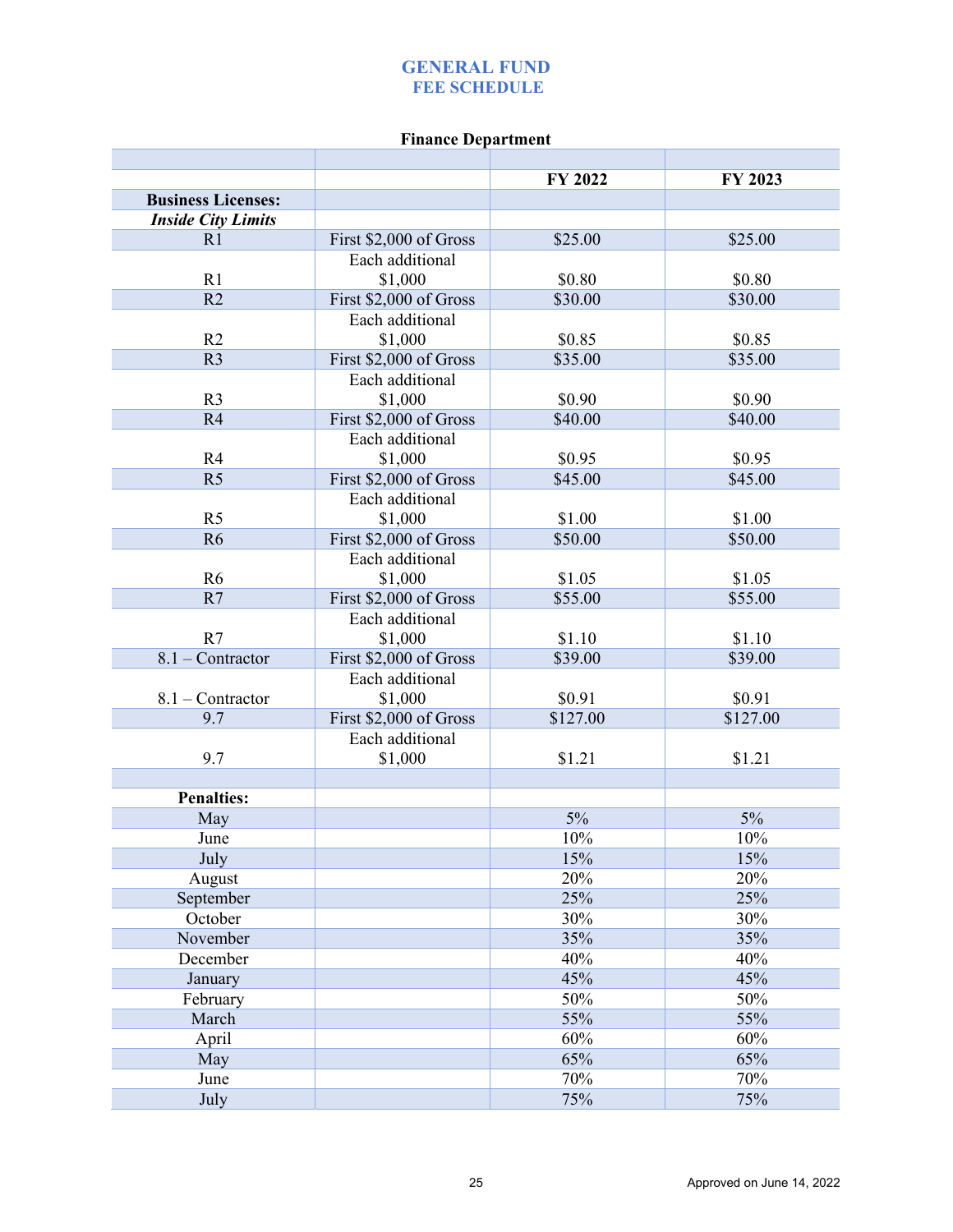| <b>Finance Department (cont.)</b> |  |      |      |  |  |
|-----------------------------------|--|------|------|--|--|
| August                            |  | 80%  | 80%  |  |  |
| September                         |  | 85%  | 85%  |  |  |
| October                           |  | 90%  | 90%  |  |  |
| November                          |  | 95%  | 95%  |  |  |
| December                          |  | 100% | 100% |  |  |
|                                   |  |      |      |  |  |

*\*Businesses that are located inside the city limits renew their license annually, deadline of April 30, and the fee is calculated by gross receipts from prior year.*

| <b>Outside City Limits</b> |                        |          |          |
|----------------------------|------------------------|----------|----------|
| OUT <sub>1</sub>           | First \$2,000 of Gross | \$50.00  | \$50.00  |
|                            | Each additional        |          |          |
| OUT <sub>1</sub>           | \$1,000                | \$1.60   | \$1.60   |
| OUT <sub>2</sub>           | First \$2,000 of Gross | \$60.00  | \$60.00  |
|                            | Each additional        |          |          |
| OUT <sub>2</sub>           | \$1,000                | \$1.70   | \$1.70   |
| OUT3                       | First \$2,000 of Gross | \$70.00  | \$70.00  |
|                            | Each additional        |          |          |
| OUT3                       | \$1,000                | \$1.80   | \$1.80   |
| OUT <sub>4</sub>           | First \$2,000 of Gross | \$80.00  | \$80.00  |
|                            | Each additional        |          |          |
| OUT <sub>4</sub>           | \$1,000                | \$1.90   | \$1.90   |
| OUT <sub>5</sub>           | First \$2,000 of Gross | \$90.00  | \$90.00  |
|                            | Each additional        |          |          |
| OUT5                       | \$1,000                | \$2.00   | \$2.00   |
| OUT <sub>6</sub>           | First \$2,000 of Gross | \$100.00 | \$100.00 |
|                            | Each additional        |          |          |
| OUT <sub>6</sub>           | \$1,000                | \$2.10   | \$2.10   |
| OUT7                       | First \$2,000 of Gross | \$110.00 | \$110.00 |
|                            | Each additional        |          |          |
| OUT7                       | \$1,000                | \$2.20   | \$2.20   |
| $8.1 -$ Contractor         | First \$2,000 of Gross | \$78.00  | \$78.00  |
|                            | Each additional        |          |          |
| $8.1 -$ Contractor         | \$1,000                | \$1.82   | \$1.82   |
|                            |                        |          |          |

*\*Businesses that are located outside the city limits renew their license only when they come inside the city to complete a job. The fee is calculated by the cost of each job.*

*\*Please contact City Hall to obtain a city business license.*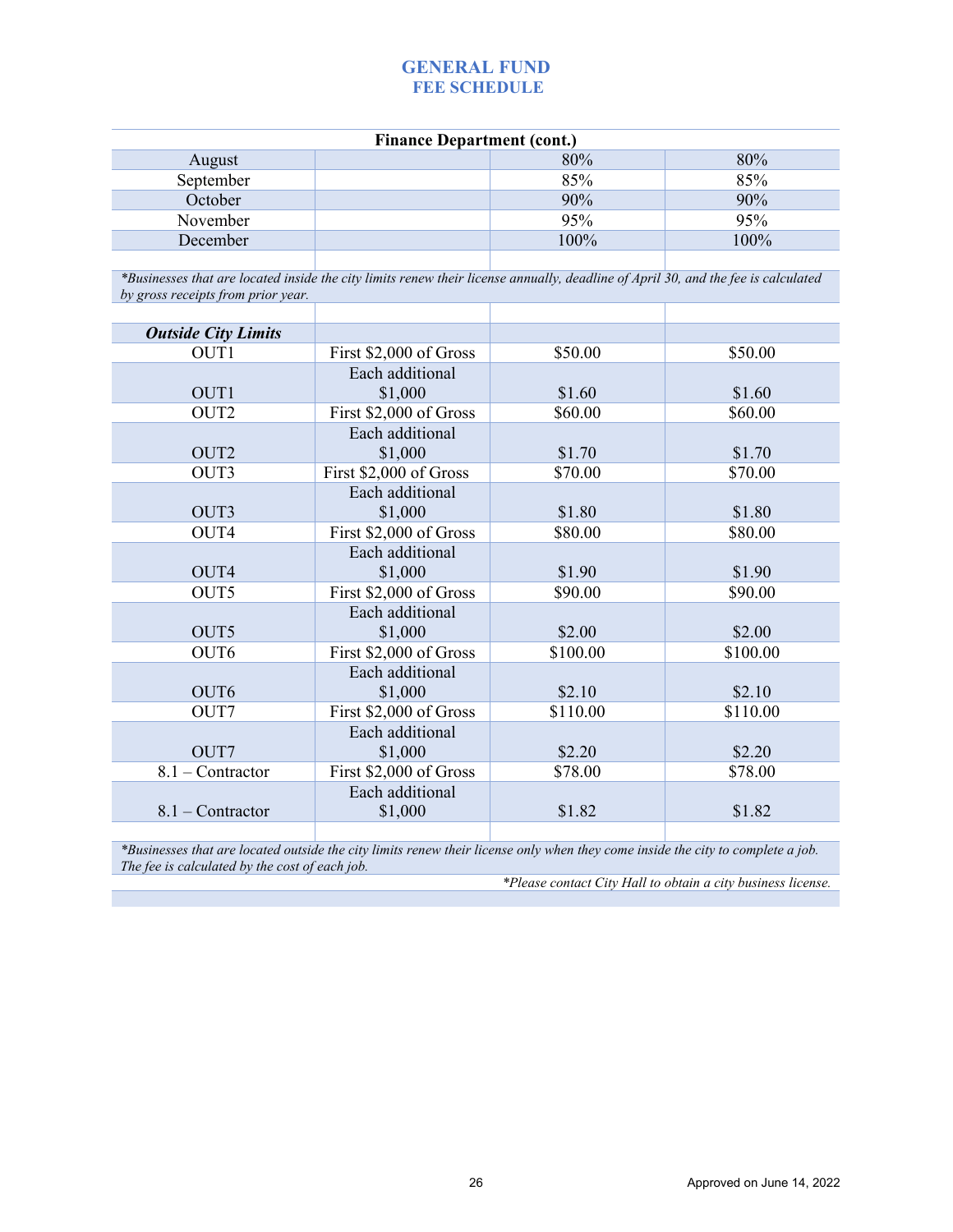| <b>Recreation Department</b> |                           |                        |                        |  |
|------------------------------|---------------------------|------------------------|------------------------|--|
|                              |                           | FY 2022                | FY 2023                |  |
| <b>Sports Registration:</b>  |                           |                        |                        |  |
| <b>Inside City Limits</b>    |                           |                        |                        |  |
| Soccer                       |                           | \$35.00                | \$35.00                |  |
| <b>Basketball</b>            |                           | \$35.00                | \$35.00                |  |
| Volleyball                   |                           | \$35.00                | \$35.00                |  |
| T-Ball                       |                           | \$35.00                | \$35.00                |  |
| Softball                     |                           | \$35.00                | \$35.00                |  |
| Baseball                     |                           | \$35.00                | \$35.00                |  |
| Flag Football                |                           | \$35.00                | \$35.00                |  |
| Football                     |                           | \$35.00                | \$35.00                |  |
| <b>Outside City Limits</b>   |                           |                        |                        |  |
| Soccer                       |                           | \$60.00                | \$60.00                |  |
| <b>Basketball</b>            |                           | \$60.00                | \$60.00                |  |
| Volleyball                   |                           | \$60.00                | \$60.00                |  |
| T-Ball                       |                           | \$60.00                | \$60.00                |  |
| Softball                     |                           | \$60.00                | \$60.00                |  |
| <b>Baseball</b>              |                           |                        |                        |  |
|                              |                           | \$60.00                | \$60.00                |  |
| Flag Football                |                           | \$60.00                | \$60.00                |  |
| Football                     |                           | \$60.00                | \$60.00                |  |
|                              |                           |                        |                        |  |
| Football Equipment           | Refundable Deposit        | \$50.00                | \$50.00                |  |
| <b>Gignilliat Community</b>  |                           |                        |                        |  |
| Center:                      |                           |                        |                        |  |
| <b>In City Limits</b>        |                           |                        |                        |  |
| North Room                   | Half Day                  | \$240.00               | \$240.00               |  |
|                              | Day                       | \$400.00               | \$400.00               |  |
|                              | Refundable Deposit        | \$250.00               | \$250.00               |  |
| South Room                   | Half Day                  | \$320.00               | \$320.00               |  |
|                              | Day                       | \$550.00               | \$550.00               |  |
|                              | Refundable Deposit        | \$250.00               | \$250.00               |  |
| <b>Entire Building</b>       | Half Day                  | \$720.00               | \$720.00               |  |
|                              | Day                       | \$1,400.00             | \$1,400.00             |  |
|                              | Refundable Deposit        | \$250.00               | \$250.00               |  |
| <b>Out City Limits</b>       |                           |                        |                        |  |
| North Room                   | Half Day                  | \$400.00               | \$400.00               |  |
|                              | Day                       | \$800.00               | \$800.00               |  |
|                              | Refundable Deposit        | \$250.00               | \$250.00               |  |
| South Room                   | Half Day                  | \$550.00               | \$550.00               |  |
|                              |                           | \$1,100.00             |                        |  |
|                              | Day<br>Refundable Deposit | \$250.00               | \$1,100.00<br>\$250.00 |  |
| <b>Entire Building</b>       |                           |                        |                        |  |
|                              | Half Day<br>Day           | \$1,400.00             | \$1,400.00             |  |
|                              | Refundable Deposit        | \$2,800.00<br>\$250.00 | \$2,800.00<br>\$250.00 |  |
|                              |                           |                        |                        |  |
|                              |                           |                        |                        |  |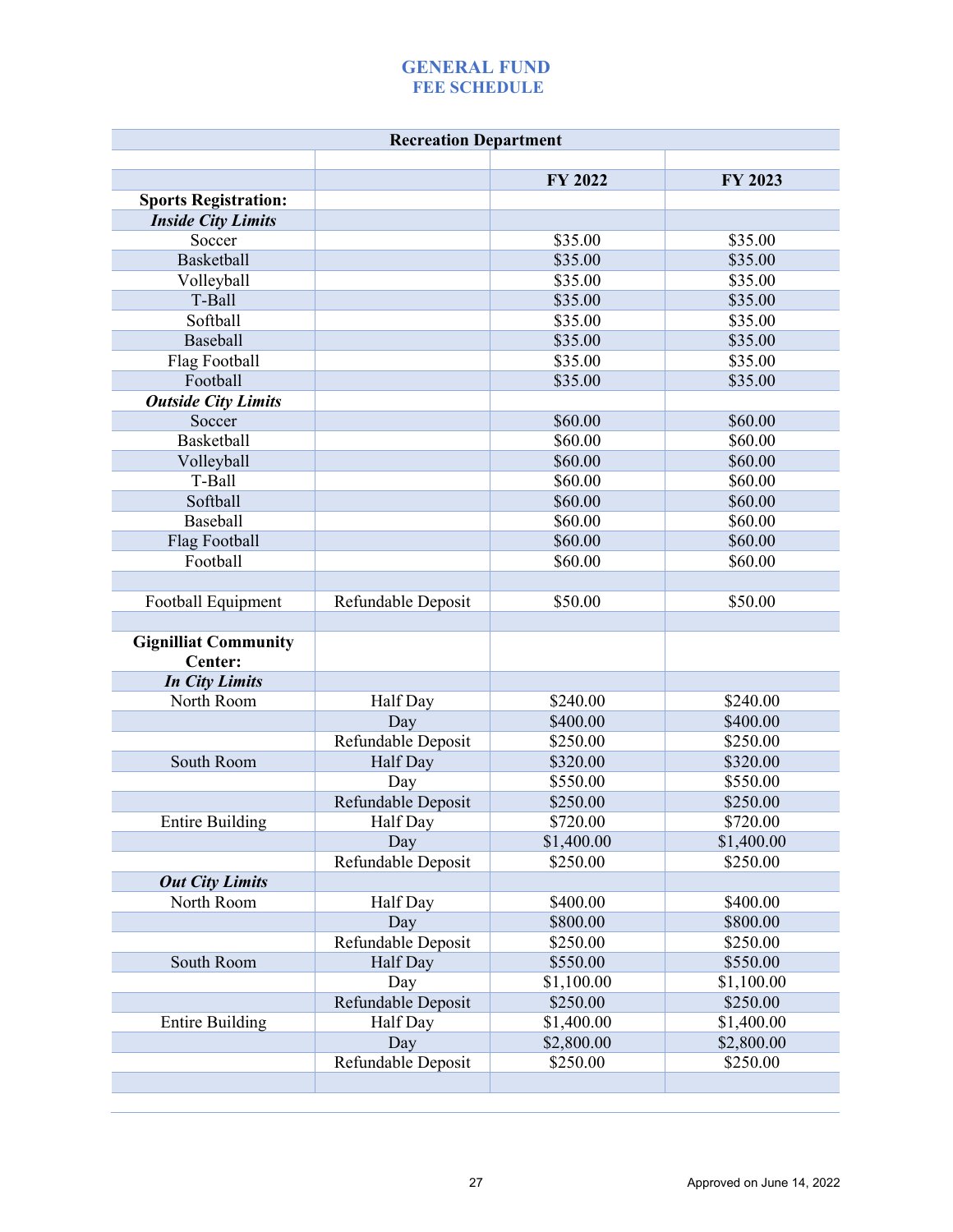| <b>Recreation Department (cont.)</b> |                    |            |            |  |  |
|--------------------------------------|--------------------|------------|------------|--|--|
|                                      |                    |            |            |  |  |
|                                      |                    | FY 2022    | FY 2023    |  |  |
| Table Cloth                          | Per cloth          | \$7.00     | \$7.00     |  |  |
| Vinyl Floor Cover Rental             |                    | \$100.00   | \$100.00   |  |  |
|                                      |                    |            |            |  |  |
| <b>Shaver Complex:</b>               |                    |            |            |  |  |
| <b>In City Limits</b>                |                    |            |            |  |  |
| Meeting Room A w/                    |                    |            |            |  |  |
| Kitchen                              | Per Hour           | \$60.00    | \$60.00    |  |  |
|                                      | Per Day            | \$400.00   | \$400.00   |  |  |
|                                      | Refundable Deposit | \$250.00   | \$250.00   |  |  |
| <b>Shaver Building</b>               | Per Hour           | \$180.00   | \$180.00   |  |  |
|                                      | Per Day            | \$1,400.00 | \$1,400.00 |  |  |
|                                      | Refundable Deposit | \$500.00   | \$500.00   |  |  |
| <b>Outside City Limits</b>           |                    |            |            |  |  |
| Meeting Room A w/                    |                    |            |            |  |  |
| Kitchen                              | Per Hour           | \$120.00   | \$120.00   |  |  |
|                                      | Per Day            | \$800.00   | \$800.00   |  |  |
|                                      | Refundable Deposit | \$250.00   | \$250.00   |  |  |
| <b>Shaver Building</b>               | Per Hour           | \$360.00   | \$360.00   |  |  |
|                                      | Per Day            | \$2,800.00 | \$2,800.00 |  |  |
|                                      | Refundable Deposit | \$500.00   | \$500.00   |  |  |
|                                      |                    |            |            |  |  |
| <b>Ball Fields:</b>                  |                    |            |            |  |  |
| <b>In City Limits</b>                |                    |            |            |  |  |
| 1 Day Tournament                     |                    | \$150.00   | \$150.00   |  |  |
| 2 Day Tournament                     |                    | \$200.00   | \$200.00   |  |  |
| <b>Outside City Limits</b>           |                    |            |            |  |  |
| 1 Day Tournament                     |                    | \$300.00   | \$300.00   |  |  |
| 2 Day Tournament                     |                    | \$400.00   | \$400.00   |  |  |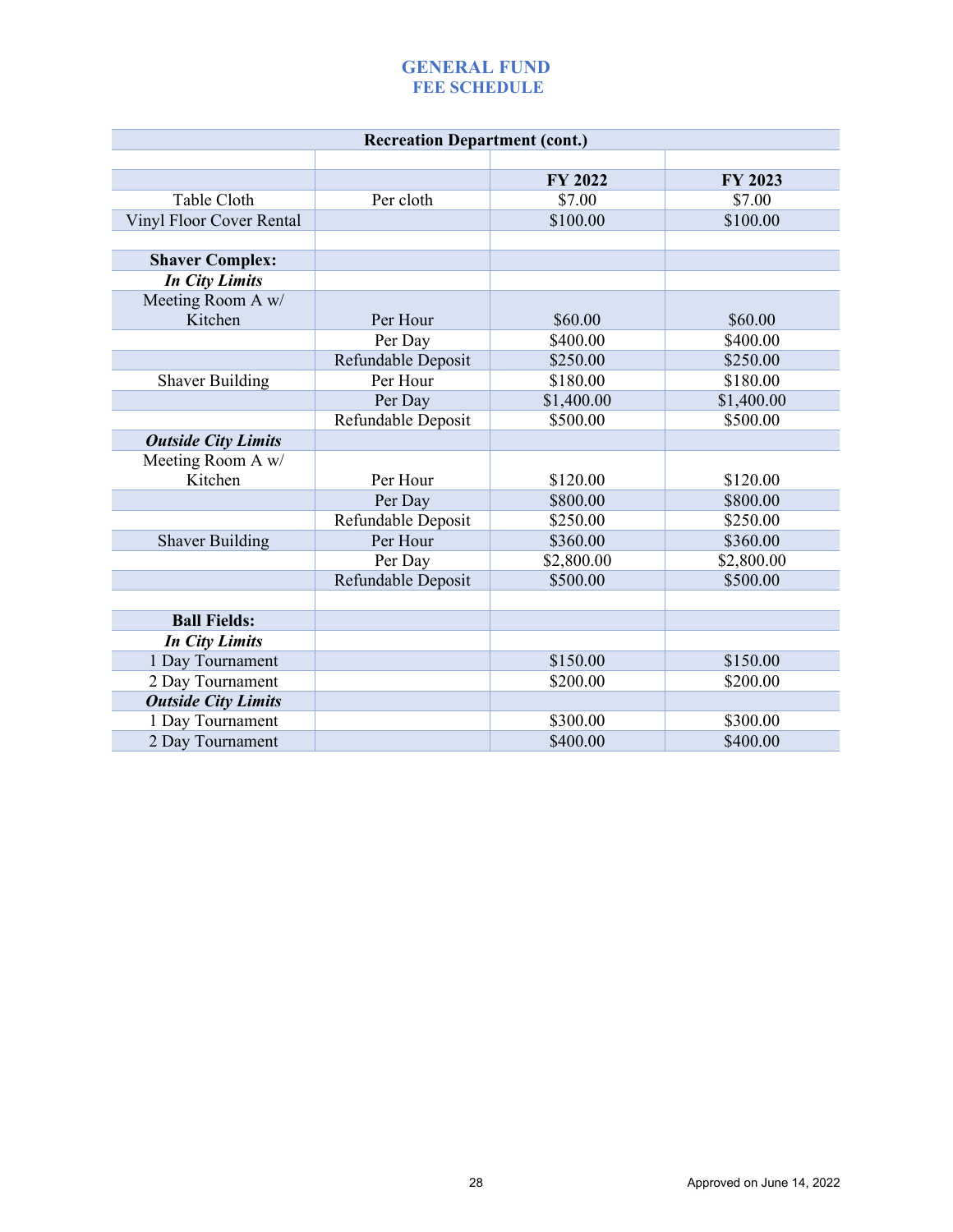<span id="page-28-0"></span>

| <b>Events</b>       |           |          |          |  |  |  |
|---------------------|-----------|----------|----------|--|--|--|
|                     |           |          |          |  |  |  |
|                     |           | FY 2022  | FY 2023  |  |  |  |
|                     |           |          |          |  |  |  |
| <b>Tent Rental</b>  | 20x20     | \$75.00  | \$75.00  |  |  |  |
|                     | 10x10     | \$35.00  | \$35.00  |  |  |  |
| <b>Stage Rental</b> |           | \$300.00 | \$300.00 |  |  |  |
|                     |           |          |          |  |  |  |
| <b>Table Rental</b> | Per Table | \$2.00   | \$2.00   |  |  |  |
|                     |           |          |          |  |  |  |
| <b>Chair Rental</b> | Per Chair | \$1.00   | \$1.00   |  |  |  |
|                     |           |          |          |  |  |  |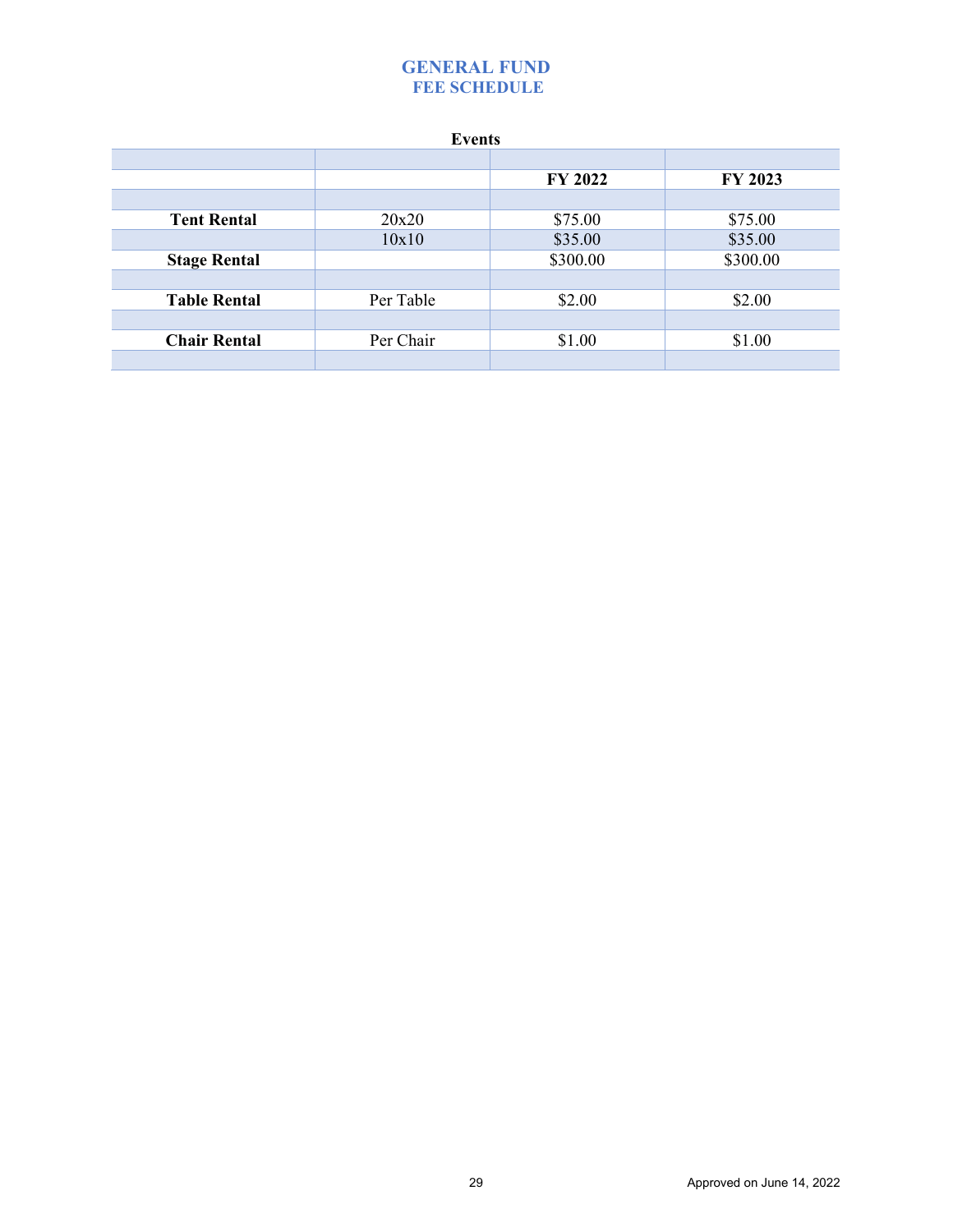<span id="page-29-0"></span>

# **FY 2023 Council Approved Budget**

**LIGHT & WATER June <sup>14</sup>, <sup>2022</sup>**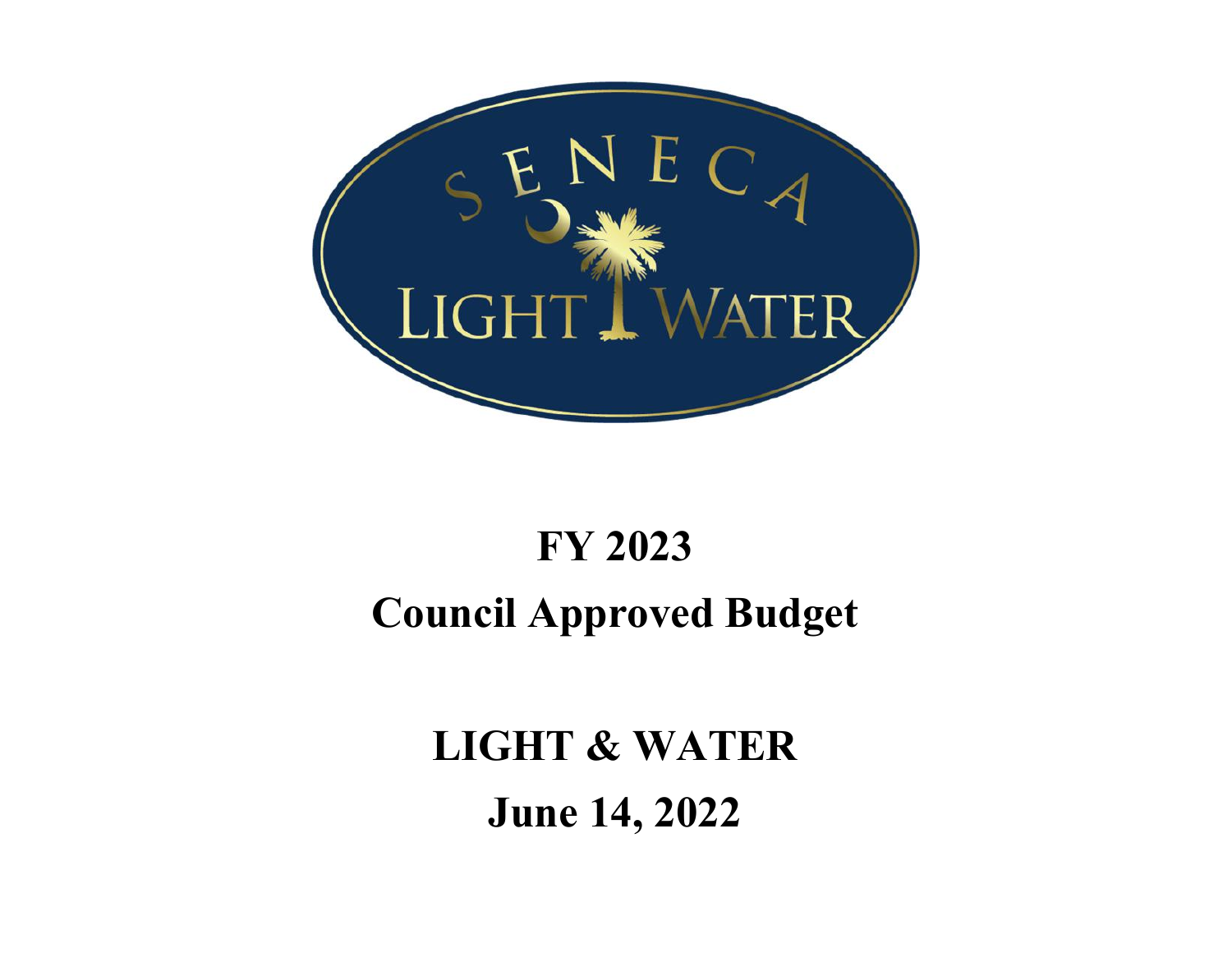#### **SENECA LIGHT & WATER BUDGET SUMMARYFISCAL YEAR 2023**

<span id="page-30-0"></span>

| <b>REVENUES</b>               |                       |                       |                       |                       |                         |  |
|-------------------------------|-----------------------|-----------------------|-----------------------|-----------------------|-------------------------|--|
| <b>SENECA LIGHT AND WATER</b> | 2019<br><b>ACTUAL</b> | 2020<br><b>ACTUAL</b> | 2021<br><b>ACTUAL</b> | 2022<br><b>BUDGET</b> | 2023<br><b>PROPOSED</b> |  |
| <b>REVENUES:</b>              |                       |                       |                       |                       |                         |  |
| <b>Water Revenue</b>          | 7,921,146             | 8,308,740             | 8,482,257             | 11,460,400            | 11,200,500              |  |
| Sewer Revenue                 | 3,616,611             | 6,892,902             | 3,866,756             | 4,622,000             | 5,092,000               |  |
| Electric Revenue              | 17,694,438            | 17,319,406            | 17,244,348            | 17,908,000            | 20,211,000              |  |
| Penalties/Reconnect Revenue   | 697,922               | 513,593               | 644,787               | 682,000               | 651,500                 |  |
| Other Financing Sources       | 247,380               | 7,546,825             | 794,057               | 203,100               | 1,097,799               |  |
| <b>TOTAL REVENUE</b>          | 30,177,497            | 40,581,466            | 31,032,205            | 34,875,500            | 38,252,799              |  |

| <b>EXPENSES</b>                |                       |                       |                       |                       |                         |  |
|--------------------------------|-----------------------|-----------------------|-----------------------|-----------------------|-------------------------|--|
| <b>SENECA LIGHT AND WATER</b>  | 2019<br><b>ACTUAL</b> | 2020<br><b>ACTUAL</b> | 2021<br><b>ACTUAL</b> | 2022<br><b>BUDGET</b> | 2023<br><b>PROPOSED</b> |  |
| <b>EXPENSES:</b>               |                       |                       |                       |                       |                         |  |
| Administration (505)           | 2,796,970             | 2,659,318             | 2,909,399             | 1,341,868             | 1,301,026               |  |
| KI(506)                        | 145,416               | 124,005               | 113,199               | 164,158               | 163,103                 |  |
| Billing $(507)$                | 840,263               | 907,582               | 914,558               | 944,003               | 1,041,789               |  |
| Engineering (508)              | 696,755               | 846,326               | 748,195               | 759,126               | 896,916                 |  |
| Electric (509)                 | 3,843,923             | 8,212,054             | 7,856,353             | 4,174,105             | 4,542,887               |  |
| Water $(510)$                  | 2,104,679             | 2,259,307             | 1,818,590             | 2,016,348             | 2,333,071               |  |
| Sewer $(511)$                  | 5,426,901             | 6,981,421             | 4,521,914             | 4,223,878             | 4,855,637               |  |
| Water Plant (512)              | 2,766,901             | 2,683,301             | 2,760,193             | 1,879,977             | 2,095,466               |  |
| Electrical/Gen. Purchase (513) | 9,522,394             | 8,853,233             | 8,306,551             | 7,996,354             | 8,292,752               |  |
| Maintenance (514)              | 693,573               | 857,037               | 780,807               | 770,176               | 919,411                 |  |
| Non-Departmental (515)         |                       |                       |                       | 3,605,508             | 3,628,937               |  |
| Other Financing Uses           | 8,155,543             | 8,426,586             | 7,283,292             | 7,000,000             | 8,181,806               |  |
| <b>TOTAL EXPENSES</b>          | 36,993,318            | 42,810,170            | 38,013,051            | 34,875,500            | 38,252,799              |  |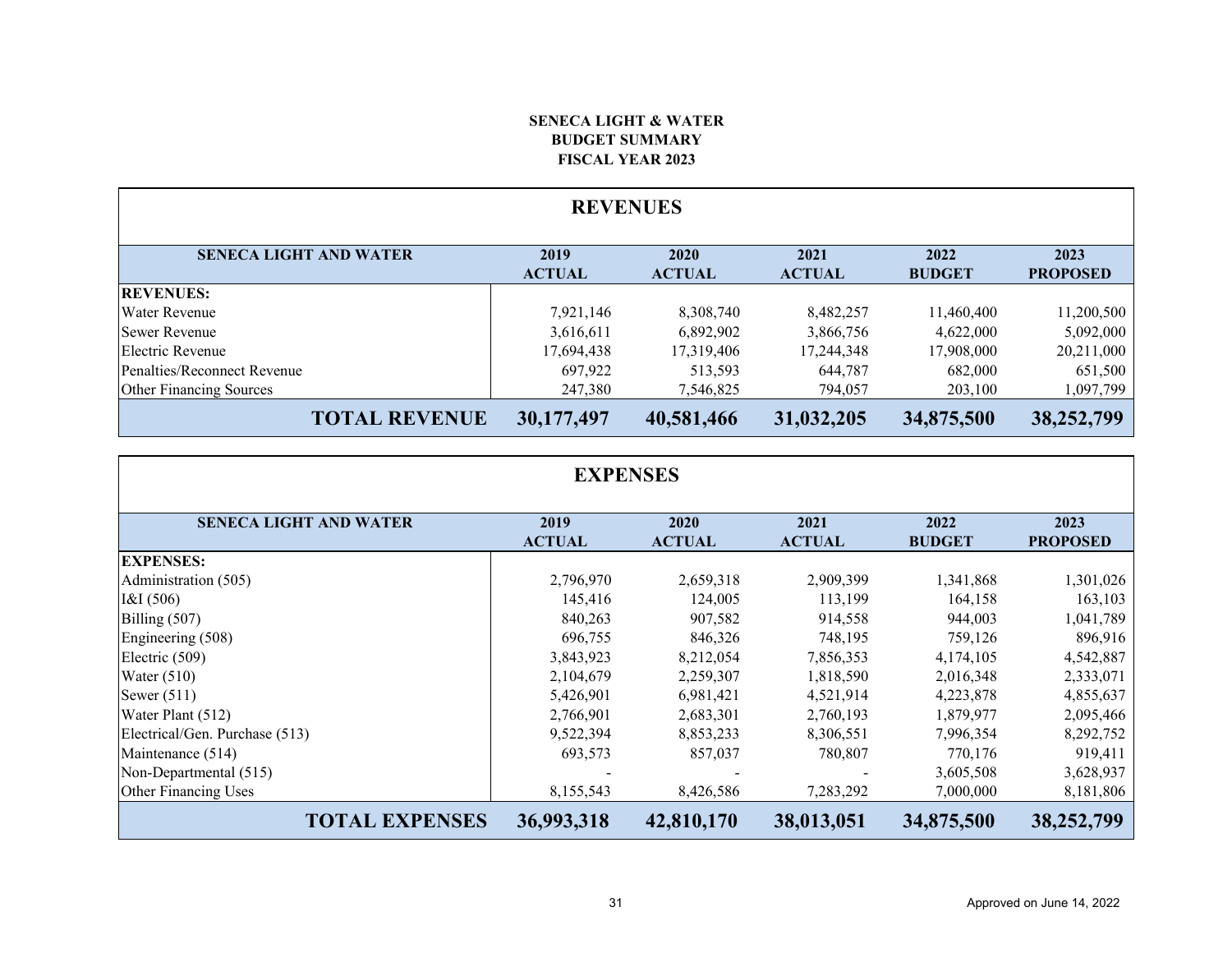#### **SENECA LIGHT & WATER REVENUESFISCAL YEAR 2023**

<span id="page-31-0"></span>

| <b>SENECA LIGHT AND WATER</b>                | 2019          | 2020          | 2021          | 2022          | 2023            |
|----------------------------------------------|---------------|---------------|---------------|---------------|-----------------|
|                                              | <b>ACTUAL</b> | <b>ACTUAL</b> | <b>ACTUAL</b> | <b>BUDGET</b> | <b>PROPOSED</b> |
| <b>REVENUE:</b>                              |               |               |               |               |                 |
| 20-348-001-000-00 Reconnect Fees             | 227,285       | 153,182       | 190,366       | 200,000       | 200,000         |
| 20-348-001-001-00 Regular Electric Service   | 17,242,888    | 16,898,787    | 16,897,725    | 17,557,000    | 19,760,000      |
| 20-348-002-000-00 Pole Rental                | 129,282       | 96,676        | 13,730        | 30,000        | 130,000         |
| 20-348-002-001-00 Yard Lights                | 317,653       | 322,943       | 330,148       | 320,000       | 320,000         |
| 20-348-003-000-00 Service/Transfer Charges   | 4,015         | 2,183         | 1,587         | 2,000         | 1,500           |
| 20-348-004-000-00 Penalties                  | 466,622       | 358,228       | 452,834       | 480,000       | 450,000         |
| 20-348-004-001-00 Underground Electric       | 4,615         | 1,000         | 2,745         | 1,000         | 1,000           |
| 20-349-001-002-00 Regular Water Service      | 7,684,784     | 8,022,758     | 8,249,075     | 11,300,000    | 11,000,000      |
| 20-349-002-002-00 Water Taps - In Town       | 35,410        | 24,890        | 44,660        | 20,000        | 50,000          |
| 20-349-003-002-00 Water Taps - Outside       | 184,510       | 241,590       | 176,240       | 140,000       | 150,000         |
| 20-349-006-000-00 Back Flow Tags             | 14,972        | 18,672        | 11,982        |               |                 |
| 20-349-007-000-00 Hydrant Usage Permit       | 1,470         | 830           | 300           | 400           | 500             |
| 20-350-001-003-00 Regular Sewer Service      | 3,554,731     | 3,786,632     | 3,820,156     | 4,580,000     | 5,000,000       |
| 20-350-002-000-00 OJRSA Refund               |               | 2,963,850     |               |               |                 |
| 20-350-002-003-00 Summer User Charge - Sewer | 2,930         | 3,220         | 3,580         | 2,000         | 2,000           |
| 20-350-003-003-00 Sewer Taps - In Town       | 16,350        | 18,350        | 25,350        | 20,000        | 50,000          |
| 20-350-007-003-00 Sewer Taps - Outside       | 42,600        | 120,850       | 17,670        | 20,000        | 40,000          |
| <b>TOTAL REVENUE</b>                         | 29,930,117    | 33,034,641    | 30,238,148    | 34,672,400    | 37,155,000      |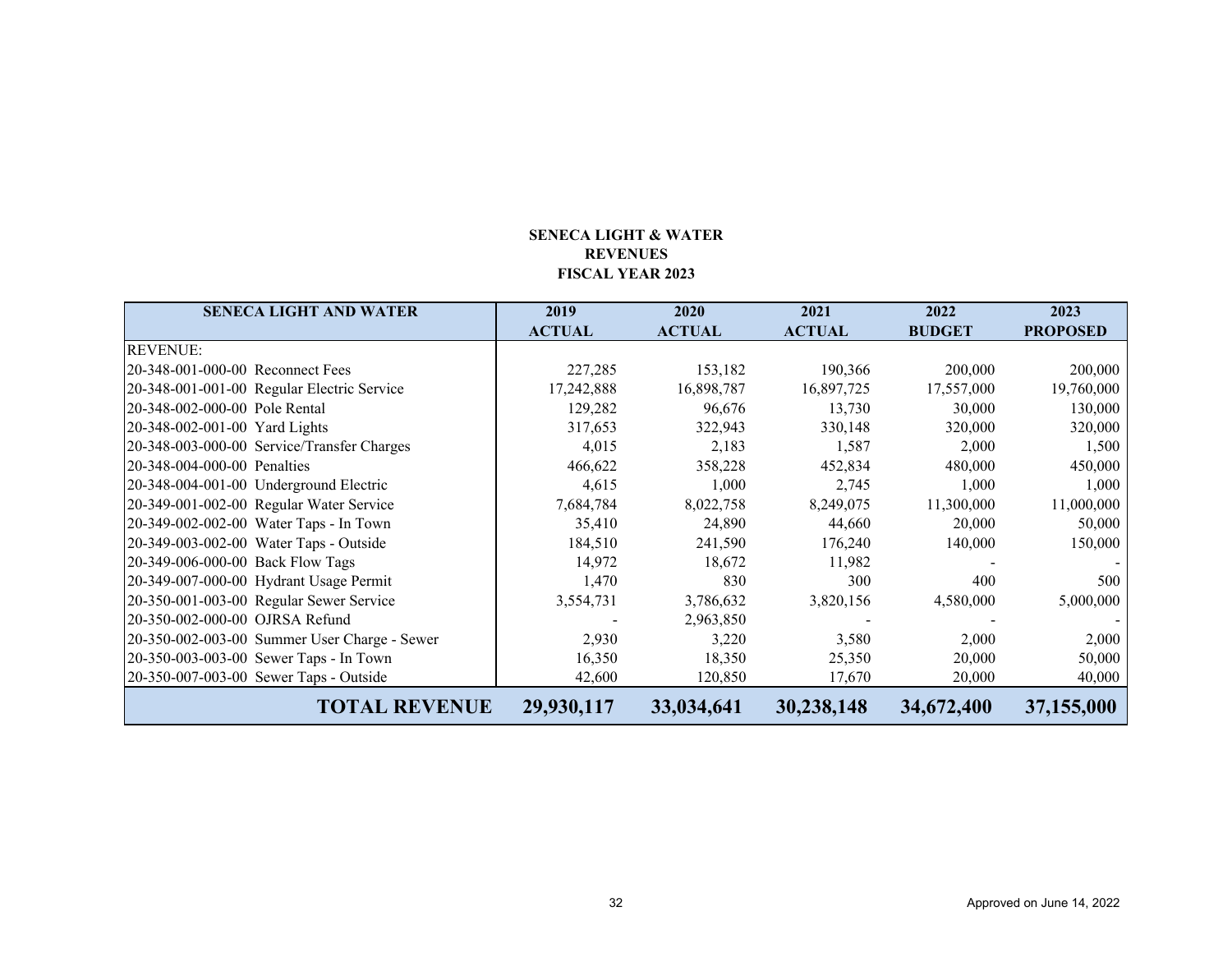#### **SENECA LIGHT & WATER OTHER FINANCING SOURCES FISCAL YEAR 2023**

<span id="page-32-0"></span>

| <b>SENECA LIGHT AND WATER</b>                              | 2019          | 2020          | 2021          | 2022          | 2023            |
|------------------------------------------------------------|---------------|---------------|---------------|---------------|-----------------|
|                                                            | <b>ACTUAL</b> | <b>ACTUAL</b> | <b>ACTUAL</b> | <b>BUDGET</b> | <b>PROPOSED</b> |
| <b>OTHER FINANCING SOURCES</b>                             |               |               |               |               |                 |
| 20-361-000-000-00 Interest Income                          | 14,791        | 9,618         | 221           | 100           | 100             |
| 20-361-001-000-00 Generation Savings Interest (Restricted) | 4,942         | 3,602         | 1,577         | 3,000         | 500             |
| 20-361-002-000-00 Gain/Loss on FCB Investment              | 203,280       | 169,175       | (4,176)       |               |                 |
| 20-390-003-000-00 Over/Short                               | (2,618)       | (1,368)       | (1,108)       |               |                 |
| 20-390-004-000-00 Miscellaneous Income                     | 26,973        | 198,723       | 289,274       | 200,000       | 200,000         |
| 20-390-005-000-00 Other Financing Sources                  |               | 6,455,733     | 474,968       |               | 534,000         |
| 20-390-005-000-01 Insurance Recovery - OFS                 |               | 57,879        | 1,187         |               |                 |
| 20-390-010-000-00 Loan Proceeds Bonds                      |               |               |               |               |                 |
| 20-390-011-000-00 Insurance Reimbursement - HCF            |               |               |               |               |                 |
| 20-390-014-000-00 FEMA Reimbursement                       |               |               | 32.115        |               |                 |
| 20-390-015-000-00 RIA Grant                                |               | 667,000       |               |               |                 |
| 20-392-002-000-00 Proceed - fixed asset disposition        | 13            | (13, 536)     |               |               |                 |
| 20-227-005-000-00 Restricted - User Fees                   |               |               |               |               | 363,199         |
| <b>OTHER FINANCING SOURCES TOTAL</b>                       | 247,380       | 7,546,825     | 794,057       | 203,100       | 1,097,799       |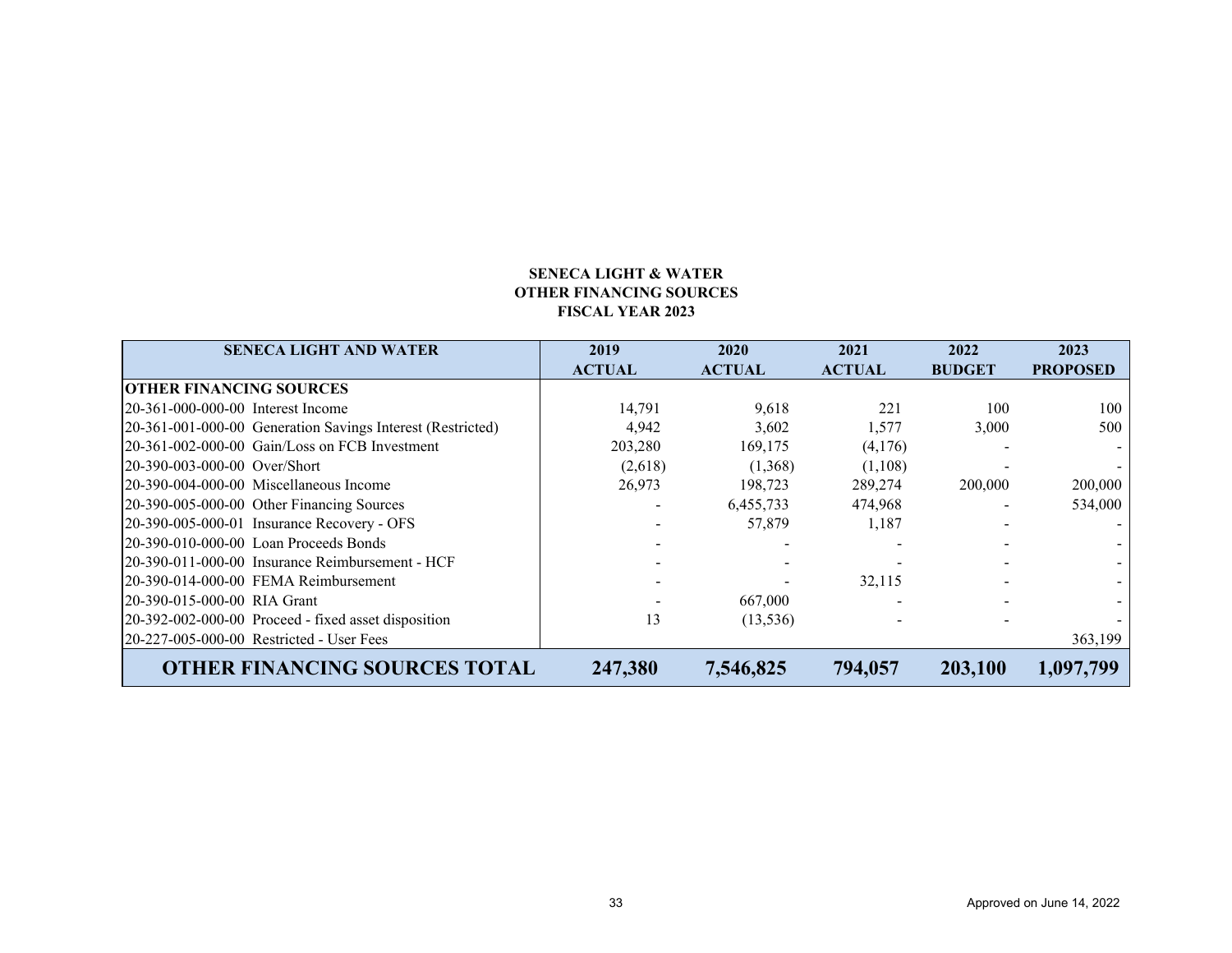#### **SENECA LIGHT & WATER ADMINISTRATION (505)FISCAL YEAR 2023**

<span id="page-33-0"></span>

| <b>SENECA LIGHT AND WATER</b>                    | 2019          | 2020          | 2021          | 2022          | 2023            |
|--------------------------------------------------|---------------|---------------|---------------|---------------|-----------------|
|                                                  | <b>ACTUAL</b> | <b>ACTUAL</b> | <b>ACTUAL</b> | <b>BUDGET</b> | <b>PROPOSED</b> |
| 505 L&W Admin                                    |               |               |               |               |                 |
| <b>EXPENDITURE:</b>                              |               |               |               |               |                 |
| 20-505-000-110-00 Regular Employees              | 451,822       | 536,719       | 505,698       | 537,275       | 555,251         |
| 20-505-000-130-00 Overtime                       | 37,020        | 11,475        | 2,492         | 10,000        | 10,000          |
| 20-505-000-210-00 Group Health Insurance         | 125,909       | 142,049       | 84,921        | 102,256       | 97,281          |
| 20-505-000-220-00 Social Security Contributions  | 38,112        | 37,063        | 32,590        | 41,991        | 43,366          |
| 20-505-000-230-00 Retirement Contributions       | 72,185        | 75,054        | 72,724        | 82,616        | 90,871          |
| 20-505-000-260-00 Workers Compensation           | 10,456        | 10,615        | 10,906        | 12,357        | 12,357          |
| <b>Personnel Total</b>                           | 735,504       | 812,975       | 709,333       | 786,495       | 809,126         |
| 20-505-000-280-00 Uniforms                       | 14,249        | 13,960        | 3,183         | 5,000         | 5,000           |
| 20-505-000-290-00 Christmas Party & Bonuses      | 22,951        | 28,300        | 18,949        | 22,000        | 35,000          |
| 20-505-000-300-13 Independent Audit              | 69,879        | 94,220        | 91,911        |               |                 |
| 20-505-000-300-15 Information Technology Service | 93,663        | 105,229       | 122,321       |               |                 |
| 20-505-000-330-00 Other Professional Services    | 133,896       | 68,474        | 17,192        | 232,873       | 150,000         |
| 20-505-000-340-00 Engineering/Technical Services | 2,143         | 766           |               |               |                 |
| 20-505-000-350-00 L&W Safety Expense             | 19,625        | 23,062        | 20,998        | 20,000        | 27,000          |
| 20-505-000-380-00 Dues & Membership              | 10,914        | 2,015         | 7,689         | 10,000        | 12,500          |
| 20-505-000-410-00 Utility Services               | 1,930         | 3,905         | 15,343        | 9,000         | 15,400          |
| 20-505-000-423-00 Cleaning Services & Supplies   | 27,809        | 27,658        | 53,103        |               |                 |
| 20-505-000-430-00 Maintenance & Repair Services  | 20,456        | 17,795        | 21,304        | 20,000        | 21,000          |
| 20-505-000-442-00 Rental of Equipment & Vehicles | 17,724        | 11,960        | 14,044        | 15,000        | 12,000          |
| 20-505-000-520-00 Insurance                      | 306,686       | 340,838       | 320,881       |               |                 |
| 20-505-000-530-00 Communications & Telephone     | 100,431       | 95,647        | 130,000       |               |                 |
| 20-505-000-540-00 Advertising                    | 30,400        | 31,926        | 54,360        | 30,000        | 50,000          |
| 20-505-000-560-00 Postage                        | 8,104         | 9,021         | 7,890         | 9,000         | 9,000           |
| 20-505-000-570-00 L&W Training                   | 52,206        | 33,169        | 8,884         | 20,000        | 30,000          |
| 20-505-000-580-00 Travel                         | 7,850         | 1,694         | 2,123         | 5,000         | 10,000          |
| 20-505-000-610-00 Tools/Supplies                 | 30,279        | 27,956        | 23,639        | 25,000        | 25,000          |
| 20-505-000-620-00 Gas & Oil                      | 7,251         | 6,243         | 6,611         | 7,500         | 10,000          |
| 20-505-000-625-00 Vehicle Expense                | 2,630         | 4,540         | 2,954         | 5,000         | 5,000           |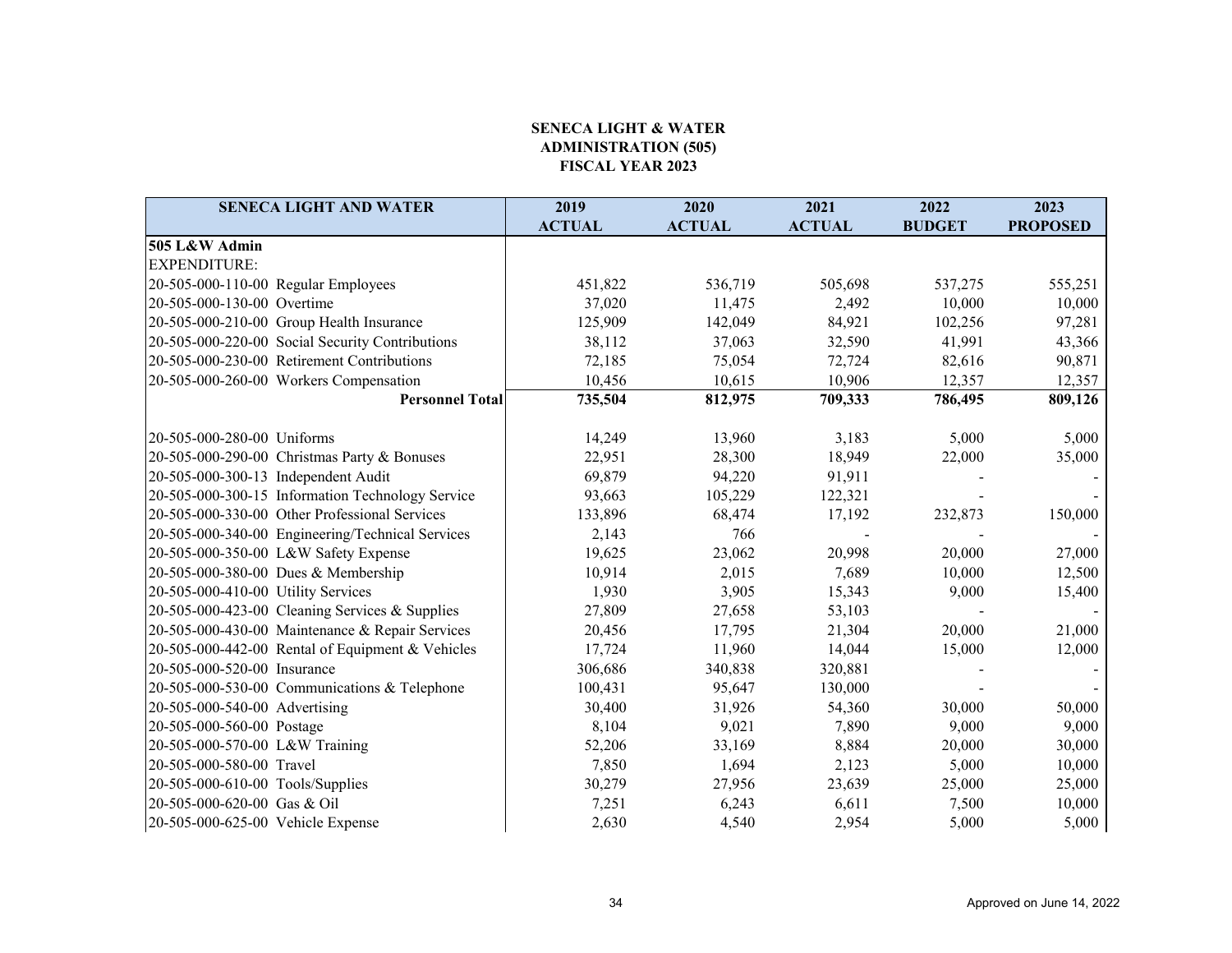#### **SENECA LIGHT & WATER ADMINISTRATION (505) FISCAL YEAR 2023**

<span id="page-34-0"></span>

| <b>SENECA LIGHT AND WATER</b>                      | 2019          | 2020          | 2021          | 2022          | 2023            |
|----------------------------------------------------|---------------|---------------|---------------|---------------|-----------------|
|                                                    | <b>ACTUAL</b> | <b>ACTUAL</b> | <b>ACTUAL</b> | <b>BUDGET</b> | <b>PROPOSED</b> |
| 505 L&W Admin                                      |               |               |               |               |                 |
| <b>EXPENDITURE:</b>                                |               |               |               |               |                 |
| 20-505-000-730-03 L & W Facility - Lowery          |               |               |               | 35,000        |                 |
| 20-505-000-741-00 Machinery & Equipment            | 8,059         | 6,090         | 4,632         | 5,000         | 5,000           |
| 20-505-000-742-00 Vehicles                         | 80,861        |               |               |               |                 |
| 20-505-000-743-00 Furniture/Fixtures/Software      | 5,804         |               |               |               |                 |
| 20-505-000-801-00 Operating Expense                | 81,413        | 57,266        | 36,372        | 60,000        | 50,000          |
| 20-505-000-802-00 Donations & Grants               | 20,101        | 15,866        | 31,800        | 20,000        | 20,000          |
| 20-505-000-879-00 Bad Debt                         | 720,392       | (6,648)       | (12,679)      |               |                 |
| 20-505-000-990-00 Inventory Adjustment             | (27,896)      | 27,812        | 638,179       |               |                 |
| 20-505-000-990-02 Inventory Adjustment             | (25, 664)     | 190,983       | (51,299)      |               |                 |
| 20-505-000-990-03 Inventory Adjustment             | (56,085)      | 177,515       | 41,772        |               |                 |
| 20-505-000-990-04 Inventory Adjustment             | 4,603         | 2,756         | (1,286)       |               |                 |
| 20-505-000-995-01 2013 Revenue Bonds Principal     | 206,875       | 212,083       | 144,583       |               |                 |
| 20-505-000-996-01 2013 Revenue Bonds Interest      | 61,926        | 56,192        | 41,417        |               |                 |
| 20-505-222-801-00 ZETA 2020 - Operational          |               |               | 1,400         |               |                 |
| 20-505-999-330-00 FEMA 2020 - Other Prof. Services |               | 56,390        | 381,761       |               |                 |
| 20-505-999-610-00 FEMA 2020 - Tools & Supplies     |               | 2,759         |               |               |                 |
| 20-505-999-620-00 FEMA 2020 - Gas & Oil            |               | 37            |               |               |                 |
| 20-505-999-620-00 FEMA 2020 - Food                 |               | 98,542        | 35            |               |                 |
| 20-505-999-743-00 FEMA 2020 - Furniture & Fixtures |               | 323           |               |               |                 |
| <b>Operations Total</b>                            | 2,061,466     | 1,846,343     | 2,200,066     | 555,373       | 491,900         |
| <b>TOTAL</b>                                       | 2,796,970     | 2,659,318     | 2,909,399     | 1,341,868     | 1,301,026       |

| <b>Expenses moved to Non-Departmental</b>          |           |           |           |           |           |
|----------------------------------------------------|-----------|-----------|-----------|-----------|-----------|
|                                                    |           |           |           |           |           |
| 20-505-000-300-13 Independent Audit                |           |           |           | 90,000    | 90,000    |
| 20-505-000-300-15 Information Technology Service   |           |           |           | 120,000   | 150,000   |
| $[20-505-000-423-00]$ Cleaning Services & Supplies |           |           |           | 50,000    | 50,000    |
| 20-505-000-520-00 Insurance                        |           |           |           | 340,837   | 345,000   |
| $[20-505-000-530-00$ Communications & Telephone    |           |           |           | 120,000   | 160,000   |
| 20-505-000-995-01 2013 Revenue Bonds Principal     |           |           |           | 240,000   | 222,525   |
| 20-505-000-996-01 2013 Revenue Bonds Interest      |           |           |           | 29,000    | 24,956    |
|                                                    |           |           |           |           |           |
| Total expenses moved to Non-Departmental           |           |           |           | 989,837   | 1,042,481 |
| <b>ADMINISTRATION TOTAL</b>                        | 2,796,970 | 2,659,318 | 2,909,399 | 2,331,705 | 2,343,507 |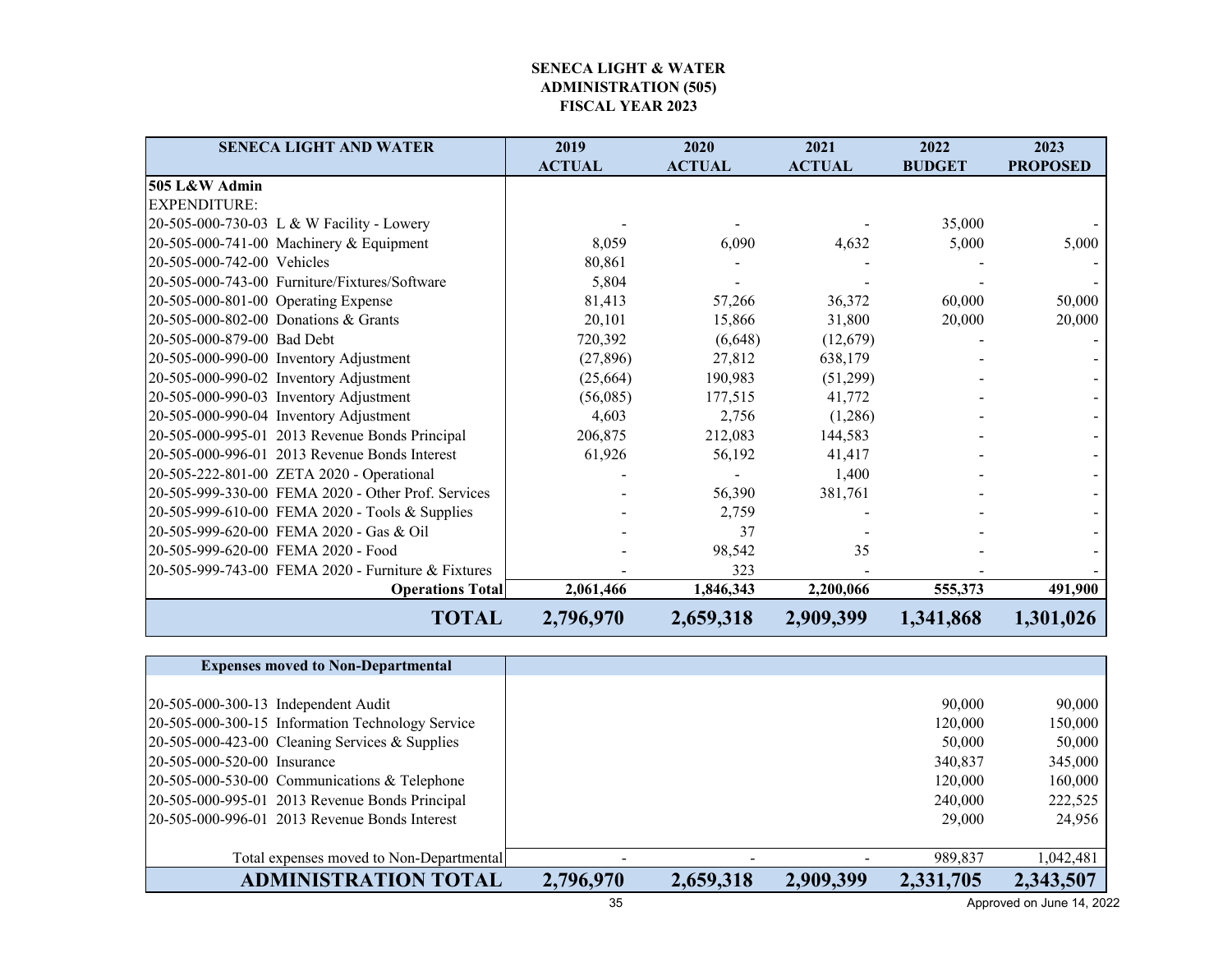#### **SENECA LIGHT & WATERINFLOW AND INFILTRATION (506) FISCAL YEAR 2023**

<span id="page-35-0"></span>

| <b>SENECA LIGHT AND WATER</b>                    | 2019          | 2020          | 2021          | 2022          | 2023            |
|--------------------------------------------------|---------------|---------------|---------------|---------------|-----------------|
|                                                  | <b>ACTUAL</b> | <b>ACTUAL</b> | <b>ACTUAL</b> | <b>BUDGET</b> | <b>PROPOSED</b> |
| 506 I&I                                          |               |               |               |               |                 |
| <b>EXPENDITURE:</b>                              |               |               |               |               |                 |
| 20-506-000-110-00 Regular Employees              | 92,588        | 67,944        | 67,758        | 94,686        | 92,232          |
| 20-506-000-130-00 Overtime                       | 2,504         | 7,499         | 7,376         | 7,500         | 7,500           |
| 20-506-000-210-00 Group Health Insurance         | 20,492        | 23,816        | 14,095        | 27,257        | 28,346          |
| 20-506-000-220-00 Social Security Contributions  | 7,203         | 5,768         | 5,569         | 7,859         | 7,668           |
| 20-506-000-230-00 Retirement Contributions       | 12,867        | 11,001        | 10,970        | 14,547        | 15,083          |
| 20-506-000-260-00 Workers Compensation           | 4,906         | 4,022         | 3,634         | 6,769         | 6,769           |
| <b>Personnel Total</b>                           | 140,561       | 120,051       | 109,402       | 158,617       | 157,597         |
| 20-506-000-280-00 Uniforms                       |               |               |               |               |                 |
| 20-506-000-290-00 Christmas Bonuses              | 650           | 325           | 433           | 541           | 505             |
| 20-506-000-430-00 Maintenance & Repair Services  |               |               |               |               |                 |
| 20-506-000-442-00 Rental of Equipment & Vehicles |               |               |               |               |                 |
| 20-506-000-610-00 Tools/Supplies                 |               |               |               |               |                 |
| 20-506-000-620-00 Gas & Oil                      | 3,941         | 2,718         | 3,355         | 4,000         | 4,000           |
| 20-506-000-625-00 Vehicle Expense                |               | 832           | 9             | 1,000         | 1,000           |
| 20-506-000-801-00 Operating Expense              | 265           |               |               |               |                 |
| 20-506-000-987-00 Sewer Line Maintenance         |               |               |               |               |                 |
| 20-506-999-630-00 FEMA 2020 - Food               |               | 80            |               |               |                 |
| <b>Operations Total</b>                          | 4,855         | 3,955         | 3,797         | 5,541         | 5,505           |
| <b>I&amp;I TOTAL</b>                             | 145,416       | 124,005       | 113,199       | 164,158       | 163,103         |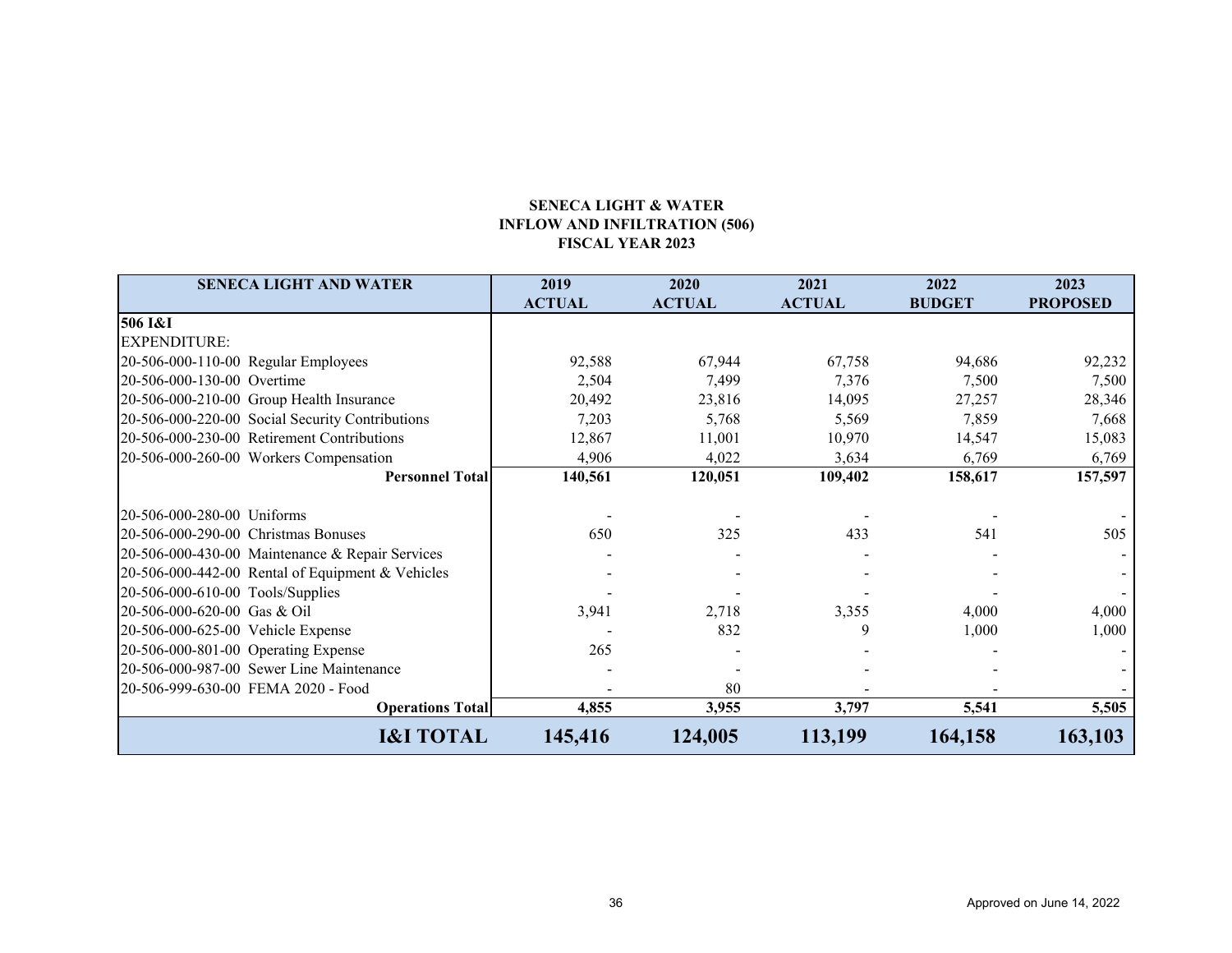#### **SENECA LIGHT & WATER BILLING (507) FISCAL YEAR 2023**

<span id="page-36-0"></span>

| <b>SENECA LIGHT AND WATER</b>                    | 2019          | 2020          | 2021          | 2022          | 2023            |
|--------------------------------------------------|---------------|---------------|---------------|---------------|-----------------|
|                                                  | <b>ACTUAL</b> | <b>ACTUAL</b> | <b>ACTUAL</b> | <b>BUDGET</b> | <b>PROPOSED</b> |
| 507 Billing                                      |               |               |               |               |                 |
| <b>EXPENDITURE:</b>                              |               |               |               |               |                 |
| 20-507-000-110-00 Regular Employees              | 269,882       | 276,596       | 275,411       | 300,870       | 311,539         |
| 20-507-000-130-00 Overtime                       | 100           | 5,079         |               | 1,000         | 1,000           |
| 20-507-000-210-00 Group Health Insurance         | 109,424       | 127,783       | 75,870        | 90,462        | 95,626          |
| 20-507-000-220-00 Social Security Contributions  | 19,216        | 20,680        | 19,565        | 23,263        | 24,079          |
| 20-507-000-230-00 Retirement Contributions       | 37,515        | 41,110        | 41,540        | 46,401        | 51,135          |
| 20-507-000-260-00 Workers compensation           | 939           | 888           | 886           | 13,990        | 13,990          |
| <b>Personnel Total</b>                           | 437,076       | 472,136       | 413,271       | 475,985       | 497,369         |
|                                                  |               |               |               |               |                 |
| 20-507-000-280-00 Uniforms                       | 3,200         | 3,200         | 3,000         | 3,200         | 3,200           |
| 20-507-000-290-00 Christmas Bonuses              | 2,274         | 2,274         | 2,220         | 2,220         | 2,220           |
| 20-507-000-320-00 Electronic Transaction Charges | 205,687       | 228,783       | 269,942       | 230,000       | 320,000         |
| 20-507-000-330-00 Other Professional Services    | 73,622        | 93,651        | 117,253       | 142,990       | 130,000         |
| 20-507-000-430-00 Maintenance & Repair Services  | 17,961        | 9,043         | 8,553         | 8,000         | 5,000           |
| 20-507-000-530-00 Communications & Telephone     | 2,721         | 12            |               | 200           |                 |
| 20-507-000-560-00 Postage                        | 68,531        | 80,473        | 87,890        | 78,045        | 78,000          |
| 20-507-000-610-00 Tools/Supplies                 | 9,947         | 4,268         | 6,532         | 2,363         | 5,000           |
| 20-507-000-620-00 Gas & Oil                      | 9,658         | 1,088         |               |               |                 |
| 20-507-000-720-00 Buildings                      |               | 303           |               |               |                 |
| 20-507-000-741-00 Machinery & Equipment          |               | 11,741        | 4,839         |               |                 |
| 20-507-000-742-00 Vehicles                       |               |               |               |               |                 |
| 20-507-000-801-00 Operating Expense              | 9,587         | 610           | 1,057         | 1,000         | 1,000           |
| <b>Operations Total</b>                          | 403,188       | 435,446       | 501,287       | 468,018       | 544,420         |
| <b>BILLING TOTAL</b>                             | 840,263       | 907,582       | 914,558       | 944,003       | 1,041,789       |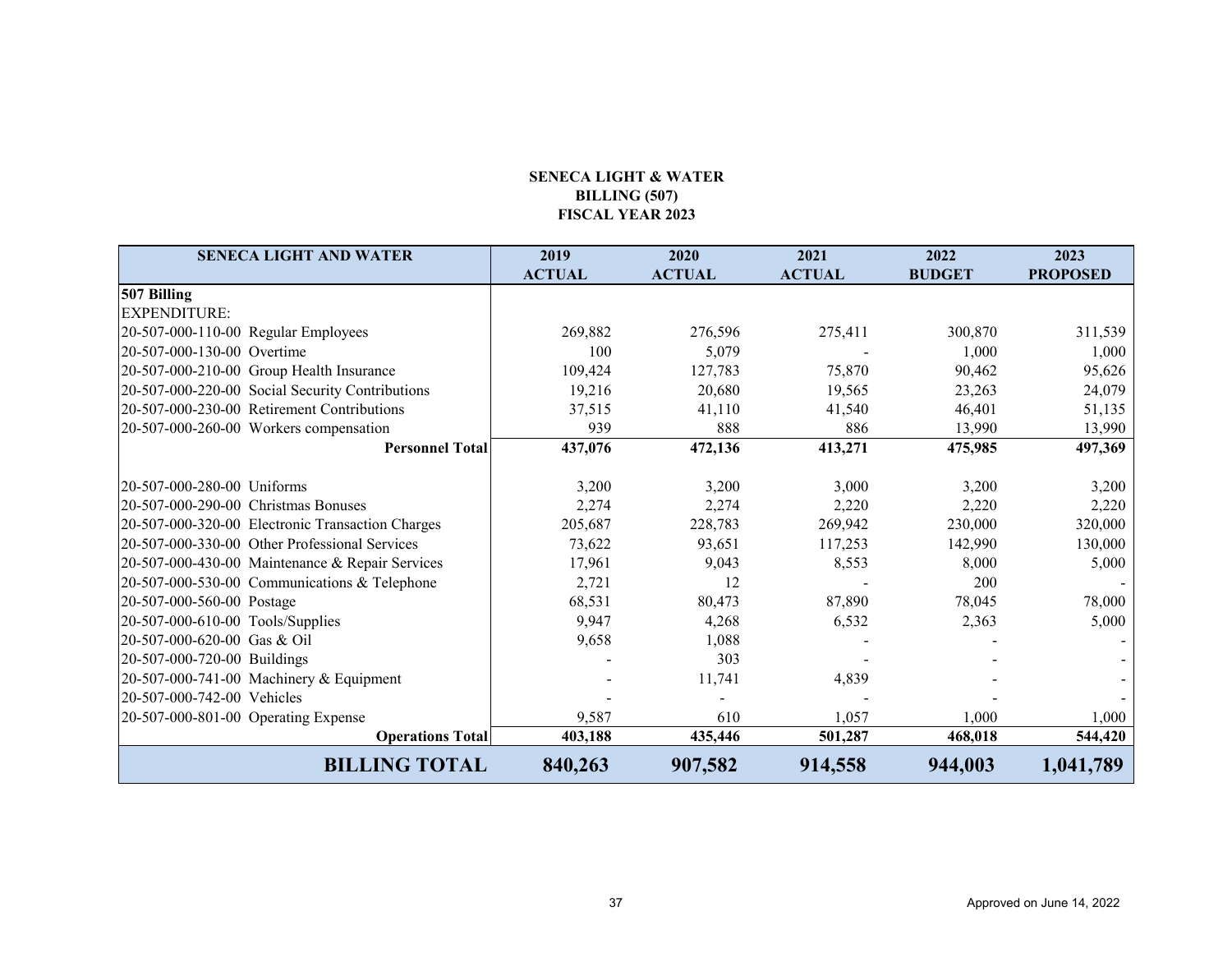#### **SENECA LIGHT & WATER ENGINEERING (508) FISCAL YEAR 2023**

<span id="page-37-0"></span>

| <b>SENECA LIGHT AND WATER</b>                    | 2019          | 2020          | 2021          | 2022          | 2023            |
|--------------------------------------------------|---------------|---------------|---------------|---------------|-----------------|
|                                                  | <b>ACTUAL</b> | <b>ACTUAL</b> | <b>ACTUAL</b> | <b>BUDGET</b> | <b>PROPOSED</b> |
| <b>508 Engineering</b>                           |               |               |               |               |                 |
| <b>EXPENDITURE:</b>                              |               |               |               |               |                 |
| 20-508-000-110-00 Regular Employees              | 357,070       | 406,629       | 408,724       | 404,132       | 360,081         |
| 20-508-000-130-00 Overtime                       | 102,271       | 103,486       | 64,142        | 95,000        | 95,000          |
| 20-508-000-210-00 Group Health Insurance         | 90,303        | 99,439        | 75,291        | 79,498        | 75,181          |
| 20-508-000-220-00 Social Security Contributions  | 34,454        | 39,287        | 35,303        | 38,358        | 34,954          |
| 20-508-000-230-00 Retirement Contributions       | 63,636        | 74,160        | 72,473        | 62,230        | 59,224          |
| 20-508-000-260-00 Workers compensation           | 14,163        | 12,392        | 18,085        | 7,775         | 7,775           |
| <b>Personnel Total</b>                           | 661,896       | 735,394       | 674,018       | 686,992       | 632,215         |
|                                                  |               |               |               |               |                 |
| 20-508-000-280-00 Uniforms                       | 4,681         | 6,517         | 10,071        | 9,860         | 9,860           |
| 20-508-000-290-00 Christmas Bonuses              | 2,166         | 2,238         | 2,382         | 2,274         | 1,841           |
| 20-508-000-330-00 Other Professional Services    |               | 41            |               |               | 150,000         |
| 20-508-000-340-00 Technical/Engineering Services | (12, 633)     | 2,800         | 2,300         | 5,000         | 5,000           |
| 20-508-000-343-00 Engineering Costs              |               |               |               |               |                 |
| 20-508-000-430-00 Maintenance & Repair Service   | 2,519         | 6,441         | 8,245         | 10,000        | 5,000           |
| 20-508-000-570-00 Training                       |               |               |               |               |                 |
| 20-508-000-610-00 Tools & Supplies               | 18,567        | 36,953        | 18,757        | 20,000        | 20,000          |
| 20-508-000-620-00 Gas & Oil                      | 10,690        | 15,351        | 16,237        | 15,000        | 28,000          |
| 20-508-000-625-00 Vehicle Expense                | 3,899         | 8,536         | 3,980         | 5,000         | 5,000           |
| 20-508-000-742-00 Vehicles                       |               | 28,609        |               |               | 35,000          |
| 20-508-000-801-00 Operating Expense              | 4,970         | 3,445         | 7,196         | 5,000         | 5,000           |
| 20-508-000-806-00 Lease Purchase 2020            |               |               | 5,764         |               |                 |
| 20-508-000-996-02 Interest on Capital Lease      |               |               | (756)         |               |                 |
| <b>Operations Total</b>                          | 34,859        | 110,932       | 74,177        | 72,134        | 264,701         |
| <b>TOTAL</b>                                     | 696,755       | 846,326       | 748,195       | 759,126       | 896,916         |

| <b>Expenses moved to Non-Departmental</b> |         |         |                          |         |         |
|-------------------------------------------|---------|---------|--------------------------|---------|---------|
|                                           |         |         |                          |         |         |
| 20-508-000-806-00 Lease Purchase 2020     |         |         |                          | 4.488   | 4,487   |
| 2022 Capital Lease Purchase               |         |         |                          |         | 5,891   |
| Total expenses moved to Non-Departmental  | -       | -       | $\overline{\phantom{0}}$ | 4.488   | 4,487   |
| <b>ENGINEERING TOTAL</b>                  | 696,755 | 846,326 | 748,195                  | 763,614 | 901,402 |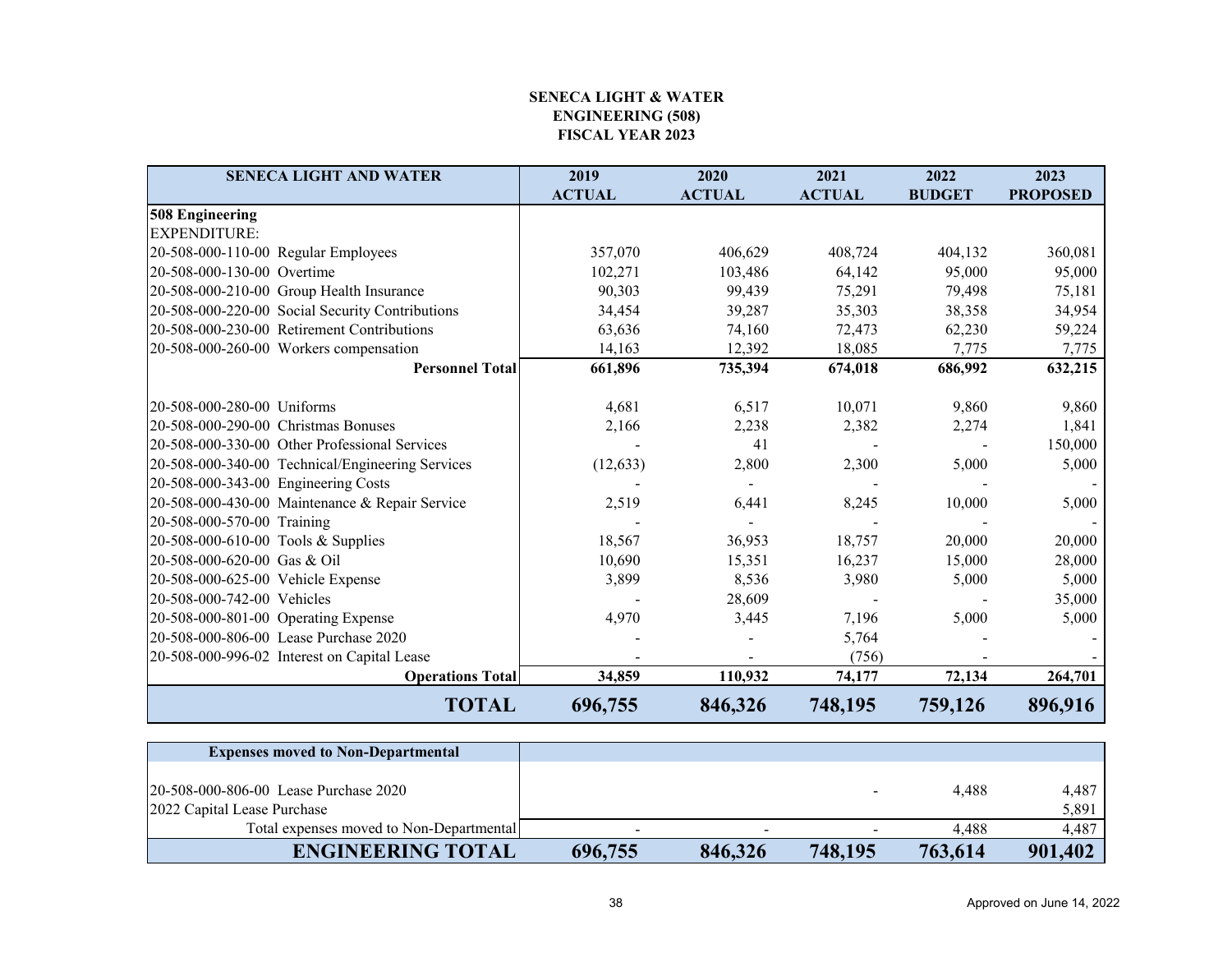#### **SENECA LIGHT & WATER ELECTRIC (509) FISCAL YEAR 2023**

<span id="page-38-0"></span>

| <b>SENECA LIGHT AND WATER</b>                          | 2019          | 2020           | 2021          | 2022          | 2023            |
|--------------------------------------------------------|---------------|----------------|---------------|---------------|-----------------|
|                                                        | <b>ACTUAL</b> | <b>ACTUAL</b>  | <b>ACTUAL</b> | <b>BUDGET</b> | <b>PROPOSED</b> |
| 509 Electric                                           |               |                |               |               |                 |
| <b>EXPENDITURE:</b>                                    |               |                |               |               |                 |
| 20-509-000-110-00 Regular Employees                    | 729,271       | 725,095        | 509,331       | 962,078       | 996,596         |
| 20-509-000-130-00 Overtime                             | 89,016        | 118,267        | 43,789        | 73,809        | 73,809          |
| 20-509-000-210-00 Group Health Insurance               | 166,738       | 185,968        | 105,470       | 222,984       | 254,177         |
| 20-509-000-220-00 Social Security Contributions        | 60,551        | 63,633         | 40,071        | 79,486        | 82,134          |
| 20-509-000-230-00 Retirement Contributions             | 114,542       | 123,778        | 84,566        | 149,471       | 164,786         |
| 20-509-000-250-00 Unemployment Compensation            |               | ÷,             |               |               |                 |
| 20-509-000-260-00 Workers Compensation                 | 53,073        | 49,006         | 51,681        | 57,636        | 57,636          |
| <b>Personnel Total</b>                                 | 1,213,190     | 1,265,748      | 834,908       | 1,545,464     | 1,629,138       |
|                                                        |               |                |               |               |                 |
| 20-509-000-280-00 Uniforms                             | 20,833        | 19,443         | 14,820        | 20,000        | 20,000          |
| 20-509-000-290-00 Christmas Bonuses                    | 2,761         | 3,086          | 2,942         | 3,140         | 3,249           |
| 20-509-000-340-00 Technical/Engineering Services       | 85,527        | 216,448        | 227,451       | 200,000       | 260,000         |
| 20-509-000-380-00 Dues & Membership                    | 17,045        | 22,800         | 21,298        | 19,000        | 20,000          |
| 20-509-000-410-00 Utility Services                     | 6,230         | 2,569          | 2,197         | 2,500         | 2,500           |
| 20-509-000-430-00 Maintenance & Repair Services        | 1,249,930     | 1,045,520      | 1,887,086     | 1,200,000     | 900,000         |
| 20-509-000-436-00 Expansion                            | 56,982        | 124,997        | 346,147       | 300,000       | 325,000         |
| 20-509-000-442-00 Rental of Equipment                  | 5,634         | 40,732         | 1,938         | 3,000         | 2,000           |
| 20-509-000-570-00 Training                             | 3,104         |                | 2,138         |               |                 |
| 20-509-000-610-00 Tools/Supplies                       | 96,646        | 71,516         | 117,791       | 90,000        | 200,000         |
| 20-509-000-620-00 Gas & Oil                            | 25,424        | 22,617         | 16,519        | 24,000        | 36,000          |
| 20-509-000-625-00 Vehicle Expense                      | 45,173        | 35,562         | 85,134        | 50,000        | 50,000          |
| 20-209-000-710-00 Land                                 |               | ÷,             | 11,921        |               |                 |
| 20-509-000-730-00 Improvements other than buildings    |               | L.             |               | 500,000       | 800,000         |
| 20-509-000-730-02 Substation Project 2013              | 3,884         |                | 26,886        |               |                 |
| 20-509-000-730-03 E North 1st St/Walnut underg         | 2,224         | 235,158        | 477,725       |               | $\blacksquare$  |
| 20-509-000-730-04 Cross Creek backfeed                 | 24,465        | 7,270          | 9,354         |               | $\Box$          |
| 20-509-000-730-05 Fairfield Inn/Bypass 123             | 9,715         | 399,262        | 294,462       |               | $\Box$          |
| 20-509-000-730-06 YMCA                                 | 12,596        | 14,156         | 690           |               | $\Box$          |
| 20-509-000-730-07 Kensington Subdivision               | 19,348        | 9,212          |               |               | $\Box$          |
| 20-509-000-730-08 Hunter Oaks Apartments               | 103,934       | 794            |               |               | $\blacksquare$  |
| 20-509-000-730-09 Rail Road Crossing at Washington St. | 202,269       | $\blacksquare$ |               |               | $\blacksquare$  |
| 20-509-000-730-10 Borg Warner Fire Pump Station        | 9,301         | $\sim$         |               |               | $\blacksquare$  |
| 20-509-000-730-11 SRF Sewer Lift Station               | 34,979        | 8,414          |               |               | $\blacksquare$  |
| 20-509-000-730-12 RIA Gravity Sewer Upgrade            | 3,173         |                |               |               | $\Box$          |
| 20-509-000-730-13 Prisma Health                        |               | 135,069        | 192           |               | $\blacksquare$  |
| 20-509-000-730-14 Substation 3 Project                 |               | 65,120         |               |               | $\Box$          |
| 20-509-000-730-15 Townes at Oakmont                    |               | 8,259          | 157,493       |               | $\blacksquare$  |
| 20-509-000-730-16 New Leader Ford                      |               | 466            | 51,907        |               | ÷.              |
| 20-509-000-730-17 Big Lots / Bilo                      |               | 6,505          | 1,198         |               | $\blacksquare$  |
| 20-509-000-730-18 Tantalus Metering Project            |               | 51,138         | 27,776        |               | $\blacksquare$  |
| 20-509-000-730-19 Townville Road Community             |               |                |               |               | ÷.              |
| 20-509-000-730-20 Autumn Mills                         |               |                | 1,077         |               | $\blacksquare$  |
| 20-509-000-730-21 Tokeena Trail                        |               |                | 130,987       |               | $\blacksquare$  |
| 20-509-000-730-22 S. Walnut/Overbrook Steel Pole       |               |                | 2,697         |               | $\blacksquare$  |
|                                                        |               |                |               |               |                 |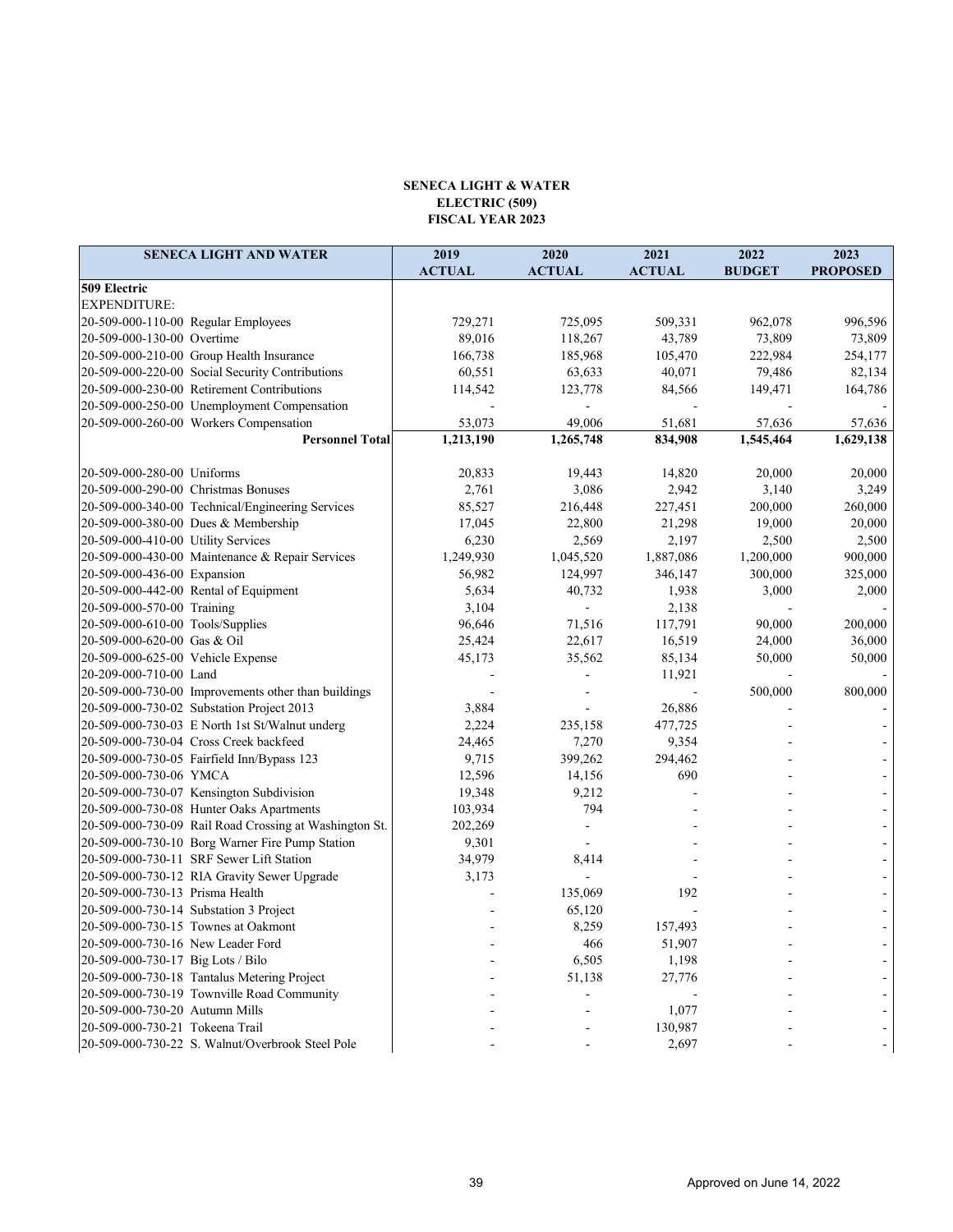#### **SENECA LIGHT & WATER ELECTRIC (509) FISCAL YEAR 2023**

<span id="page-39-0"></span>

| <b>SENECA LIGHT AND WATER</b>                      | 2019<br><b>ACTUAL</b> | 2020<br><b>ACTUAL</b> | 2021<br><b>ACTUAL</b> | 2022<br><b>BUDGET</b> | 2023<br><b>PROPOSED</b> |
|----------------------------------------------------|-----------------------|-----------------------|-----------------------|-----------------------|-------------------------|
| 509 Electric                                       |                       |                       |                       |                       |                         |
| 20-509-000-741-00 Machinery & Equipment            | 44,725                | 360                   |                       |                       |                         |
| 20-509-000-742-00 Vehicles                         |                       | 462,261               | 167,840               |                       | 43,000                  |
| 20-509-000-801-00 Operating Expense                | 26,870                | 2,133                 | 2,175                 | 2,000                 | 2,000                   |
| 20-509-000-802-00 Lease Purchase 2016              | 27,793                | 27,793                | 28,621                |                       |                         |
| 20-509-000-806-00 Lease Purchase 2020              |                       |                       | 98,506                |                       |                         |
| 20-509-000-984-00 Street Light Expansion           | 30,565                | 27.849                | 80,705                | 65,000                | 100,000                 |
| 20-509-000-985-00 Street/Traffic Light Maintenance | 65,492                | 82,946                | 201,469               | 150,000               | 150,000                 |
| 20-509-000-995-00 Bond Principal                   | 110,425               | 113,316               | 115,967               |                       |                         |
| 20-509-000-996-00 Bond Interest                    | 12,988                | 19,156                | 22,347                |                       |                         |
| 20-509-000-995-01 Bond Principal 2013 bonds        | 206,875               | 212,083               | 144,583               |                       |                         |
| 20-509-000-996-01 Bond Interest 2013 bonds         | 64.201                | 60.913                | 41,416                |                       |                         |
| 20-509-000-996-02 Interest on Capital Lease        | (376)                 | 342                   | 12,199                |                       |                         |
| 20-509-222-430-00 ZETA 2020 - Maint/Repair         |                       |                       | 38,162                |                       |                         |
| 20-509-222-430-01 ZETA C1 2020 - Maint/Repair      |                       |                       | 975                   |                       |                         |
| 20-509-999-430-00 FEMA 2020 - Maint & Repairs      |                       | 2,419,206             | 168,927               |                       |                         |
| 20-509-999-430-01 FEMA C1 2020 - Maint & Repairs   |                       |                       | 289,498               |                       |                         |
| 20-509-999-430-02 FEMA C2 2020 - Maint & Repairs   |                       |                       | 1,306,411             |                       |                         |
| 20-509-999-430-03 FEMA C3 2020 - Maint & Repairs   |                       |                       | 182,819               |                       |                         |
| 20-509-999-430-06 FEMA C6 2020 - Maint & Repairs   |                       |                       | 128,600               |                       |                         |
| 20-509-999-442-00 FEMA 2020 - Rental of Equipment  |                       | 3,750                 |                       |                       |                         |
| 20-509-999-610-00 FEMA 2020 - Tools/Supplies       |                       | 966,187               | (332)                 |                       |                         |
| 20-509-999-610-04 FEMA C2 2020 - Tools/Supplies    |                       |                       | 68,320                |                       |                         |
| 20-509-999-610-06 FEMA C6 2020 - Tools/Supplies    |                       |                       | 2,412                 |                       |                         |
| 20-509-999-625-00 FEMA 2020 - Vehicle Expense      |                       | 1,236                 |                       |                       |                         |
| 20-509-999-630-00 FEMA 2020 - Food                 |                       | 663                   |                       |                       |                         |
| <b>Operations Total</b>                            | 2,630,733             | 6,946,306             | 7,021,445             | 2,628,640             | 2,913,749               |
| <b>TOTAL</b>                                       | 3,843,923             | 8,212,054             | 7,856,353             | 4,174,105             | 4,542,887               |

| <b>Expenses moved to Non-Departmental</b>   |           |           |           |           |           |
|---------------------------------------------|-----------|-----------|-----------|-----------|-----------|
|                                             |           |           |           |           |           |
| 20-509-000-802-00 Lease Purchase 2016       |           |           |           | 27,793    |           |
| 20-509-000-806-00 Lease Purchase 2020       |           |           |           | 98,538    | 98,816    |
| 2022 Capital Lease Purchase                 |           |           |           |           | 7,238     |
| 20-509-000-995-00 Bond Principal            |           |           |           | 116,200   | 119,000   |
| 20-509-000-996-00 Bond Interest             |           |           |           | 9.700     | 6,975     |
| 20-509-000-995-01 Bond Principal 2013 bonds |           |           |           | 240,000   | 222,525   |
| 20-509-000-996-01 Bond Interest 2013 bonds  |           |           |           | 29,000    | 24,956    |
| Total expenses moved to Non-Departmental    |           |           |           | 521,231   | 479,509   |
| <b>ELECTRIC TOTAL</b>                       | 3,843,923 | 8,212,054 | 7,856,353 | 4,695,335 | 5,022,396 |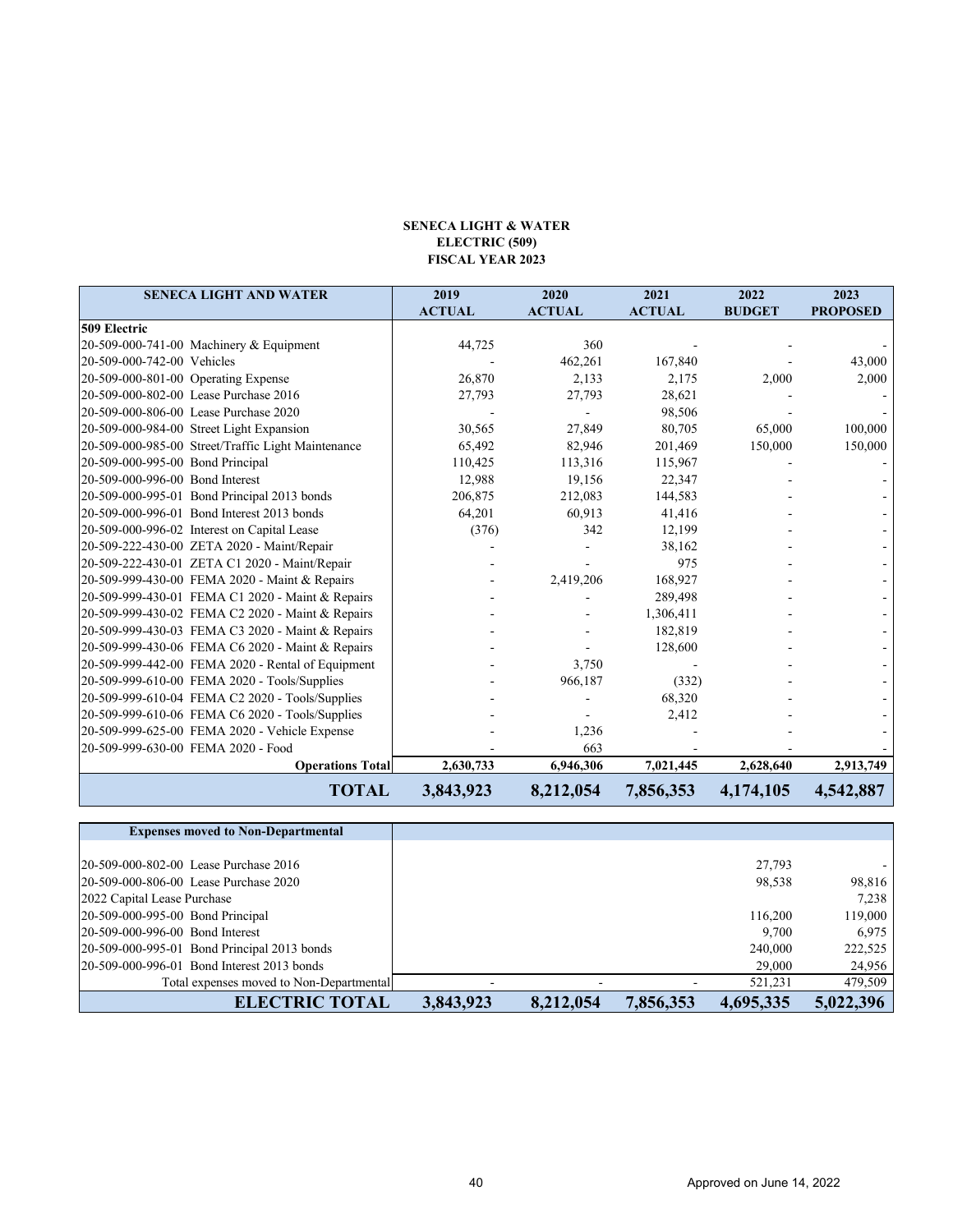#### **SENECA LIGHT & WATER WATER (510) FISCAL YEAR 2023**

<span id="page-40-0"></span>

| <b>SENECA LIGHT AND WATER</b>                    | 2019          | 2020          | 2021          | 2022          | 2023            |
|--------------------------------------------------|---------------|---------------|---------------|---------------|-----------------|
|                                                  | <b>ACTUAL</b> | <b>ACTUAL</b> | <b>ACTUAL</b> | <b>BUDGET</b> | <b>PROPOSED</b> |
| 510 Water                                        |               |               |               |               |                 |
| <b>EXPENDITURE:</b>                              |               |               |               |               |                 |
| 20-510-000-110-00 Regular Employees              | 540,473       | 572,816       | 541,322       | 743,585       | 747,365         |
| 20-510-000-130-00 Overtime                       | 109,859       | 102,225       | 75,180        | 125,000       | 125,000         |
| 20-510-000-210-00 Group Health Insurance         | 133,152       | 162,296       | 112,492       | 182,507       | 165,054         |
| 20-510-000-220-00 Social Security Contributions  | 46,893        | 50,197        | 44,953        | 66,770        | 67,071          |
| 20-510-000-230-00 Retirement Contributions       | 86,316        | 94,969        | 91,938        | 114,542       | 122,473         |
| 20-510-000-260-00 Workers Compensation           | 26,893        | 25,761        | 30,766        | 36,721        | 36,721          |
| <b>Personnel Total</b>                           | 943,586       | 1,008,265     | 896,652       | 1,269,125     | 1,263,685       |
|                                                  |               |               |               |               |                 |
| 20-510-000-280-00 Uniforms                       | 23,387        | 21,115        | 14,424        | 25,000        | 25,000          |
| 20-510-000-290-00 Christmas Bonuses              | 3,140         | 3,357         | 3,661         | 4,223         | 4,385           |
| 20-510-000-330-00 Other Professional Services    |               |               |               |               |                 |
| 20-510-000-340-00 Technical/Engineering Services | 11,716        | 9,646         | 2,446         | 10,000        | 5,000           |
| 20-510-000-380-00 Dues & Membership              | 3,973         | 2,616         | 1,760         | 3,000         |                 |
| 20-510-000-410-00 Utility Services               | 37,738        | 40,412        | 26,618        | 40,000        | 30,000          |
| 20-510-000-430-00 Maintenance & Repair Services  | 490,959       | 369,914       | 350,449       | 410,000       | 350,000         |
| 20-510-000-442-00 Rental of Equipment            |               |               | 1,165         |               |                 |
| 20-510-000-444-00 Lease of Backhoes              | 51,621        | 51,635        |               |               |                 |
| 20-510-000-570-00 Training                       | 1.188         | 680           |               |               |                 |
| 20-510-000-610-00 Tools/Supplies                 | 69,296        | 43,902        | 124,799       | 70,000        | 275,000         |
| 20-510-000-620-00 Gas & Oil                      | 35,231        | 32,323        | 32,418        | 35,000        | 60,000          |
| 20-510-000-625-00 Vehicle Expense                | 31,070        | 26,828        | 20,396        | 25,000        | 50,000          |
| 20-510-000-741-00 Machinery & Equipment          |               | 374,495       |               |               | 7,000           |
| 20-510-000-742-00 Vehicles                       |               |               |               | 45,000        | 186,000         |
| 20-510-000-801-00 Operating Expense              | 2,007         | 1,888         | 898           | 5,000         | 2,000           |
| 20-510-000-802-00 Cross Connection Cont          |               | 100           |               |               |                 |
| 20-510-000-803-00 Lease Purchase 2016            | 43,100        | 43,100        | 44,032        |               |                 |
| 20-510-000-806-00 Lease Purchase 2020            |               |               | 58,730        |               |                 |
| 20-510-000-984-00 Expansion                      | 157,387       | 37,688        | 47,987        | 75,000        | 75,000          |
| 20-510-000-984-02 Expansion - Epoch              |               |               |               |               |                 |
| 20-510-000-984-03 Expansion - Seneca Rail Site   | 12,500        |               |               |               |                 |
| 20-510-000-995-00 SRF Principal                  | 100,382       | 102,857       | 105,383       |               |                 |
| 20-510-000-996-00 SRF Interest                   | 27,772        | 28,084        | 20,599        |               |                 |
| 20-510-000-995-01 SRF Principal 2014 WTP         | 44,219        | 45,002        | 45,798        |               |                 |
| 20-510-000-996-01 SRF Interest 2014 WTP          | 13,332        | 13,303        | 12,438        |               |                 |
| 20-510-000-996-02 Interest on Capital Lease      | 1,074         | 912           | 7,936         |               |                 |
| 20-510-999-610-00 FEMA 2020 - Tools & Supples    |               | 42            |               |               |                 |
| 20-510-999-625-00 FEMA 2020 - Vehicle Expense    |               | 1,145         |               |               |                 |
| <b>Operations Total</b>                          | 1,161,093     | 1,251,042     | 921,938       | 747,223       | 1,069,385       |
| <b>TOTAL</b>                                     | 2,104,679     | 2,259,307     | 1,818,590     | 2,016,348     | 2,333,071       |

| <b>Expenses moved to Non-Departmental</b> |           |           |           |           |           |
|-------------------------------------------|-----------|-----------|-----------|-----------|-----------|
|                                           |           |           |           |           |           |
| 20-510-000-803-00 Lease Purchase 2016     |           |           |           | 43,100    |           |
| 20-510-000-806-00 Lease Purchase 2020     |           |           |           | 58,749    | 58,730    |
| 2022 Capital Lease Purchase               |           |           |           |           | 32,486    |
| 20-510-000-995-00 SRF Principal 2007      |           |           |           | 107,372   | 109,808   |
| 20-510-000-996-00 SRF Interest 2007       |           |           |           | 19,000    | 16,174    |
| 20-510-000-995-01 SRF Principal 2014 WTP  |           |           |           | 46,422    | 47,182    |
| 20-510-000-996-01 SRF Interest 2014 WTP   |           |           |           | 11,822    | 11,061    |
| Total expenses moved to Non-Departmental  |           |           |           | 286,465   | 275,441   |
| <b>WATER TOTAL</b>                        | 2,104,679 | 2,259,307 | 1,818,590 | 2,302,813 | 2,608,512 |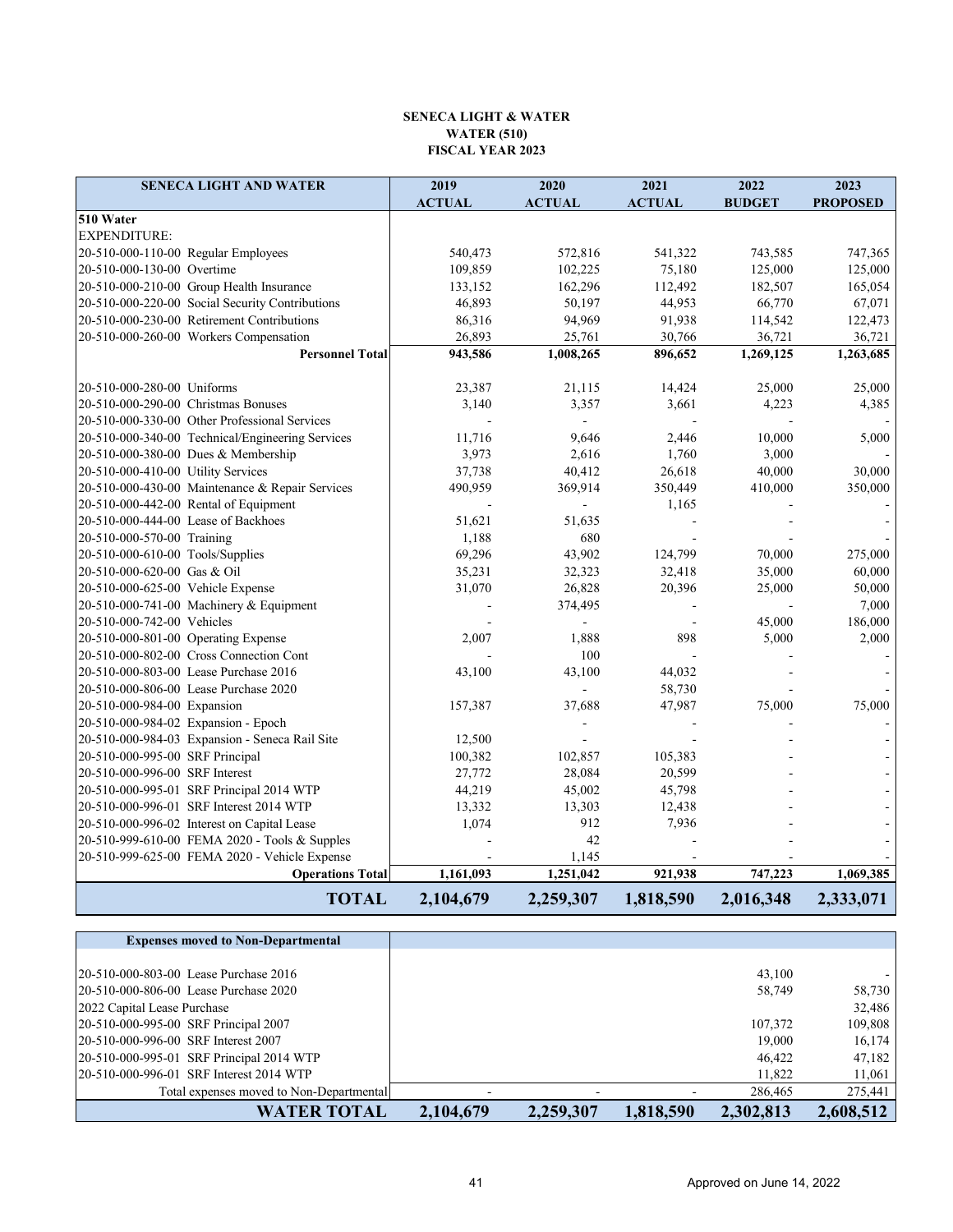#### **SENECA LIGHT & WATER SEWER (511) FISCAL YEAR 2023**

<span id="page-41-0"></span>

| <b>SENECA LIGHT AND WATER</b>                       | 2019          | 2020          | 2021          | 2022          | 2023            |
|-----------------------------------------------------|---------------|---------------|---------------|---------------|-----------------|
|                                                     | <b>ACTUAL</b> | <b>ACTUAL</b> | <b>ACTUAL</b> | <b>BUDGET</b> | <b>PROPOSED</b> |
| 511 Sewer                                           |               |               |               |               |                 |
| <b>EXPENDITURE:</b>                                 |               |               |               |               |                 |
| 20-511-000-110-00 Regular Employees                 | 261,057       | 263,481       | 250,926       | 474,227       | 492,810         |
| 20-511-000-130-00 Overtime                          | 68,385        | 67,064        | 38,803        | 70,000        | 70,000          |
| 20-511-000-210-00 Group Health Insurance            | 72,086        | 83,141        | 61,833        | 136,437       | 124,540         |
| 20-511-000-220-00 Social Security Contributions     | 24,204        | 24,983        | 21,264        | 41,824        | 43,250          |
| 20-511-000-230-00 Retirement Contributions          | 45,035        | 48,025        | 44,054        | 73,357        | 80,960          |
| 20-511-000-260-00 Workers Compensation              | 13,607        | 14,952        | 17,221        | 18,550        | 18,550          |
| <b>Personnel Total</b>                              | 484,374       | 501,645       | 434,101       | 814,395       | 830,109         |
|                                                     |               |               |               |               |                 |
| 20-511-000-280-00 Uniforms                          | 2,307         | 1,659         | 7,685         | 10,000        | 8,000           |
| 20-511-000-290-00 Christmas Bonuses                 | 1,462         | 1,462         | 1,367         | 2,491         | 2,545           |
| 20-511-000-330-00 Professional Services             |               |               |               |               |                 |
| 20-511-000-340-00 Technical/Engineering Services    | 50,609        | 10,443        | 35,015        | 25,000        | 25,000          |
| 20-511-000-340-08 Technical/Eng Svc-Utica-CDBG      |               |               |               |               |                 |
| 20-511-000-343-00 Engineering Costs                 |               |               |               |               |                 |
| 20-511-000-410-00 Utility Services                  | 78,690        | 95,611        | 87,326        | 85,000        | 90,000          |
| 20-511-000-430-00 Maintenance & Repair Services     | 156,806       | 314,024       | 492,426       | 300,000       | 325,000         |
| 20-511-000-442-00 Rental of Equipment & Vehicles    | 335           | 181           | 409           |               | 500             |
| 20-511-000-444-00 Lease of Backhoes                 | 51,620        | 51,635        |               |               |                 |
| 20-511-000-513-00 Waste Water Treatment             | 1,852,114     | 1,643,831     | 1,624,387     | 2,860,492     | 3,266,983       |
| 20-511-000-513-01 Waste Water Treatment - 20% inc   |               |               |               |               |                 |
| 20-511-000-570-00 Training                          |               | 165           |               |               |                 |
| 20-511-000-610-00 Tools/Supplies                    | 34,416        | 23,727        | 34,643        | 36,000        | 60,000          |
| 20-511-000-620-00 Gas & Oil                         | 18,799        | 14,976        | 19,106        | 20,000        | 28,000          |
| 20-511-000-625-00 Vehicle Expense                   | 15,059        | 17,832        | 16,018        | 18,000        | 30,000          |
| 20-511-000-730-00 Improvements other than Buildings |               | 29,400        |               |               |                 |
| 20-511-000-730-01 SRF Sewer Lift Station            | 1,860,731     | 3,139,007     | 31,958        |               |                 |
| 20-511-000-730-02 RIA                               | 709,451       | 268,973       |               |               |                 |
| 20-511-000-730-03 Sheep Farm/Bountyland Sewer Pr    |               | 208,051       | 1,100,396     |               |                 |
| 20-511-000-741-00 Machinery & Equipment             |               |               |               |               | 55,000          |
| 20-511-000-742-00 Vehicles                          |               | 83,465        | 95,088        |               | 124,000         |
| 20-511-000-801-00 Operating Expense                 | 16,030        | 1,213         | 507           | 2,500         | 500             |
| 20-511-000-802-00 Lease Purchase 2016               | 14,736        | 14,736        |               |               |                 |
| 20-511-000-806-00 Lease Purchase 2020               |               |               | 15,369        |               |                 |
| 20-511-000-984-00 Expansion                         | 76,425        | 45,461        | 7,751         | 50,000        | 10,000          |
| 20-511-000-984-02 Expansion - Epoch                 |               |               |               |               |                 |
| 20-511-000-984-03 Expansion - Seneca Rail Site      |               | 4,000         |               |               |                 |
| 20-511-000-995-00 SRF lift stations-principal       |               | 187,338       | 253,963       |               |                 |
| 20-511-000-996-00 SRF lift stations-interest        |               | 85,061        | 108,834       |               |                 |
| 20-511-000-996-01 Interest on Capital Lease         | 898           | 556           | 1,608         |               |                 |
| 20-511-222-430-00 ZETA 2020 - Maint & Repairs       |               |               | 14,100        |               |                 |
| 20-511-999-430-00 FEMA 2020 - Maint. & Repair       |               | 236,970       | 139,856       |               |                 |
| <b>Operations Total</b>                             | 4,942,526     | 6,479,776     | 4,087,813     | 3,409,483     | 4,025,528       |
| <b>TOTAL</b>                                        | 5,426,901     | 6,981,421     | 4,521,914     | 4,223,878     | 4,855,637       |

| <b>Expenses moved to Non-Departmental</b>            |           |           |           |           |           |
|------------------------------------------------------|-----------|-----------|-----------|-----------|-----------|
|                                                      |           |           |           |           |           |
| 20-511-000-802-00 Lease Purchase 2016                |           |           |           |           |           |
| 20-511-000-806-00 Lease Purchase 2020                |           |           |           | 15,373    | 14,912    |
| 2022 Capital Lease Purchase                          |           |           |           |           | 30,130    |
| 20-511-000-995-00 SRF lift stations 2018 - principal |           |           |           | 258,823   | 263,776   |
| 20-511-000-996-00 SRF lift stations 2018 - interest  |           |           |           | 104,400   | 99,423    |
| Total expenses moved to Non-Departmental             |           |           |           | 378,596   | 408,241   |
| <b>SEWER TOTAL</b>                                   | 5,426,901 | 6,981,421 | 4,521,914 | 4,602,474 | 5,263,878 |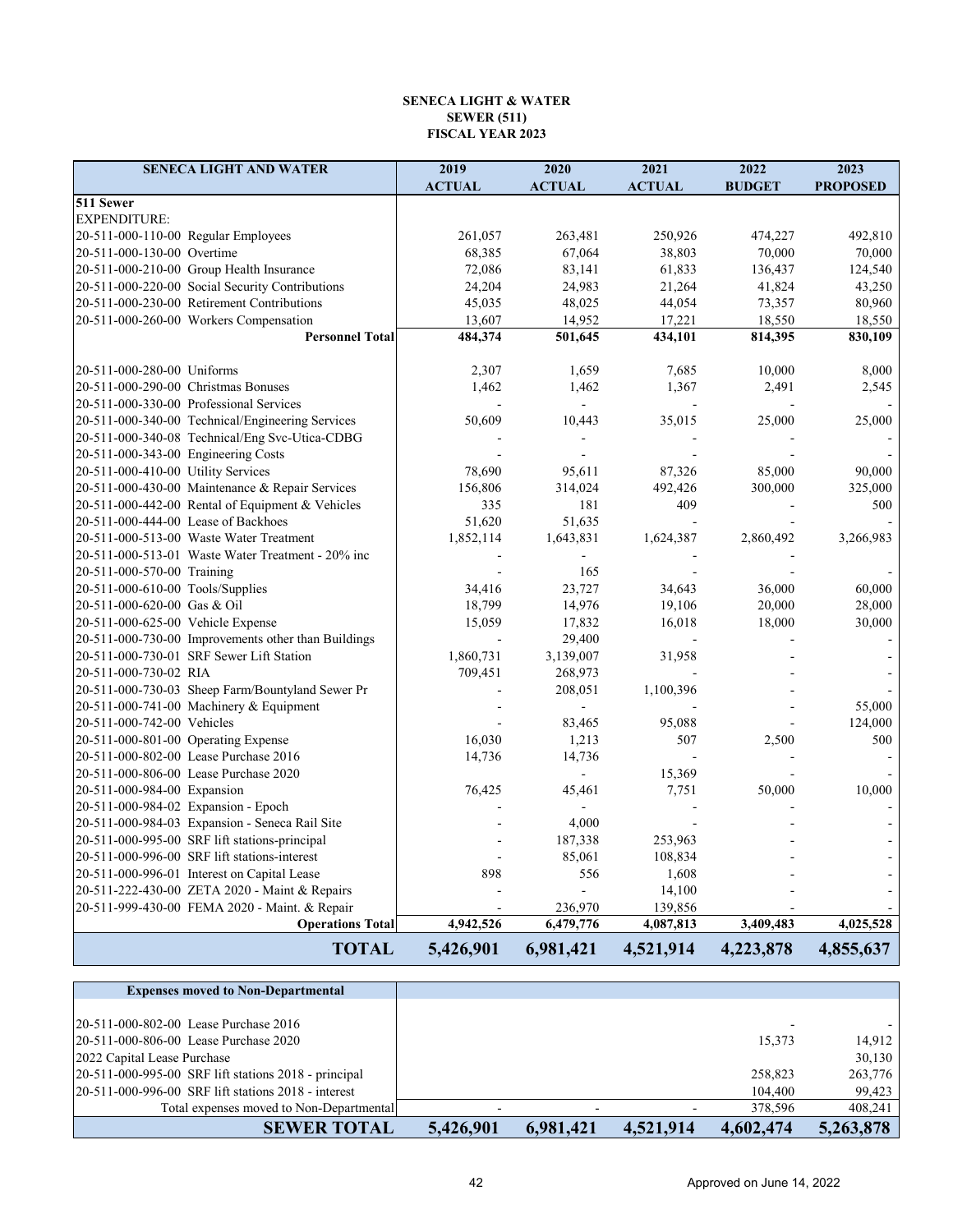#### **SENECA LIGHT & WATER WATER PLANT (512) FISCAL YEAR 2023**

<span id="page-42-0"></span>

| <b>SENECA LIGHT AND WATER</b>                           | 2019          | 2020          | 2021          | 2022          | 2023            |
|---------------------------------------------------------|---------------|---------------|---------------|---------------|-----------------|
|                                                         | <b>ACTUAL</b> | <b>ACTUAL</b> | <b>ACTUAL</b> | <b>BUDGET</b> | <b>PROPOSED</b> |
| 512 Water Plant                                         |               |               |               |               |                 |
| <b>EXPENDITURE:</b>                                     |               |               |               |               |                 |
| 20-512-000-110-00 Regular Employees                     | 371,920       | 388,860       | 413,441       | 494,178       | 513,119         |
| 20-512-000-130-00 Overtime                              | 91,670        | 65,667        | 77,217        | 80,000        | 80,000          |
| 20-512-000-210-00 Group Health Insurance                | 78,728        | 89,777        | 79,391        | 98,534        | 101,637         |
| 20-512-000-220-00 Social Security Contributions         | 34,695        | 34,639        | 36,162        | 44,123        | 45,572          |
| 20-512-000-230-00 Retirement Contributions              | 64,184        | 65,523        | 74,773        | 76,044        | 84,041          |
| 20-512-000-260-00 Workers Compensation                  | 16,761        | 15,430        | 19,636        | 20,498        | 20,498          |
| <b>Personnel Total</b>                                  | 657,957       | 659,896       | 700,620       | 813,378       | 844,868         |
|                                                         |               |               |               |               |                 |
| 20-512-000-280-00 Uniforms                              | 10,944        | 8,927         | 6,645         | 9,000         | 9,000           |
| 20-512-000-290-00 Christmas Bonuses                     | 2,112         | 2,166         | 2,382         | 2,599         | 2,599           |
| 20-512-000-340-00 Technical/Engineering Services        | 67,943        | 44,415        | 45,696        | 40,000        | 90,000          |
| 20-512-000-340-01 Shoreline                             |               | 4,313         |               |               |                 |
| 20-512-000-340-09 Technical/Engineering Services-Replac |               |               |               |               |                 |
| 20-512-000-380-00 Dues & Memberships                    | 34,870        | 39,688        | 33,848        | 35,000        | 35,000          |
| 20-512-000-410-00 Utility Services                      | 516,450       | 491,353       | 482,289       | 400,000       | 490,000         |
| 20-512-000-430-00 Maintenance & Repair Services         | 294,507       | 236,843       | 317,359       | 300,000       | 400,000         |
| 20-512-000-442-00 Rental of Equipment & Vehicles        | 2,037         |               |               |               |                 |
| 20-512-000-560-00 Postage                               | 4,539         |               |               |               |                 |
| 20-512-000-610-00 Tools/Supplies                        | 43,668        | 80,242        | 66,962        | 40,000        | 75,000          |
| 20-512-000-620-00 Gas & Oil                             | 2,357         | 2,453         | 2,342         | 5,000         | 4,000           |
| 20-512-000-660-00 Chemicals                             | 144,555       | 166,060       | 120,154       | 150,000       | 130,000         |
| 20-512-000-730-00 Improvements other than Building      |               | 4,313         | 43,207        | 75,000        |                 |
| 20-512-000-730-01 Water Treatment Plant Upgrade         |               |               |               |               |                 |
| 20-512-000-730-02 WTP - Intake 2                        |               | 1,595         |               |               |                 |
| 20-512-000-741-00 Machinery & Equipment                 |               |               |               |               |                 |
| 20-512-000-801-00 Operating Expense                     | 7,530         | 8,460         | 16,758        | 10,000        | 15,000          |
| 20-512-000-995-00 Bond Principal                        | 236,625       | 242,819       | 248,500       |               |                 |
| 20-512-000-996-00 Bond Interest                         | 123,073       | 50,104        | 47,886        |               |                 |
| 20-512-000-995-01 2014 SRF Principal WTP                | 469,949       | 478,278       | 486,741       |               |                 |
| 20-512-000-996-01 2014 SRF Interest WTP                 | 147,785       | 141,378       | 132,264       |               |                 |
| 20-512-000-996-03 Interest on Capital Lease             |               | (499)         |               |               |                 |
| 20-512-222-430-00 ZETA 2020 - Maint/Repairs             |               |               | 6,539         |               |                 |
| 20-512-999-430-00 FEMA 2020 - Maint & Repair            |               | 20,498        |               |               |                 |
| <b>Operations Total</b>                                 | 2,108,943     | 2,023,405     | 2,059,574     | 1,066,599     | 1,250,599       |
| <b>TOTAL</b>                                            | 2,766,901     | 2,683,301     | 2,760,193     | 1,879,977     | 2,095,466       |

| <b>Expenses moved to Non-Departmental</b> |           |           |           |           |           |
|-------------------------------------------|-----------|-----------|-----------|-----------|-----------|
|                                           |           |           |           |           |           |
| 20-512-000-995-00 Bond Principal          |           |           |           | 249,000   | 255,000   |
| 20-512-000-996-00 Bond Interest           |           |           |           | 21,000    | 14.945    |
| 20-512-000-995-01 2014 SRF Principal WTP  |           |           |           | 494,000   | 501,446   |
| 20-512-000-996-01 2014 SRF Interest WTP   |           |           |           | 126,000   | 117,553   |
| Total expenses moved to Non-Departmental  |           |           |           | 890,000   | 888,945   |
| <b>WATER PLANT TOTAL</b>                  | 2,766,901 | 2,683,301 | 2,760,193 | 2,769,977 | 2,984,411 |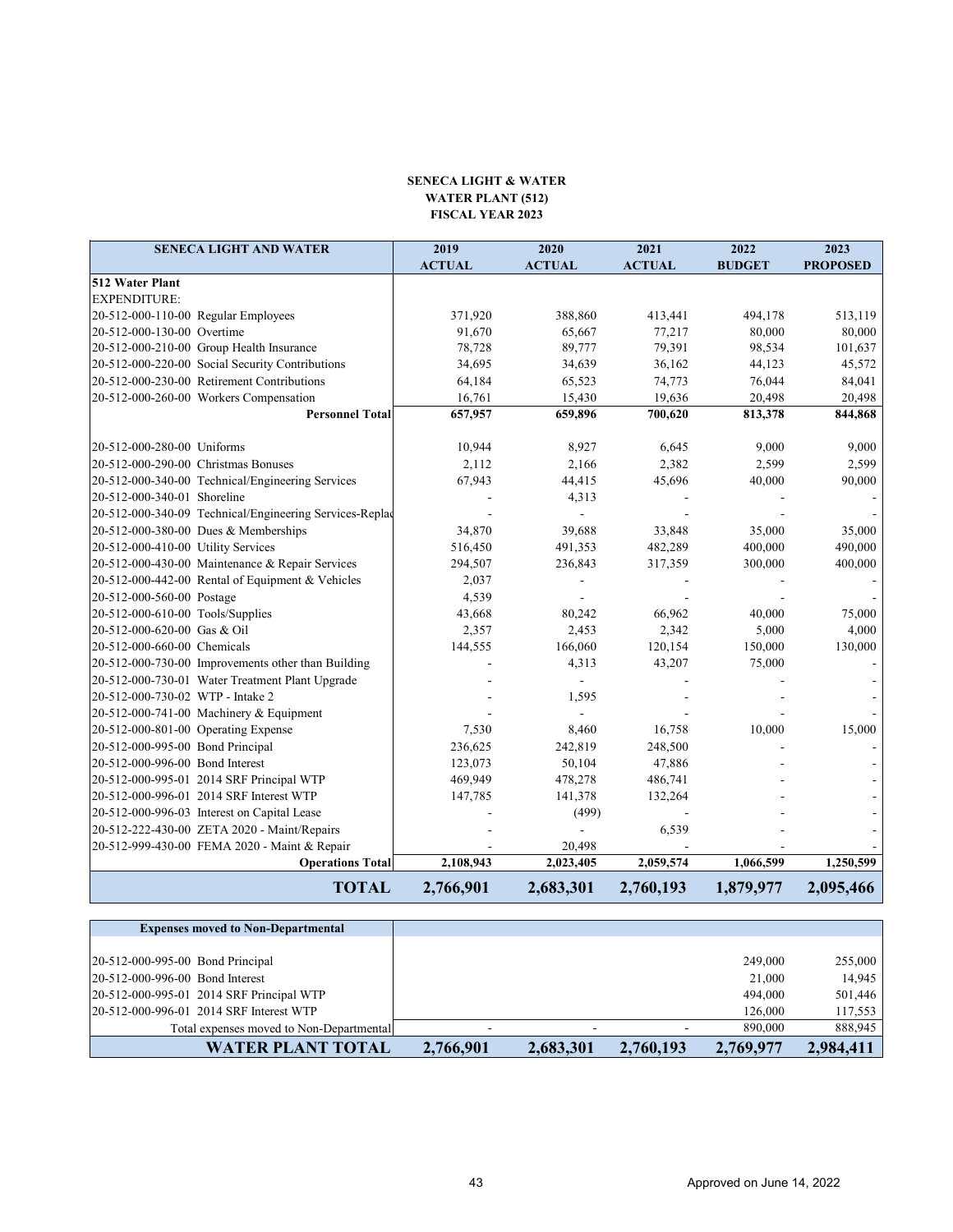#### **SENECA LIGHT & WATER ELECTRICAL GEN/PURCHASE (513) FISCAL YEAR 2023**

<span id="page-43-0"></span>

| <b>SENECA LIGHT AND WATER</b>                      | 2019          | 2020          | 2021          | 2022          | 2023            |
|----------------------------------------------------|---------------|---------------|---------------|---------------|-----------------|
|                                                    | <b>ACTUAL</b> | <b>ACTUAL</b> | <b>ACTUAL</b> | <b>BUDGET</b> | <b>PROPOSED</b> |
| 513 Electrical Gen/Purch.                          |               |               |               |               |                 |
| <b>EXPENDITURE:</b>                                |               |               |               |               |                 |
| 20-513-000-110-00 Regular Employee                 | 53,383        | 56,470        | 52,224        | 65,000        | 66,950          |
| 20-513-000-210-00 Group Health Insurance           | 6,939         | 10,216        | 7,463         | 7,884         | 8,352           |
| 20-513-000-220-00 Social Security Contributions    | 4,117         | 4,467         | 3,992         | 4,989         | 5,142           |
| 20-513-000-230-00 Retirement Contributions         | 7,400         | 8,310         | 8,103         | 10,114        | 11,087          |
| 20-513-000-260-00 Workers Compensation             | 3,421         | 3,235         | 8,081         | 7,550         | 7,550           |
| <b>Personnel Total</b>                             | 75,259        | 82,699        | 79,863        | 95,537        | 99,081          |
|                                                    |               |               |               |               |                 |
| 20-513-000-280-00 Uniforms                         | 2,328         | 785           | 619           | 600           | 600             |
| 20-513-000-290-00 Christmas Bonuses                | 217           | 217           | 217           | 217           | 271             |
| 20-513-000-340-00 Technical/Engineering Services   | 76,682        | 81,055        | 40,988        | 60,000        | 60,000          |
| 20-513-000-380-00 Dues & Memberships               |               |               |               |               |                 |
| 20-513-000-410-00 Utility Services                 | 276           | 88            | 226           |               | 800             |
| 20-513-000-430-00 Maintenance & Repair Services    | 173,512       | 251,641       | 60,736        | 100,000       | 75,000          |
| 20-513-000-476-00 Amortization Expense             |               |               |               |               |                 |
| 20-513-000-610-00 Tools/Supplies                   | 6,151         | 4,068         | 2,815         | 5,000         |                 |
| 20-513-000-620-00 Gas & Oil                        | 292,979       | 216,485       | 219,326       | 250,000       | 300,000         |
| 20-513-000-742-00 Vehicles                         |               |               |               |               |                 |
| 20-513-000-801-00 Operating Expense                | 2,688         | 7,974         | 6,539         | 5,000         | 7,000           |
| 20-513-000-983-01 Transmission-SoCo                | (15,046)      |               |               |               |                 |
| 20-513-000-983-02 Transmission-Duke Company        |               |               |               |               |                 |
| 20-513-000-983-03 Energy Purchased-SoCo            |               |               |               |               |                 |
| 20-513-000-983-04 Energy Purchased-SEPA            | 209,351       | 214,798       | 199,722       | 180,000       | 200,000         |
| 20-513-000-983-05 Energy Purchased-ENEL            | 53,225        | 4,855         | 36,668        | 100,000       | 50,000          |
| 20-513-000-983-06 Energy Purchased - Santee Cooper | 8,142,020     | 7,437,390     | 7,093,517     | 7,200,000     | 7,500,000       |
| 20-513-000-984-01 Expansion-Amoco Plant            |               |               |               |               |                 |
| 20-513-000-984-02 Wilcox Generation Plant          |               |               |               |               |                 |
| 20-513-000-995-00 Bond Principal                   | 441,700       | 453,263       | 463,867       |               |                 |
| 20-513-000-996-00 Bond Interest                    | 61,052        | 95,506        | 89,388        |               |                 |
| 20-513-999-340-00 FEMA 2020 - Tech/Eng Services    |               | 2,160         | 2,160         |               |                 |
| 20-513-999-430-00 FEMA 2020 - Maint & Repair       |               | 250           | 9,900         |               |                 |
| <b>Operations Total</b>                            | 9,447,135     | 8,770,534     | 8,226,687     | 7,900,817     | 8,193,671       |
| <b>TOTAL</b>                                       | 9,522,394     | 8,853,233     | 8,306,551     | 7,996,354     | 8,292,752       |

| <b>Expenses moved to Non-Departmental</b> |           |           |           |           |           |
|-------------------------------------------|-----------|-----------|-----------|-----------|-----------|
| 20-513-000-995-00 Bond Principal          |           |           |           | 464,800   | 476,000   |
| 20-513-000-996-00 Bond Interest           |           |           |           | 38,700    | 27,898    |
| Total expenses moved to Non-Departmental  |           | -         |           | 503,500   | 503,898   |
| ELECTRICAL GEN/PURCH TOTAL                | 9,522,394 | 8.853.233 | 8.306.551 | 8.499.854 | 8,796,650 |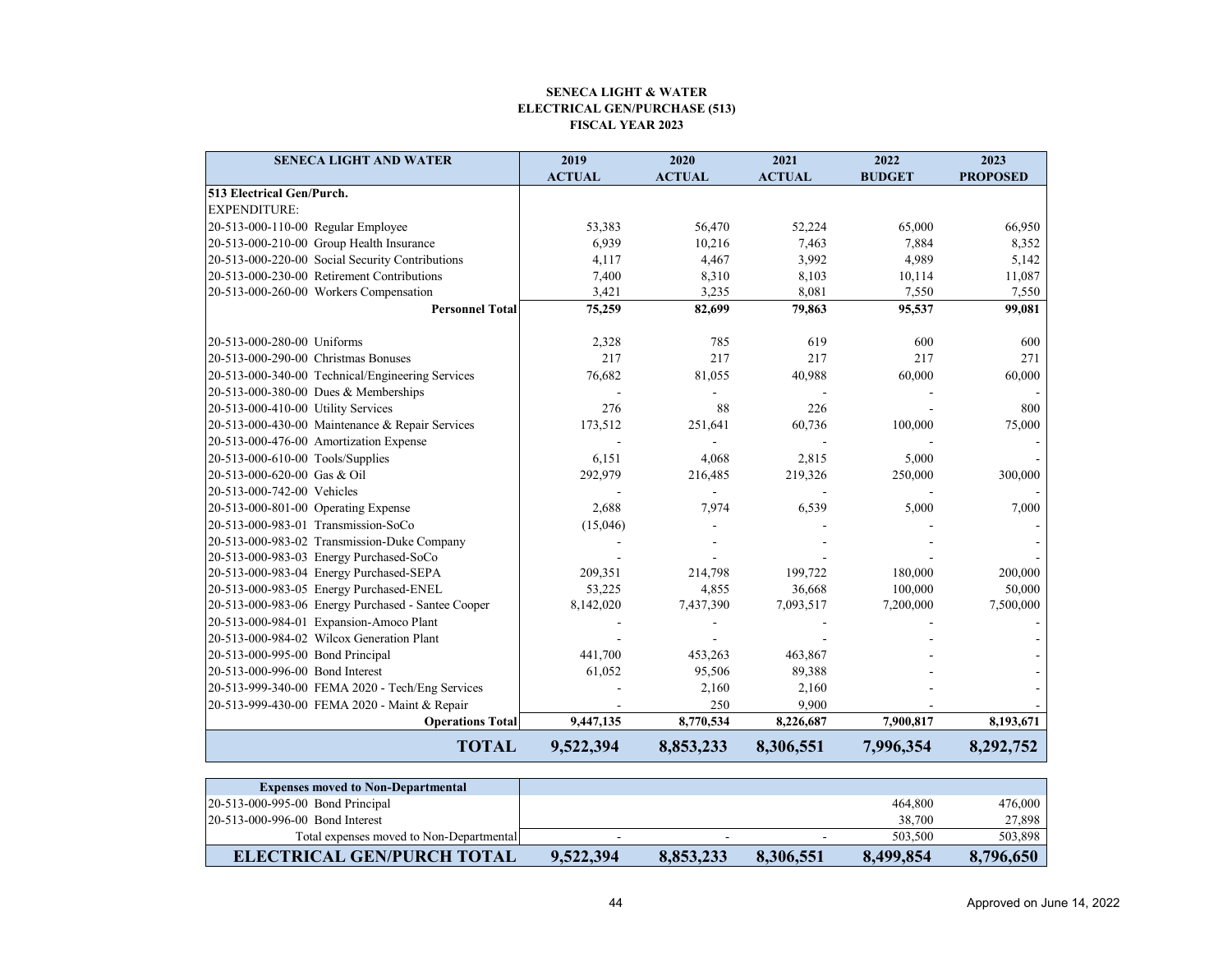#### **SENECA LIGHT & WATER MAINTENANCE (514) FISCAL YEAR 2023**

<span id="page-44-0"></span>

| <b>SENECA LIGHT AND WATER</b>                       | 2019          | 2020           | 2021          | 2022          | 2023            |
|-----------------------------------------------------|---------------|----------------|---------------|---------------|-----------------|
|                                                     | <b>ACTUAL</b> | <b>ACTUAL</b>  | <b>ACTUAL</b> | <b>BUDGET</b> | <b>PROPOSED</b> |
| 514 Maintenance                                     |               |                |               |               |                 |
| 20-514-000-110-00 Regular Employees                 | 268,523       | 342,052        | 325,274       | 351,561       | 376,910         |
| 20-514-000-120-00 Temporary Help                    | 17,313        | 44,881         |               |               |                 |
| 20-514-000-130-00 Overtime                          | 125,468       | 143,478        | 123,236       | 150,000       | 150,000         |
| 20-514-000-210-00 Group Health Insurance            | 59,160        | 63,196         | 74,765        | 82,686        | 86,832          |
| 20-514-000-220-00 Social Security Contributions     | 29,900        | 37,428         | 34,144        | 38,527        | 40,461          |
| 20-514-000-230-00 Retirement Contributions          | 54,354        | 68,468         | 69,278        | 54,388        | 62,065          |
| 20-514-000-260-00 Workers Compensation              | 15,868        | 17,438         | 31,912        | 16,157        | 16,157          |
| <b>Personnel Total</b>                              | 570,586       | 716,941        | 658,608       | 693,319       | 732,426         |
|                                                     |               |                |               |               |                 |
| 20-514-000-280-00 Uniforms                          | 2,315         | 3,811          | 3,290         | 3,300         | 3,500           |
| 20-514-000-290-00 Christmas Bonuses                 | 1,534         | 1,678          | 1,746         | 2,057         | 1,985           |
| 20-514-000-430-00 Maintenance & Repairs             | 961           | 267            | 712           | 1,500         | 1,500           |
| 20-514-000-430-01 Maintenance & Repairs - City Hall | 97            | 329            |               |               |                 |
| 20-514-000-430-02 Faith Log Cabin                   |               |                |               |               |                 |
| 20-514-000-444-00 Lease of Backhoe & Excavator      | 25,486        | 25,486         | 26,419        |               |                 |
| 20-514-000-530-00 Telephone & Communications        | 328           | 80             |               |               |                 |
| 20-514-000-570-00 Training                          | 448           |                | 170           | 1,000         | 1,000           |
| 20-514-000-610-00 Tools & Supplies                  | 19,105        | 22,491         | 38,100        | 20,000        | 40,000          |
| 20-514-000-620-00 Gas & Oil                         | 14,704        | 17,932         | 18,495        | 15,000        | 30,000          |
| 20-514-000-625-00 Vehicle Expense                   | 12,280        | 18,627         | 13,922        | 14,000        | 14,000          |
| 20-514-000-741-00 Machinery & Equipment             |               |                | 2,228         | 10,000        | 20,000          |
| 20-514-000-742-00 Vehicle                           |               | 37,636         | 5             |               | 64,000          |
| 20-514-000-801-00 Operating Expense                 | 9,126         | 10,362         | 9,783         | 10,000        | 11,000          |
| 20-514-000-802-00 Hometown Rehab                    | 36,949        | 20             | 64            |               |                 |
| 20-514-000-806-00 Lease Purchase 2020               |               | $\blacksquare$ | 5,901         |               |                 |
| 20-514-000-996-02 Interest on Capital Lease         | (346)         | 814            | 1,362         |               |                 |
| 20-514-999-430-00 FEMA 2020 - Maint & Repairs       |               | 68             |               |               |                 |
| 20-514-999-610-00 FEMA 2020 - Tools/Supplies        |               | 273            |               |               |                 |
| 20-514-999-625-00 FEMA 2020 - Vehicle Expense       |               | 223            |               |               |                 |
| <b>Operations Total</b>                             | 122,987       | 140,096        | 122,199       | 76,857        | 186,985         |
| <b>TOTAL</b>                                        | 693,573       | 857,037        | 780,807       | 770,176       | 919,411         |

| <b>Expenses moved to Non-Departmental</b>      |                          |         |         |         |         |
|------------------------------------------------|--------------------------|---------|---------|---------|---------|
|                                                |                          |         |         |         |         |
| 20-514-000-444-00 Lease of Backhoe & Excavator |                          |         |         | 25,486  |         |
| 20-514-000-806-00 Lease Purchase 2020          |                          |         |         | 5.905   | 5,902   |
| 2022 Capital Lease Purchase                    |                          |         |         |         | 14,139  |
| Total expenses moved to Non-Departmental       | $\overline{\phantom{0}}$ |         |         | 31.391  | 5,902   |
| <b>MAINTENANCE TOTAL</b>                       | 693,573                  | 857,037 | 780,807 | 801,567 | 925,313 |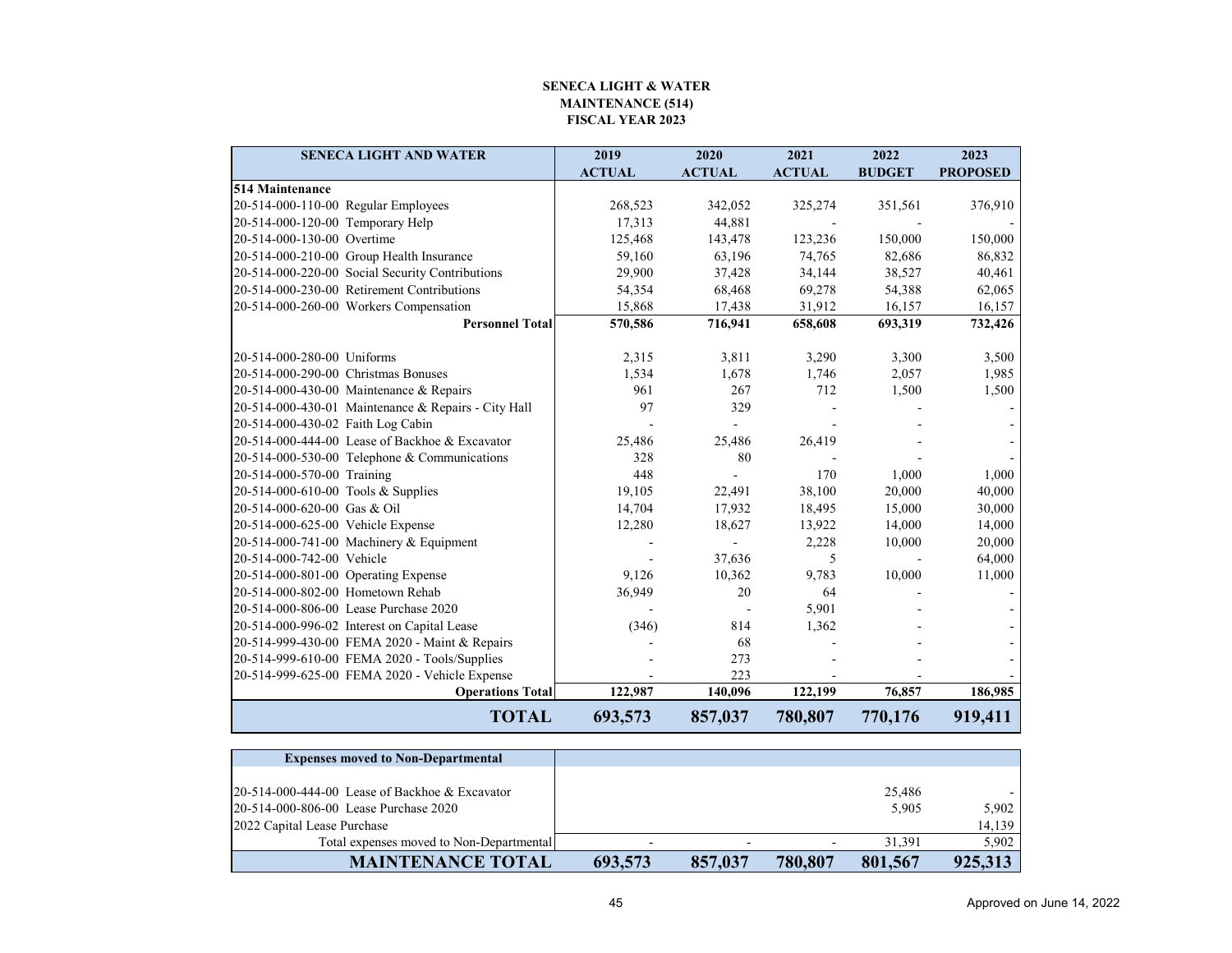#### **SENECA LIGHT & WATER NON-DEPARTMENTAL (515) FISCAL YEAR 2023**

<span id="page-45-0"></span>

| <b>SENECA LIGHT AND WATER</b>                    | 2019          | 2020           | 2021          | 2022          | 2023            |
|--------------------------------------------------|---------------|----------------|---------------|---------------|-----------------|
|                                                  | <b>ACTUAL</b> | <b>ACTUAL</b>  | <b>ACTUAL</b> | <b>BUDGET</b> | <b>PROPOSED</b> |
| Non-Departmental                                 |               |                |               |               |                 |
|                                                  |               |                |               |               |                 |
| 20-515-000-300-13 Independent Audit              |               |                |               | 90,000        | 90,000          |
| 20-515-000-300-15 Information Technology Service |               |                |               | 120,000       | 150,000         |
| 20-515-000-423-00 Cleaning Services & Supplies   |               |                |               | 50,000        | 50,000          |
| 20-515-000-520-00 Insurance                      |               |                |               | 340,837       | 345,000         |
| 20-515-000-530-00 Communications & Telephone     |               |                |               | 120,000       | 160,000         |
|                                                  |               |                |               |               |                 |
| <b>Operational Total</b>                         |               |                |               | 720,837       | 795,000         |
|                                                  |               |                |               |               |                 |
| 20-515-000-806-00 Lease Purchase 2020            |               |                |               | 183,053       | 182,850         |
| 20-515-000-802-00 Lease Purchase 2016            |               |                |               | 96,379        |                 |
| 20-515-000-995-01 2013 Revenue Bonds Principal   |               |                |               | 480,000       | 445,050         |
| 20-515-000-996-01 2013 Revenue Bonds Interest    |               |                |               | 58,000        | 49,912          |
| 20-515-000-995-00 Bond Principal                 |               |                |               | 830,000       | 850,000         |
| 20-515-000-996-00 Bond Interest                  |               |                |               | 69,400        | 49,818          |
| 20-515-000-995-02 SRF Principal 2007             |               |                |               | 107,372       | 109,808         |
| 20-515-000-996-02 SRF Interest 2007              |               |                |               | 19,000        | 16,174          |
| 20-515-000-995-03 SRF Principal 2014 WTP         |               |                |               | 540,422       | 548,628         |
| 20-515-000-996-03 SRF Interest 2014 WTP          |               |                |               | 137,822       | 128,614         |
| 20-515-000-995-04 SRF lift stations-principal    |               |                |               | 258,823       | 263,776         |
| 20-515-000-996-04 SRF lift stations-interest     |               |                |               | 104,400       | 99,423          |
| 20-515-000-807-00 Lease Purchase 2022            |               |                |               |               | 89,884          |
| <b>Debt Total</b>                                |               | $\blacksquare$ |               | 2,884,671     | 2,833,937       |
| NON-DEPARTMENTAL TOTAL                           |               |                |               | 3,605,508     | 3,628,937       |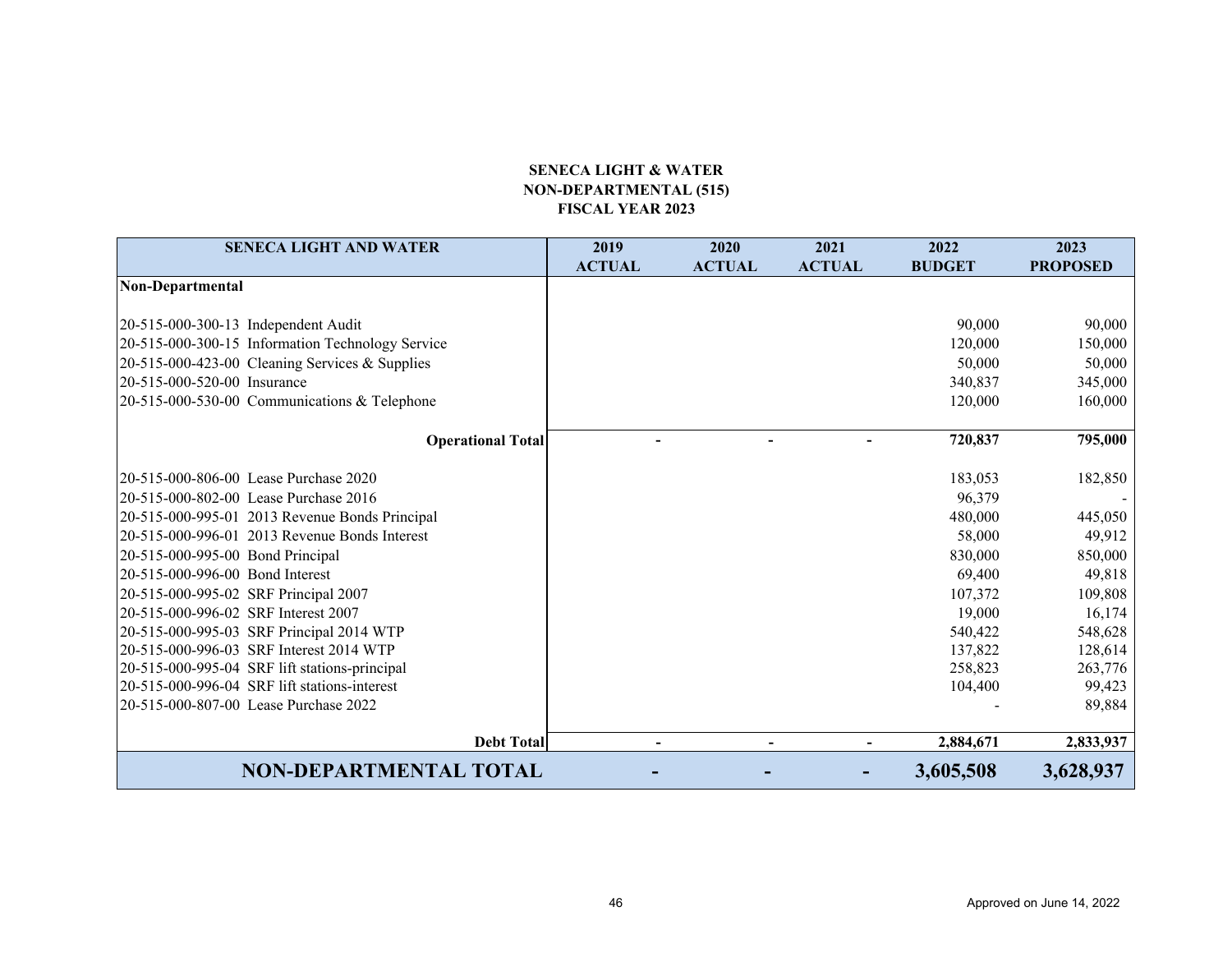#### **SENECA LIGHT & WATER OTHER FINANCING USES FISCAL YEAR 2023**

<span id="page-46-0"></span>

| <b>SENECA LIGHT AND WATER</b>                    | 2019          | 2020          | 2021          | 2022          | 2023            |
|--------------------------------------------------|---------------|---------------|---------------|---------------|-----------------|
|                                                  | <b>ACTUAL</b> | <b>ACTUAL</b> | <b>ACTUAL</b> | <b>BUDGET</b> | <b>PROPOSED</b> |
| <b>OTHER FINANCING USES</b>                      |               |               |               |               |                 |
| 20-390-007-000-00 Transfer to CDBG - Local Match |               |               |               |               |                 |
| 20-390-009-000-00 Transfer to Health Care Fund   | (19,222)      | 68,429        | 67,222        |               |                 |
| 20-390-009-001-00 Transfer to TCC Dental Fund    |               | 7,740         | (6,904)       |               |                 |
| 20-390-009-002-00 Transfer to HRA 1              |               | (446)         | 2,702         |               |                 |
| 20-390-009-003-00 Transfer to HRA 2              |               | 5,023         |               |               |                 |
| 20-390-013-000-00 Transfer to SIC                | 1,286,949     | 450,323       | 200,000       |               |                 |
| 20-390-999-000-00 FEMA 2020 - Misc. Expense      |               | 126,761       |               |               |                 |
| 20-390-005-000-00 Other Financing Uses           |               |               |               |               |                 |
| 20-391-018-000-00 OFU - Tornado Receovery        |               |               |               |               |                 |
| 20-xxx-000-231-00 Pension Liability              | 153,671       | 522,343       | (50, 994)     |               |                 |
| 20-505-000-981-00 Transfer to City               | 4,515,015     | 4,489,188     | 4,575,000     | 5,000,000     | 5,240,000       |
| 20-505-000-981-00 Transfer to City - HR          |               | 75,000        | 75,000        |               |                 |
| 20-505-000-982-00 Capital Transfer to City       |               | 426,029       | 38,000        |               |                 |
| <b>Purchased Power Contract Reserve</b>          |               |               |               |               | 741,806         |
| 20-505-000-700-00 Depreciation Expense           | 2,219,129     | 2,256,196     | 2,383,266     | 2,000,000     | 2,200,000       |
|                                                  |               |               |               |               |                 |
| <b>OTHER FINANCING SOURCES TOTAL</b>             | 8,155,543     | 8,426,586     | 7,283,292     | 7,000,000     | 8,181,806       |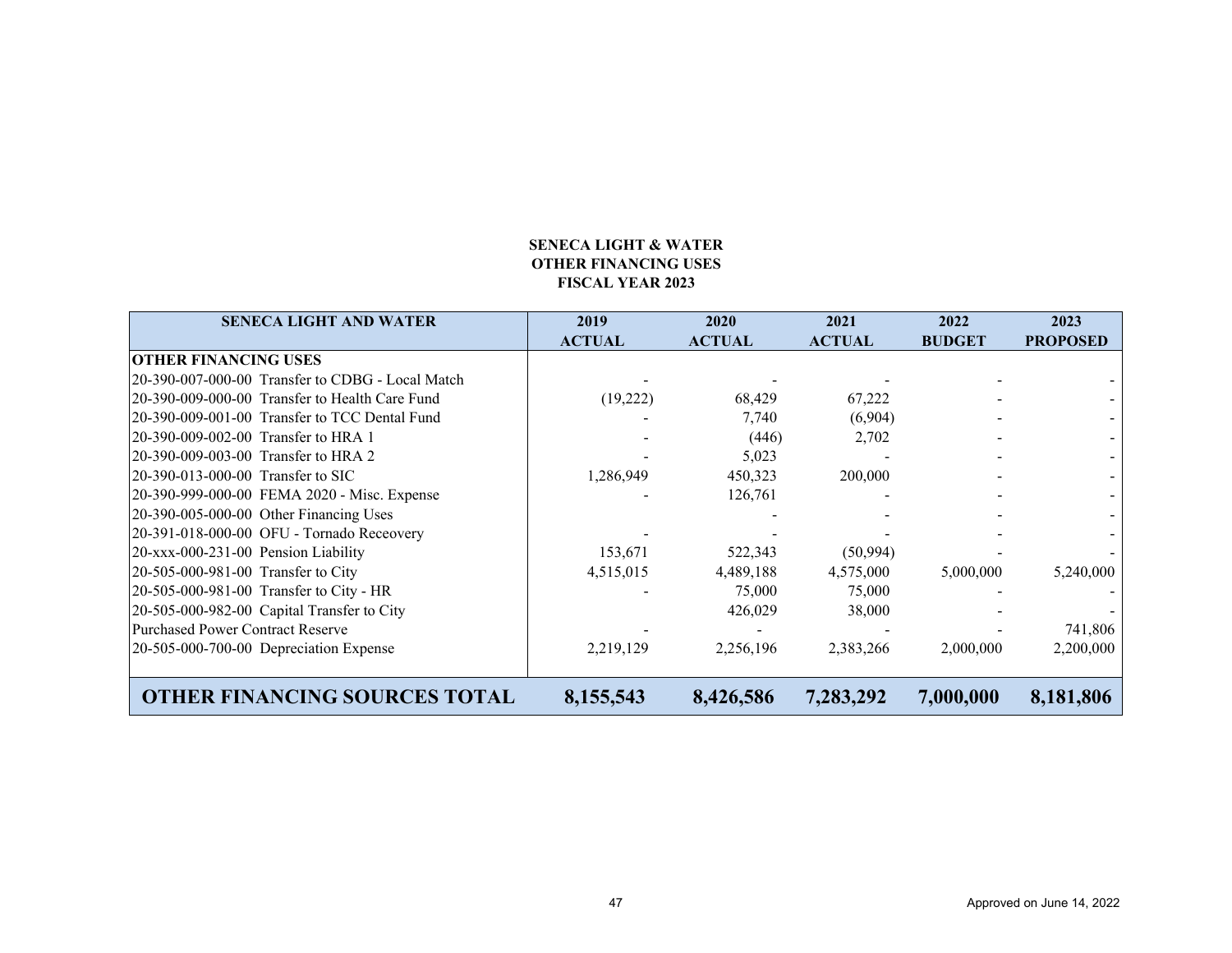#### **SENECA LIGHT & WATERCAPITAL EXPENDITURES FISCAL YEAR 2023**

<span id="page-47-0"></span>

|                              |                                                                                      | 2023            |
|------------------------------|--------------------------------------------------------------------------------------|-----------------|
|                              |                                                                                      | <b>PROPOSED</b> |
| <b>Capital Expenditures:</b> |                                                                                      |                 |
|                              |                                                                                      |                 |
| <b>Engineering</b>           |                                                                                      |                 |
|                              | 1/2 Extended Cab Pickup 4x4 (Lease Purchase)                                         | 35,000          |
| Electric                     |                                                                                      |                 |
|                              | 3/4 Ton Crew Pickup 4x4 (Lease Purchase)                                             | 43,000          |
|                              | Improvements for multiple projects                                                   | 800,000         |
|                              | Expansion                                                                            | 325,000         |
|                              | <b>Street Light Expansion</b>                                                        | 100,000         |
| Water                        |                                                                                      |                 |
|                              | 3 - Crew Cab 4x4 Utility Bed (Lease Purchase)                                        | 186,000         |
|                              | Equipment Trailer 15K (Lease Purchase)                                               | 7,000           |
|                              | Expansion                                                                            | 75,000          |
|                              | Meldau Road (ARPA)                                                                   | 400,000         |
|                              | (ARPA - County) Replace AC waterlines along HWY 28                                   | 1,550,000       |
|                              | (ARPA - County) Replace galvanized water lines                                       | 100,000         |
| <b>Sewer</b>                 |                                                                                      |                 |
|                              | Tractor 4x4 Cab Loader Bush Hog (Lease Purchase)                                     | 55,000          |
|                              | 2 - Crew Cab 4x4 Utility Bed (Lease Purchase)                                        | 124,000         |
|                              | Expansion                                                                            | 10,000          |
|                              | Almond Drive sewer (ARPA)                                                            | 125,000         |
|                              | Main Street sewer (ARPA)                                                             | 125,000         |
|                              | Harbor Drive sewer shoreline (ARPA)                                                  | 120,000         |
|                              | Adams Subdivision sewer lining (ARPA)                                                | 1,000,000       |
|                              | Mill Road sewer rehab (ARPA)                                                         | 309,843         |
|                              | East First Street "Fields" sewer relocation (ARPA)                                   | 150,000         |
|                              | (ARPA - County) Gravity sewer line from Sheep Farm rd to Cliffabee Leas lift station | 550,000         |
|                              | (ARPA - County) Sewer rehab along Seneca Creek                                       | 800,000         |
| Maintenance                  |                                                                                      |                 |
|                              | 1 Ton Regular Cab Diesel Utility (Lease Purchase)                                    | 64,000          |
|                              | Single Axle Dump Truck (Lease Purchase)                                              | 20,000          |
|                              |                                                                                      |                 |
|                              |                                                                                      |                 |
| <b>TOTAL</b>                 |                                                                                      | 7,073,843       |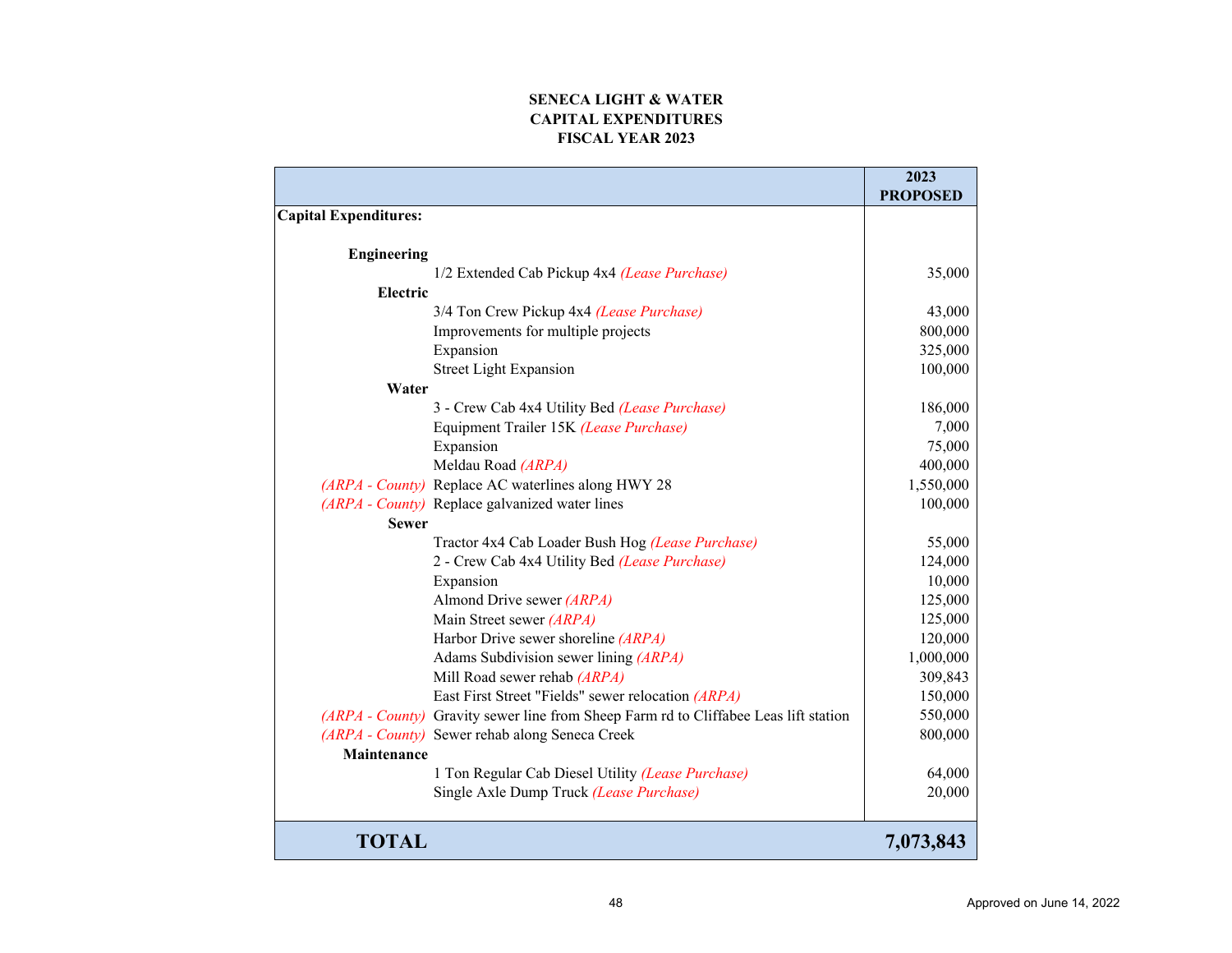# **LIGHT & WATER FEE SCHEDULE**

<span id="page-48-0"></span>

| <b>Electric Rates</b>        |                        |                  |                  |  |  |  |
|------------------------------|------------------------|------------------|------------------|--|--|--|
|                              |                        | <b>FY 2022</b>   | FY 2023          |  |  |  |
|                              |                        |                  |                  |  |  |  |
| <b>Residential:</b>          |                        |                  |                  |  |  |  |
| <b>Regular Electric</b>      | <b>Customer Charge</b> | \$10.71          | \$10.71          |  |  |  |
|                              | <b>Energy Charge</b>   | \$.09072 per KWH | \$.09072 per KWH |  |  |  |
| <b>All Electric</b>          | <b>Customer Charge</b> | \$16.46          | \$16.46          |  |  |  |
|                              | <b>Energy Charge</b>   | \$.08746 per KWH | \$.08746 per KWH |  |  |  |
|                              |                        |                  |                  |  |  |  |
| <b>Commercial:</b>           |                        |                  |                  |  |  |  |
| <b>Commercial</b>            | <b>Customer Charge</b> | \$28.63          | \$28.63          |  |  |  |
|                              | <b>DMD \$/KW</b>       | \$14.02          | \$14.02          |  |  |  |
|                              | Energy \$/KWH          | 0.06739          | 0.06739          |  |  |  |
| <b>Commercial AE</b>         | <b>Customer Charge</b> | \$34.05          | \$34.05          |  |  |  |
|                              | <b>DMD \$/KW</b>       | \$16.05          | \$16.05          |  |  |  |
|                              | Energy \$/KWH          | 0.05925          | 0.05925          |  |  |  |
| <b>Commercial Large Spec</b> | <b>Customer Charge</b> | \$66.10          | \$66.10          |  |  |  |
|                              | <b>DMD \$/KW</b>       | \$16.05          | \$16.05          |  |  |  |
|                              | Energy \$/KWH          | 0.04515          | 0.04515          |  |  |  |
| <b>Industrial</b>            | <b>Customer Charge</b> | \$66.10          | \$66.10          |  |  |  |
|                              | <b>DMD \$/KW</b>       | \$16.05          | \$16.05          |  |  |  |
|                              | Energy \$/KWH          | 0.04840          | 0.04840          |  |  |  |
| <b>Industrial AE</b>         | <b>Customer Charge</b> | \$66.10          | \$66.10          |  |  |  |
|                              | <b>DMD \$/KW</b>       | \$16.28          | \$16.28          |  |  |  |
|                              | Energy \$/KWH          | 0.04298          | 0.04298          |  |  |  |
| <b>Commercial Non-</b>       |                        |                  |                  |  |  |  |
| <b>Demand</b>                | <b>Customer Charge</b> | \$28.63          | \$28.63          |  |  |  |
|                              | <b>DMD \$/KW</b>       | \$0.00           | \$0.00           |  |  |  |
|                              | Energy \$/KWH          | 0.09723          | 0.09723          |  |  |  |
| <b>Commercial Non-DMD</b>    |                        |                  |                  |  |  |  |
| AE                           | <b>Customer Charge</b> | \$28.63          | \$28.63          |  |  |  |
|                              | <b>DMD \$/KW</b>       | \$0.00           | \$0.00           |  |  |  |
|                              | Energy \$/KWH          | 0.09723          | 0.09723          |  |  |  |
|                              |                        |                  |                  |  |  |  |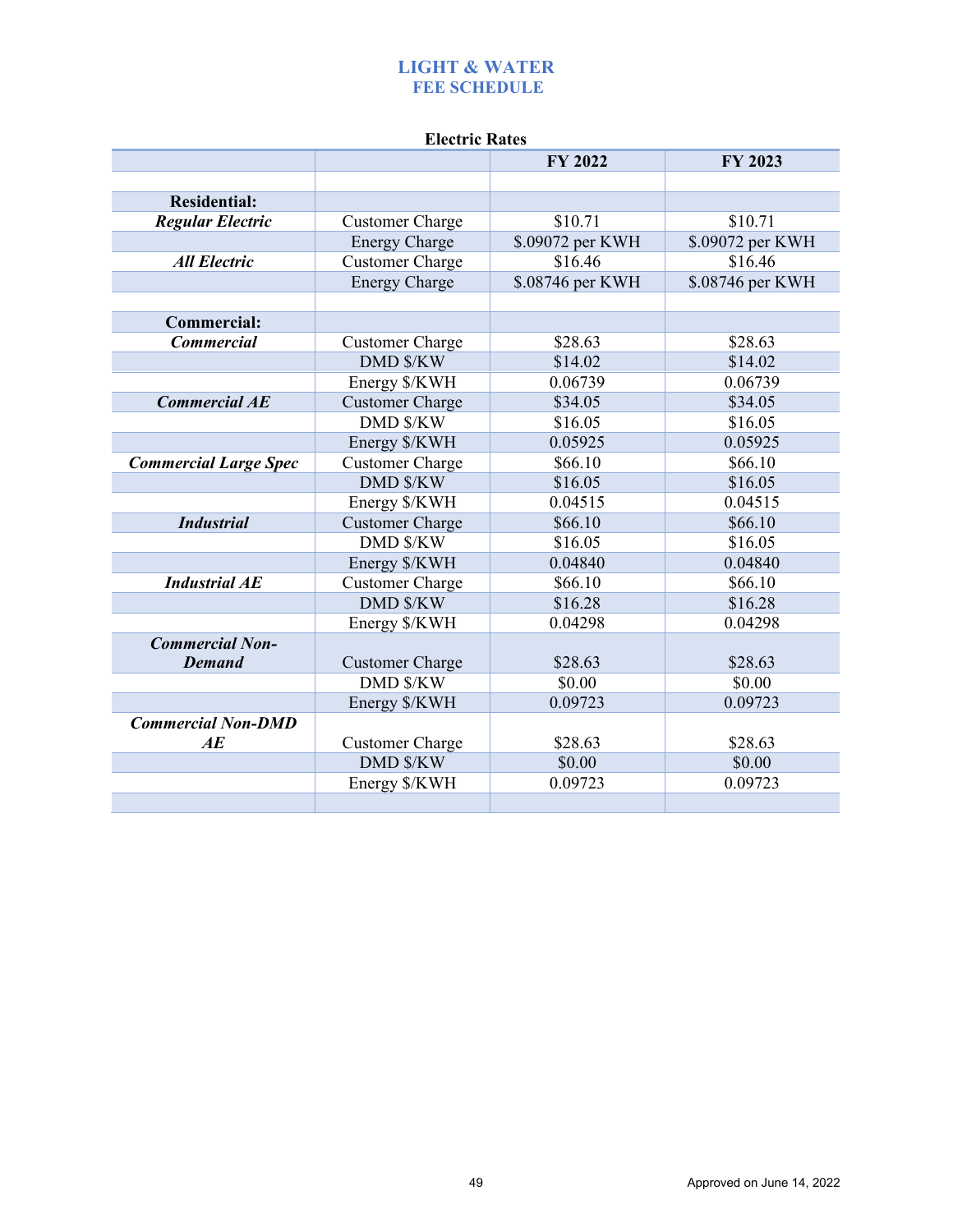# **LIGHT & WATER FEE SCHEDULE**

#### **Sewer Rates**

|                 |                                  | <b>FY 2022</b> | <b>FY 2023</b> |
|-----------------|----------------------------------|----------------|----------------|
|                 |                                  |                |                |
| <b>Inside:</b>  | <b>Customer Charge</b>           | \$13.48        | \$15.17        |
|                 | Volume Charge/1,000              | \$6.27         | \$7.05         |
| <b>Outside:</b> | <b>Customer Charge</b>           | \$17.44        | \$19.62        |
|                 | Volume Charge/1,000              | \$7.89         | \$8.88         |
|                 |                                  |                |                |
|                 | <b>Sewer Tap &amp; User Fees</b> |                |                |
|                 |                                  |                |                |
| <b>Inside:</b>  | $4"$ Tap                         | \$650.00       | \$650.00       |
|                 | User Fee                         | \$400.00       | \$400.00       |
| <b>Outside:</b> | $4"$ Tap                         | \$850.00       | \$850.00       |
|                 | User Fee                         | \$600.00       | \$600.00       |
|                 |                                  |                |                |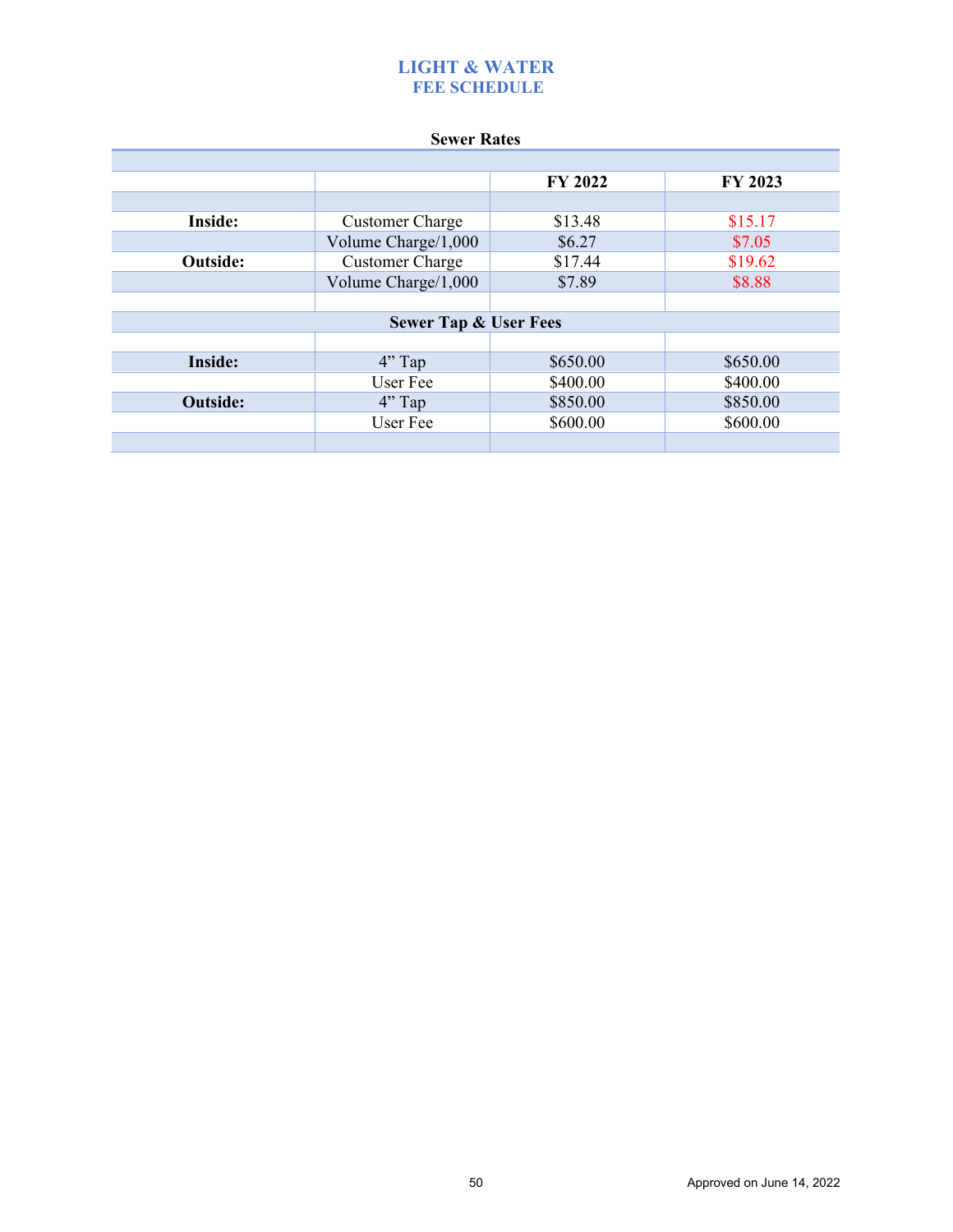# **LIGHT & WATER FEE SCHEDULE**

#### **Water Rates**

|                      |                   | FY 2022    | FY 2023    |
|----------------------|-------------------|------------|------------|
|                      |                   |            |            |
| <b>Residential:</b>  |                   |            |            |
| <b>Inside</b>        | $\frac{3}{4}$     | \$11.65    | \$11.65    |
|                      | 1"                | \$15.48    | \$15.48    |
|                      | 2"                | \$22.98    | \$22.98    |
|                      | 3"                | \$39.57    | \$39.57    |
|                      | 4"                | \$61.40    | \$61.40    |
|                      | 6"                | \$113.85   | \$113.85   |
|                      | 8"                | \$194.21   | \$194.21   |
| <b>Volume Charge</b> | Per 1,000 Gallons | \$3.74     | \$3.74     |
| <b>Outside</b>       | $\frac{3}{4}$     | \$14.33    | \$14.33    |
|                      | 1"                | \$24.73    | \$24.73    |
|                      | 2"                | \$64.96    | \$64.96    |
|                      | 3"                | \$119.57   | \$119.57   |
|                      | 4"                | \$189.73   | \$189.73   |
|                      | 6"                | \$363.21   | \$363.21   |
|                      | 8"                | \$570.04   | \$570.04   |
| <b>Volume Charge</b> | Per 1,000 Gallons | \$6.21     | \$6.21     |
|                      |                   |            |            |
| <b>Commercial:</b>   |                   |            |            |
| <b>Inside</b>        | $\frac{3}{4}$     | \$17.81    | \$17.81    |
|                      | 1"                | \$19.33    | \$19.33    |
|                      | 2"                | \$34.93    | \$34.93    |
|                      | 3"                | \$60.09    | \$60.09    |
|                      | 4"                | \$92.19    | \$92.19    |
|                      | 6"                | \$161.90   | \$161.90   |
|                      | 8"                | \$274.89   | \$274.89   |
| <b>Volume Charge</b> | Per 1,000 Gallons | \$4.00     | \$4.00     |
| <b>Outside</b>       | $\frac{3}{4}$     | \$23.95    | \$23.95    |
|                      | 1"                | \$26.22    | \$26.22    |
|                      | 2"                | \$49.62    | \$49.62    |
|                      | 3"                | \$87.35    | \$87.35    |
|                      | 4"                | \$135.52   | \$135.52   |
|                      | 6"                | \$240.06   | \$240.06   |
|                      | 8"                | \$409.56   | \$409.56   |
| <b>Volume Charge</b> | Per 1,000 Gallons | \$6.21     | \$6.21     |
| Industrial:          |                   |            |            |
| <b>Inside</b>        | $3/4$ "           | \$18.89    | \$18.89    |
|                      | 1"                | \$34.08    | \$34.08    |
|                      | 2"                | \$96.95    | \$96.95    |
|                      | 3"                | \$268.70   | \$268.70   |
|                      | 4"                | \$572.28   | \$572.28   |
|                      | 6"                | \$1,106.03 | \$1,106.03 |
|                      | 8"                | \$1,742.42 | \$1,742.42 |
| <b>Volume Charge</b> | Per 1,000 Gallons | \$4.21     | \$4.21     |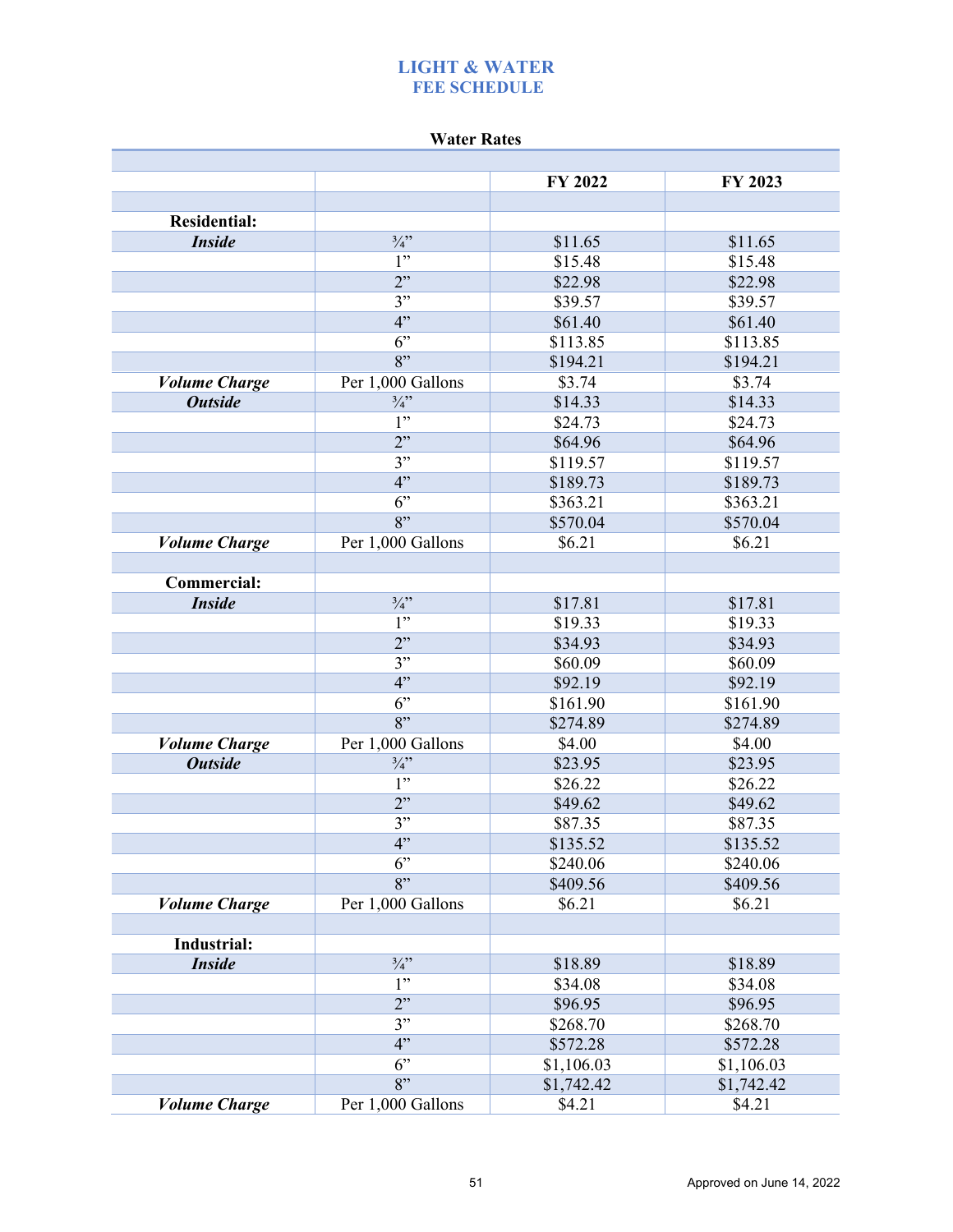# **LIGHT & WATER FEE SCHEDULE**

<span id="page-51-0"></span>

| <b>Water Rates (cont.)</b>  |                                  |            |            |  |  |  |
|-----------------------------|----------------------------------|------------|------------|--|--|--|
|                             |                                  | FY 2022    | FY 2023    |  |  |  |
|                             |                                  |            |            |  |  |  |
| <b>Outside</b>              | $\frac{3}{4}$                    | \$34.86    | \$34.86    |  |  |  |
|                             | 1"                               | \$64.60    | \$64.60    |  |  |  |
|                             | 2"                               | \$188.37   | \$188.37   |  |  |  |
|                             | 3"                               | \$356.40   | \$356.40   |  |  |  |
|                             | 4"                               | \$572.28   | \$572.28   |  |  |  |
|                             | 6"                               | \$1,106.03 | \$1,106.03 |  |  |  |
|                             | 8"                               | \$1,742.42 | \$1,742.42 |  |  |  |
| <b>Volume Charge</b>        | Per 1,000 Gallons                | \$4.54     | \$4.54     |  |  |  |
|                             |                                  |            |            |  |  |  |
| <b>Water Yard Meter:</b>    |                                  |            |            |  |  |  |
| <b>Inside</b>               | $\frac{3}{4}$                    | \$12.21    | \$12.21    |  |  |  |
|                             | 1"                               | \$20.17    | \$20.17    |  |  |  |
|                             | 2"                               | \$56.11    | \$56.11    |  |  |  |
|                             | 3"                               | \$105.41   | \$105.41   |  |  |  |
|                             | 4"                               | \$164.56   | \$164.56   |  |  |  |
|                             | 6"                               | \$317.54   | \$317.54   |  |  |  |
|                             | 8"                               | \$467.13   | \$467.13   |  |  |  |
| <b>Volume Charge</b>        | Per 1,000 Gallons                | \$3.66     | \$3.66     |  |  |  |
| <b>Outside</b>              | $\frac{3}{4}$                    | \$18.85    | \$18.85    |  |  |  |
|                             | 1"                               | \$34.77    | \$34.77    |  |  |  |
|                             | 2"                               | \$106.65   | \$106.65   |  |  |  |
|                             | 3"                               | \$205.28   | \$205.28   |  |  |  |
|                             | 4"                               | \$323.60   | \$323.60   |  |  |  |
|                             | 6"                               | \$629.52   | \$629.52   |  |  |  |
|                             | 8"                               | \$928.72   | \$928.72   |  |  |  |
| <b><i>Volume Charge</i></b> | Per 1,000 Gallons                | \$6.07     | \$6.07     |  |  |  |
|                             |                                  |            |            |  |  |  |
|                             | <b>Water Tap &amp; User Fees</b> |            |            |  |  |  |
|                             |                                  |            |            |  |  |  |
|                             |                                  | FY 2022    | FY 2023    |  |  |  |
| <b>Inside City Limits</b>   | $\frac{3}{4}$ " Tap              | \$1,300.00 | \$1,300.00 |  |  |  |
|                             | User Fee                         | \$400.00   | \$400.00   |  |  |  |
| $\frac{3}{4}$ " Tap         | <b>Contractor Made</b>           | \$400.00   | \$400.00   |  |  |  |
|                             | 1" Tap                           | \$1,500.00 | \$1,500.00 |  |  |  |
|                             | User Fee                         | \$400.00   | \$400.00   |  |  |  |
| 1" Tap                      | <b>Contractor Made</b>           | \$500.00   | \$500.00   |  |  |  |
|                             |                                  |            |            |  |  |  |
| <b>Outside City Limits</b>  | $\frac{3}{4}$ " Tap              | \$1,700.00 | \$1,700.00 |  |  |  |
|                             | <b>User Fee</b>                  | \$600.00   | \$600.00   |  |  |  |
| $\frac{3}{4}$ " Tap         | <b>Contractor Made</b>           | \$500.00   | \$500.00   |  |  |  |
|                             | 1" Tap                           | \$1,900.00 | \$1,900.00 |  |  |  |
|                             | User Fee                         | \$600.00   | \$600.00   |  |  |  |
| 1" Tap                      | <b>Contractor Made</b>           | \$600.00   | \$600.00   |  |  |  |
|                             |                                  |            |            |  |  |  |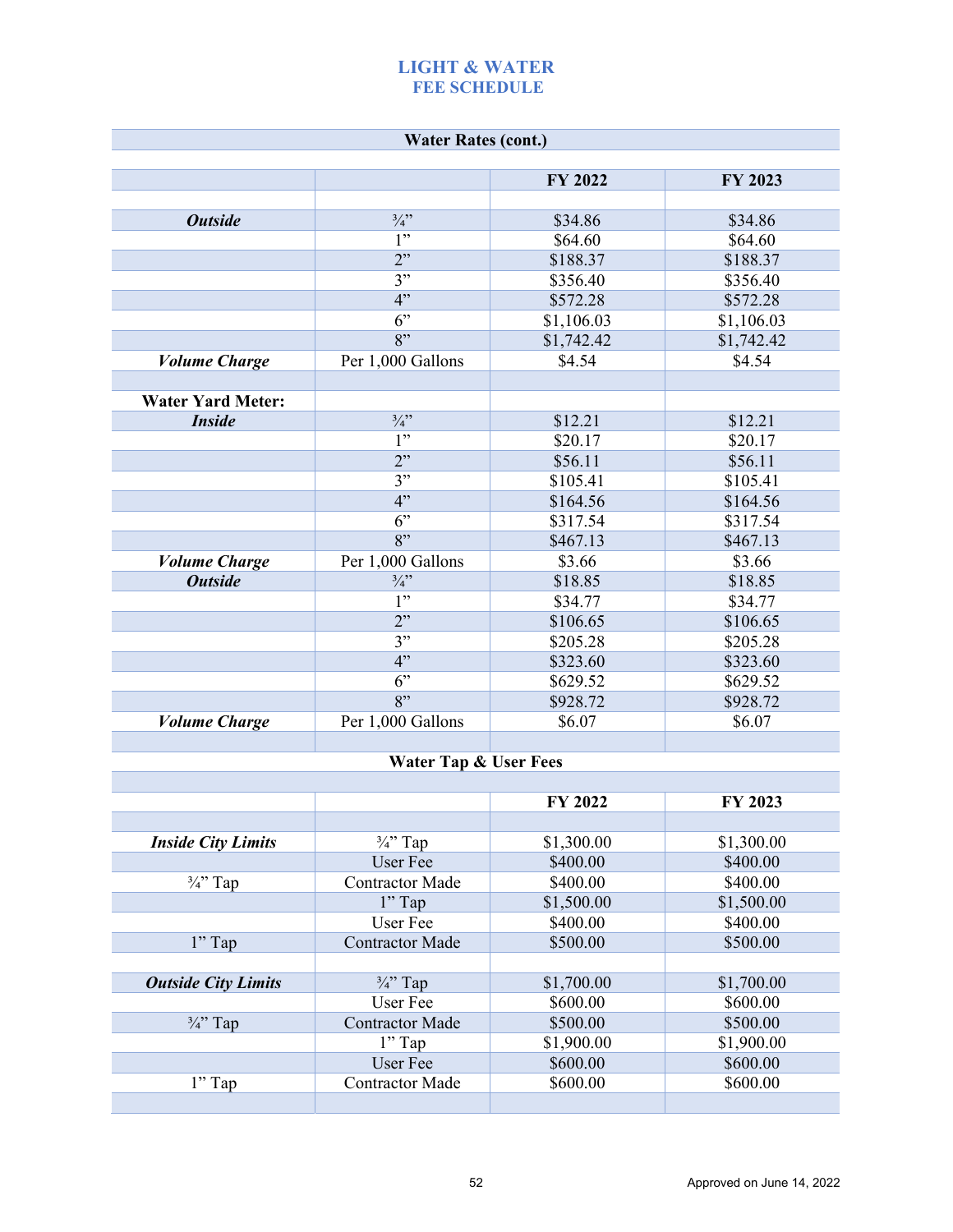<span id="page-52-0"></span>

# **FY 2023 Council Approved Budget**

# **OTHER FUNDS June14, 2022**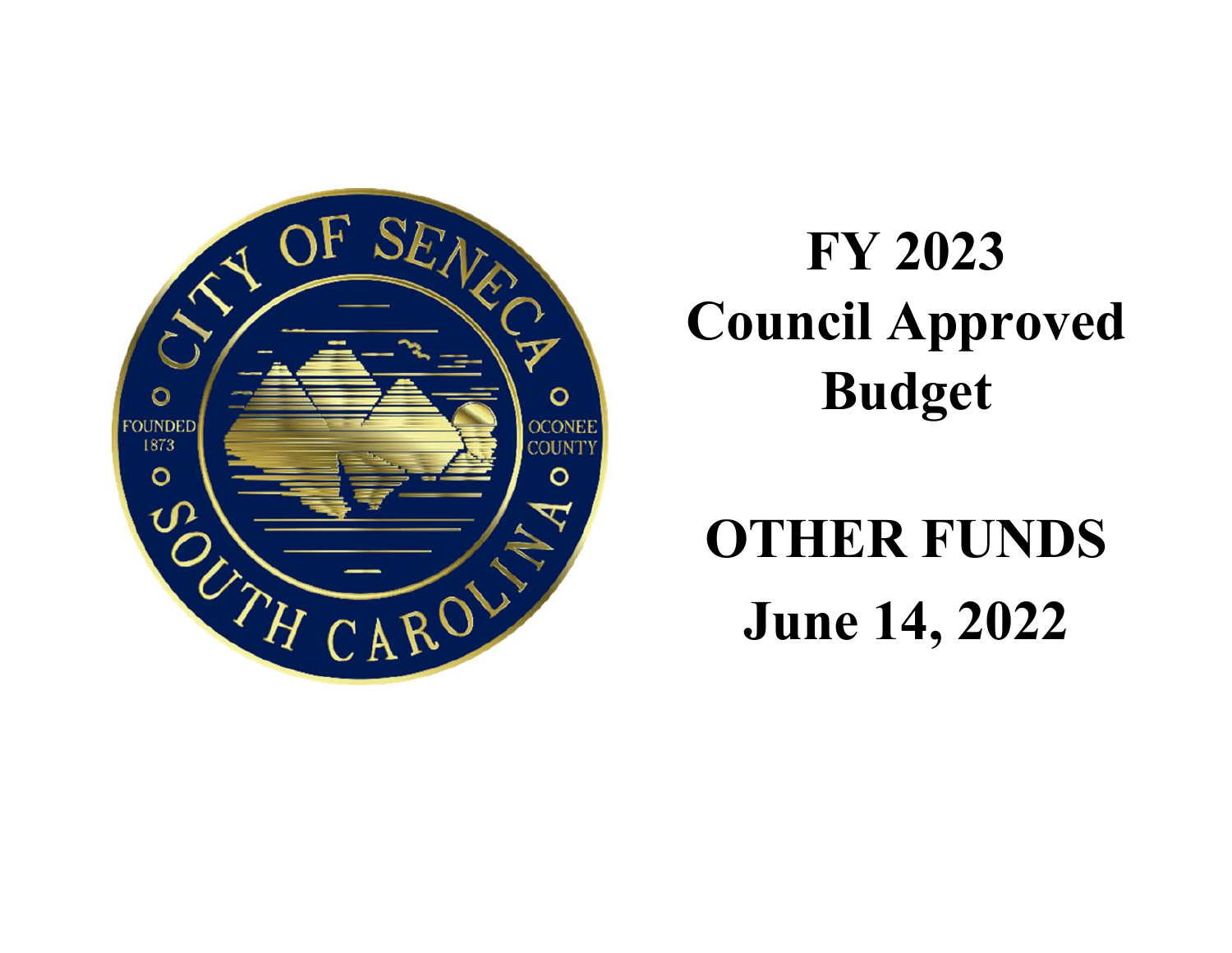#### **CITY OF SENECA HAT FUNDS (30) FISCAL YEAR 2023**

<span id="page-53-0"></span>

|                     |                                     | 2019          | 2020                     | 2021                     | 2022          | 2023                     |
|---------------------|-------------------------------------|---------------|--------------------------|--------------------------|---------------|--------------------------|
|                     |                                     | <b>ACTUAL</b> | <b>ACTUAL</b>            | <b>ACTUAL</b>            | <b>BUDGET</b> | <b>PROPOSED</b>          |
|                     |                                     |               |                          |                          |               |                          |
| <b>REVENUE</b>      |                                     |               |                          |                          |               |                          |
| 30-330-004-000-00   | HAT - Miscellaneous                 | 1,200         | 32,470                   | 5,204                    | 1,500         | 1,500                    |
| 30-330-005-000-00   | Marathon Registration Sales         |               | 13,680                   | 13,952                   | 17,500        | 17,500                   |
| 30-330-006-000-00   | <b>Booth Rent Fee</b>               |               | 1,200                    | 1,350                    |               |                          |
| 30-330-485-000-00   | Hospitality                         | 588,179       | 591,450                  | 716,172                  | 650,000       | 850,000                  |
| 30-330-486-000-00   | Local Accomodations Tax             | 69,660        | 66,157                   | 55,429                   | 50,000        | 72,000                   |
| 30-364-490-000-00   | Private Contributions & Grants      |               | 15,250                   | 18,347                   | 24,500        | 24,000                   |
|                     | <b>Revenue Total</b>                | 659,039       | 720,207                  | 810,453                  | 743,500       | 965,000                  |
| <b>EXPENDITURES</b> |                                     |               |                          |                          |               |                          |
| 30-391-485-001-00   | Transfer to Gen Fund                | 135,717       | 168,180                  | 142,600                  | 207,600       | 207,600                  |
| 30-485-000-710-00   | Land - HAT                          |               | 292,273                  |                          |               |                          |
| 30-485-000-801-00   | Operating Expense                   |               | 888                      | $\overline{\phantom{a}}$ |               |                          |
| 30-485-000-802-00   | Grants Award                        | 8,474         | 5,000                    |                          | 10,000        | 10,000                   |
| 30-485-000-803-00   | HAT - Labor                         | 69,979        | 24,762                   | 49,940                   | 85,000        | 85,000                   |
| 30-485-000-804-00   | HAT - Events Misc.                  | 3,379         | 35,404                   | 6,024                    | 15,000        | 32,400                   |
| 30-485-000-804-01   | HAT - Seneca Fest Event             | 43,124        | 10,008                   | 13,250                   | 15,000        | $\overline{\phantom{a}}$ |
| 30-485-000-804-02   | HAT - Jazz on The Alley             | 33,860        | 28,287                   | 43,497                   | 37,500        | 45,000                   |
| 30-485-000-804-03   | HAT - July 4th event                | 39,343        | 42,953                   | 74,731                   | 45,000        | 55,000                   |
| 30-485-000-804-04   | HAT - Cruise In                     | 8,443         | 5,894                    | 8,480                    | 10,500        | 10,500                   |
| 30-485-000-804-05   | HAT - City Marathon                 | 41,221        | 45,052                   | 35,038                   | 50,000        | 45,000                   |
| 30-485-000-804-07   | HAT - Halloween                     | 7,885         | 5,691                    | $\overline{\phantom{a}}$ | 8,000         | 8,000                    |
| 30-485-000-804-08   | HAT - Lunney House                  | 6,133         | 5,953                    |                          | 15,000        |                          |
| 30-485-000-804-09   | HAT - Strickland Museum             | 26,190        |                          |                          | 15,000        |                          |
|                     |                                     |               | 25,394                   |                          |               |                          |
| 30-485-000-804-10   | HAT - Brew & Que                    | 1,953         | 3,060                    | $\overline{\phantom{a}}$ | 2,500         | 3,500                    |
| 30-485-000-804-11   | HAT - Jeep Fest                     | 1,995         | 2,135                    | 2,000                    | 4,500         | 5,500                    |
| 30-485-000-804-12   | HAT - Jazz Fest                     | 3,134         | $\overline{\phantom{a}}$ | $\overline{a}$           | 3,500         | 3,500                    |
| 30-485-000-804-13   | HAT - Downtown Christmas            | 120,495       | 220,999                  | 138,331                  | 100,400       | 150,000                  |
| 30-485-000-804-14   | HAT - Downtown Tailgate             |               | 65,620                   | 2,477                    |               |                          |
| 30-485-000-804-15   | HAT - Juneteenth                    |               |                          | $\overline{a}$           | 12,000        | 30,000                   |
| 30-485-000-804-16   | HAT - Hispanic Heritage             |               |                          |                          | 12,000        | 12,000                   |
| 30-485-000-804-17   | HAT - Memorial Day Kickoff          |               |                          |                          |               | 15,000                   |
| 30-485-000-804-18   | HAT - Youth Carnival                |               |                          |                          |               | 20,000                   |
| 30-485-000-804-19   | HAT - Story Trail Park              |               |                          |                          |               | 10,000                   |
| 30-485-000-804-20   | HAT - Sesquicentennial              |               |                          |                          |               | 60,000                   |
| 30-485-000-804-21   | HAT - Arts, History and Culture     |               |                          |                          |               | 30,000                   |
|                     | 30-485-000-805-00 HAT - Advertising | 82,065        | 87,199                   | 108,355                  | 95,000        | 100,000                  |
| 30-485-000-806-00   | HAT - REC tourism recruitment plan  | 47,232        | 2,433                    |                          |               |                          |
| 30-485-000-807-00   | HAT - Downtown Improvements         |               | 70,621                   | 52,944                   |               | 20,000                   |
| 30-485-000-808-00   | HAT - COVID 19 Restaurant Reimb.    |               | 45,768                   |                          |               |                          |
| 30-485-000-809-00   | HAT - Seneca Mural Project          |               | 4,003                    | 8,352                    |               | 7,000                    |
|                     | <b>Expenses Total</b>               | 680,623       | 1,197,577                | 686,018                  | 743,500       | 965,000                  |
|                     | <b>HAT FUND TOTAL</b>               | (21, 584)     | (477, 370)               | 124,435                  |               |                          |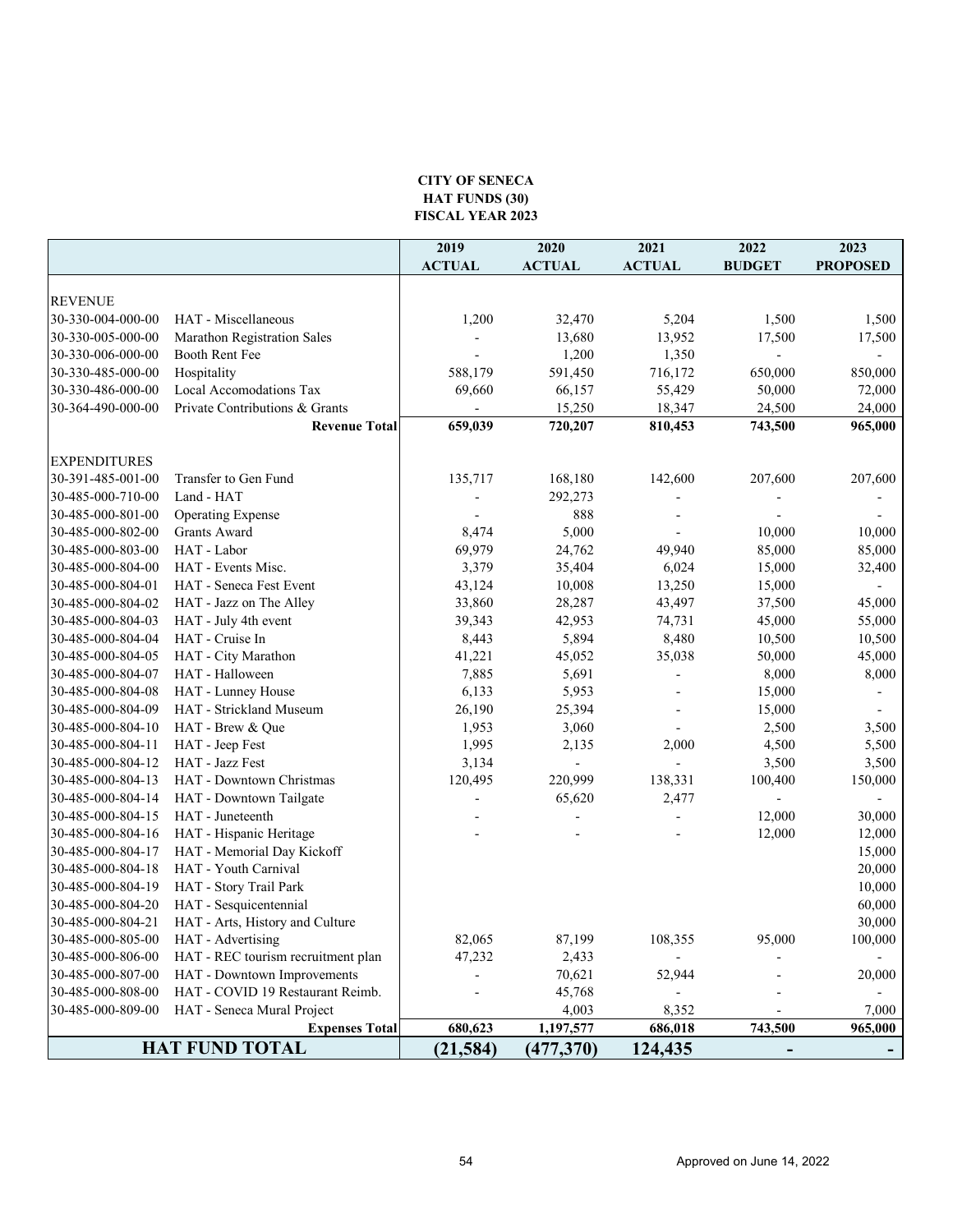# **CITY OF SENECA ACCOMMODATIONS TAX FUND (31) FISCAL YEAR 2023**

<span id="page-54-0"></span>

|                                  |                                       | 2019                     | 2020          | 2021          | 2022          | 2023            |
|----------------------------------|---------------------------------------|--------------------------|---------------|---------------|---------------|-----------------|
|                                  |                                       | <b>ACTUAL</b>            | <b>ACTUAL</b> | <b>ACTUAL</b> | <b>BUDGET</b> | <b>PROPOSED</b> |
| <b>REVENUE</b>                   |                                       |                          |               |               |               |                 |
| $31 - 335 - 000 - 000 - 00$      | State Accom Tax                       | 116,487                  | 98,907        | 84,055        | 100,000       | 100,000         |
|                                  | <b>Revenue Totall</b>                 | 116,487                  | 98,907        | 84,055        | 100,000       | 100,000         |
| <b>EXPENDITURES</b>              |                                       |                          |               |               |               |                 |
| $ 31-390-001-000-00 $            | Transfer to Gen Fund                  | 29,574                   | 28,695        | 27,953        | 28,750        | 28,750          |
| $31-390-002-000-00$              | Transfer to GF - Museum employees 65% | 59,466                   | 48,040        | 38,386        | 48,750        | 48,750          |
| $ 31-490-000-801-00$             | Tourism Related Expenditure 30%       | 27,446                   | 22,172        | 17,717        | 22,500        | 22,500          |
| $31-490-000-802-00$              | <b>Private Grant Donations</b>        | $\overline{\phantom{a}}$ |               |               |               |                 |
|                                  | <b>Expense Total</b>                  | 116,487                  | 98,907        | 84,055        | 100,000       | 100,000         |
| <b>ACCOMMODATIONS FUND TOTAL</b> |                                       |                          |               | $\,$          |               |                 |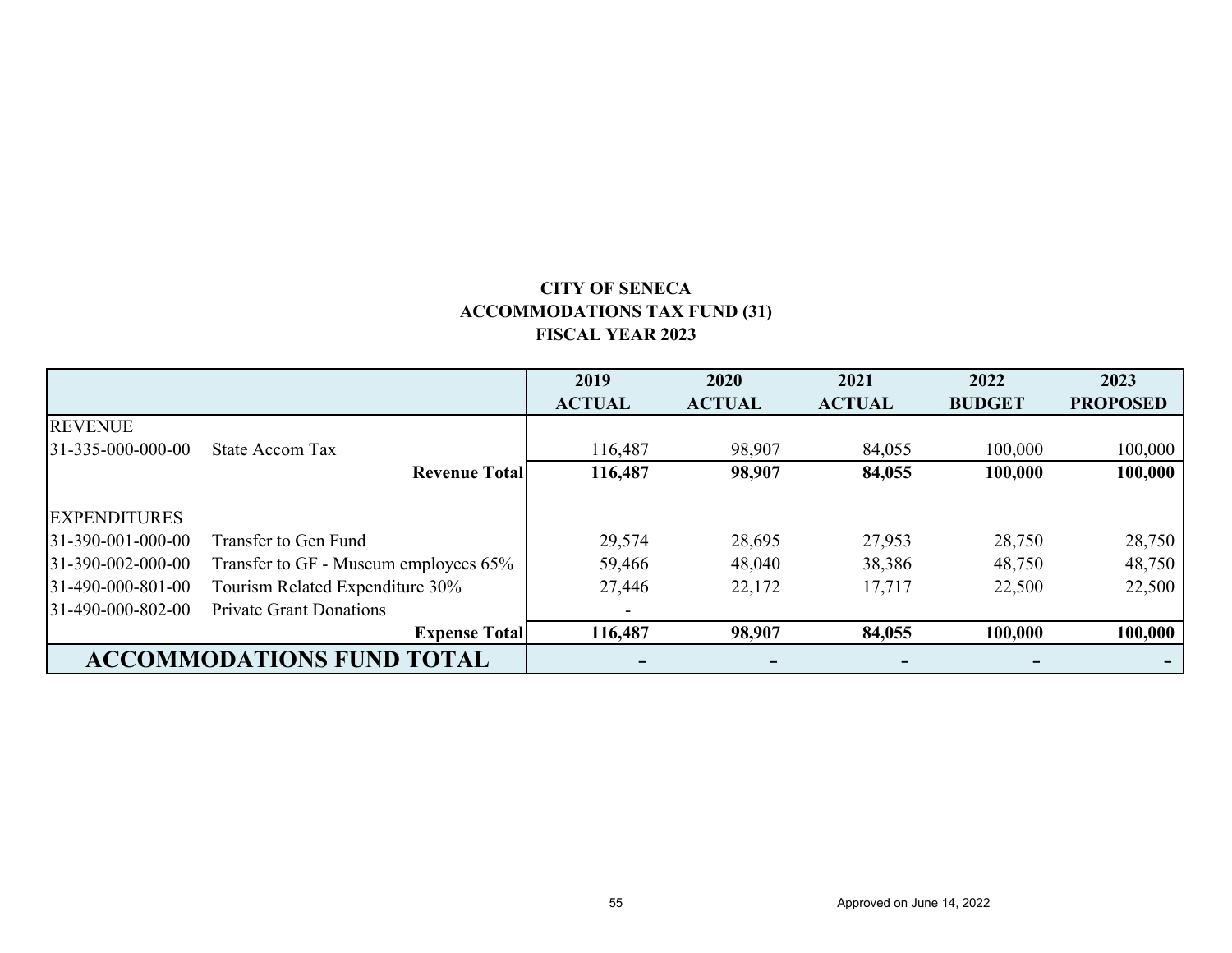#### **CITY OF SENECA TRANSIT FUND (32) FISCAL YEAR 2023**

<span id="page-55-0"></span>

|                     |                                                       | 2019          | 2020          | 2021          | 2022          | 2023            |
|---------------------|-------------------------------------------------------|---------------|---------------|---------------|---------------|-----------------|
|                     |                                                       | <b>ACTUAL</b> | <b>ACTUAL</b> | <b>ACTUAL</b> | <b>BUDGET</b> | <b>PROPOSED</b> |
| <b>REVENUES</b>     |                                                       |               |               |               |               |                 |
| 32-331-487-001-00   | Federal Gov Grants - Transit Operating                | 453,694       | 344,406       |               | 849,312       | 644,013         |
| 32-331-487-005-00   | Federal New Bus Grant - Operating                     | 232           | 1,346,824     | 1,685         | 72,000        | 8,000           |
| 32-331-487-006-00   | Federal IT Grant - Operating                          | 9,981         |               |               |               |                 |
| 32-331-487-007-00   | Federal Cares Act Grant                               |               | 378,850       | 1,155,595     |               |                 |
| 32-333-000-000-00   | County Grant                                          | 60,000        | 60,000        | 360,000       | 60,000        | 60,000          |
| 32-334-487-001-00   | <b>State Gov Grants</b>                               | 160,138       | 89,589        |               | 229,696       | 121,000         |
| 32-334-487-004-00   | State IT Grant - Operating                            | 11,762        |               |               |               |                 |
| 32-390-004-000-00   | <b>Transit Miscellaneous</b>                          | 2,558         | (2,035)       | 53            |               |                 |
| 32-390-006-000-00   | Forgiven Lease Expense                                |               | 240,000       |               |               |                 |
| 32-391-487-001-00   | General Fund Transfer - Local Match - Operating Grant | 205,672       | 90,079        |               | 222,000       | 248,322         |
| 32-391-487-004-00   | Transfer from General - Tigger                        | 17,091        |               |               |               |                 |
| 32-391-487-005-00   | <b>GF Transfer - New Bus</b>                          | 26            | 413,823       | 421           | 18,000        | 2,000           |
| 32-391-487-006-00   | GF Transfer - IT Local Match                          | 0.34          |               |               |               |                 |
| 32-391-487-007-00   | GF Transfer - Cares Act Local Match                   |               | 544           | 100           |               |                 |
|                     | <b>Total Revenue</b>                                  | 921,155       | 2,962,080     | 1,517,854     | 1,451,008     | 1,083,335       |
| <b>EXPENDITURES</b> |                                                       |               |               |               |               |                 |
|                     |                                                       |               |               |               |               |                 |
| 32-487-000-801-00   | Operating Expense -CAT                                | 697,756       | 487,641       |               | 1,241,554     | 946,835         |
| 32-487-000-801-04   | <b>Operating Expense - Utilities</b>                  |               |               |               | 58,000        | 64,500          |
| 32-487-000-801-05   | Capital Expense - Lease expense                       | 120,000       |               |               |               |                 |
| 32-487-000-801-07   | Capital Expense - Shop Equipment                      |               |               |               |               |                 |
| 32-487-000-801-10   | <b>Admin Salaries</b>                                 | 63,081        | 61,514        | 60,872        | 61,454        | 62,000          |
| 32-487-000-803-00   | <b>Tigger Grant Expenditures</b>                      | 17,091        |               |               |               |                 |
| 32-487-000-805-00   | New Bus Grant - Operating                             | 258           | 1,760,647     | 2,106         | 90,000        | 10,000          |
| 32-487-000-806-00   | IT Grant - Operating                                  | 21,743        |               |               |               |                 |
| 32-487-000-807-00   | Cares Act - Operating                                 |               | 354,311       | 1,094,824     |               |                 |
|                     | <b>Total Expense</b>                                  | 919,930       | 2,664,113     | 1,157,802     | 1,451,008     | 1,083,335       |
|                     | <b>TRANSIT FUND TOTAL</b>                             | 1,225         | 297,967       | 360,052       |               |                 |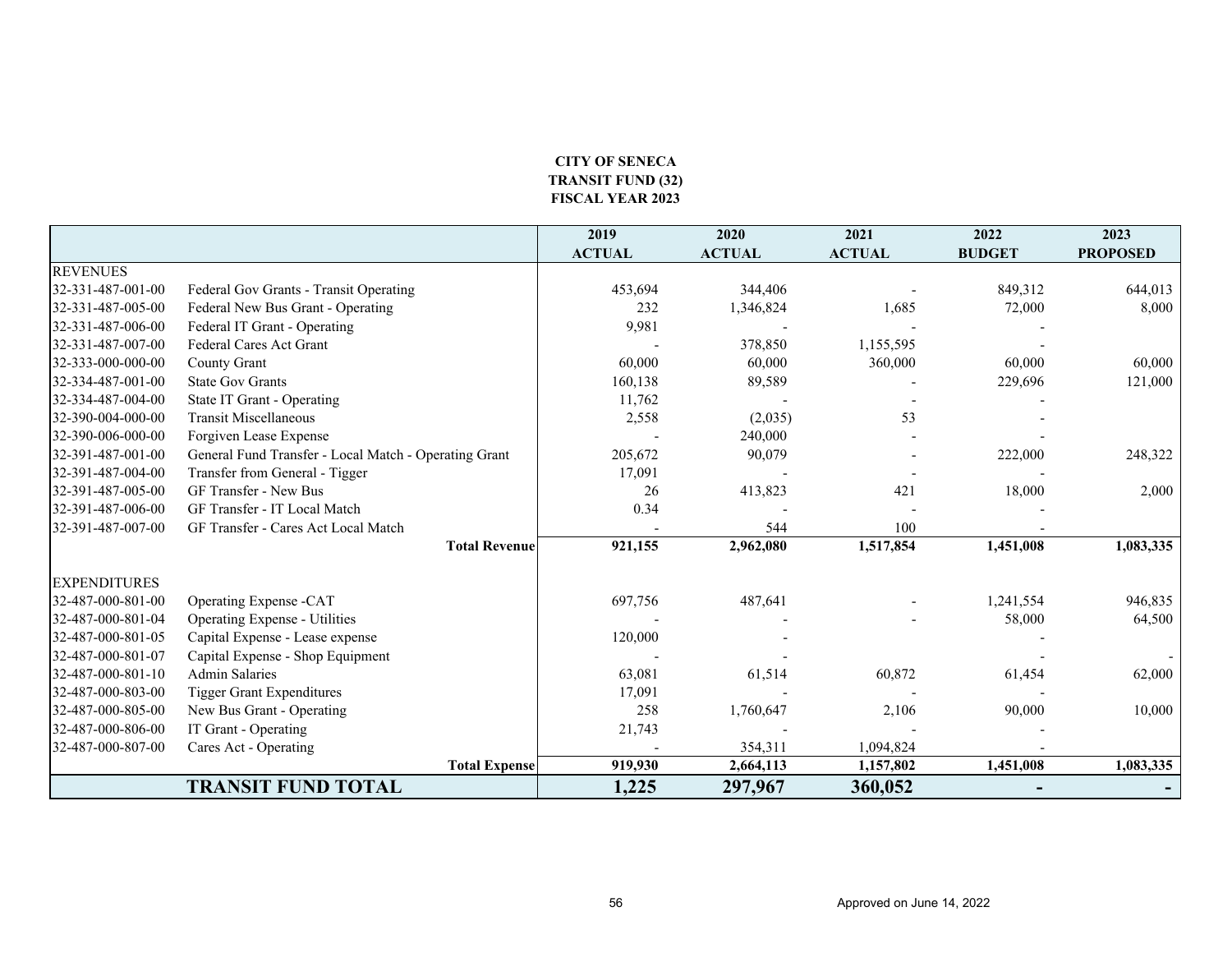# **CITY OF SENECA C FUNDS (34) FISCAL YEAR 2023**

<span id="page-56-0"></span>

|                                              | 2019<br><b>ACTUAL</b> | 2020<br><b>ACTUAL</b> | 2021<br><b>ACTUAL</b> | 2022<br><b>BUDGET</b> | 2023<br><b>PROPOSED</b> |
|----------------------------------------------|-----------------------|-----------------------|-----------------------|-----------------------|-------------------------|
| <b>REVENUE</b><br>34-334-481-000-00 C FUNDS  | 689,825               |                       | 72,834                | 500,000               | 500,000                 |
|                                              |                       |                       |                       |                       |                         |
| <b>Total Revenue</b>                         | 689,825               |                       | 72,834                | 500,000               | 500,000                 |
| <b>EXPENDITURES</b>                          |                       |                       |                       |                       |                         |
| 34-431-000-731-00 C FUNDS PROJECT EXPENSE    |                       |                       |                       |                       |                         |
| 34-481-000-730-00 STREET IMPROVEMENT C FUNDS | 689,825               |                       | 72,834                | 500,000               | 500,000                 |
| <b>Total Expense</b>                         | 689,825               |                       | 72,834                | 500,000               | 500,000                 |
| <b>C FUNDS TOTAL</b>                         |                       | -                     |                       |                       |                         |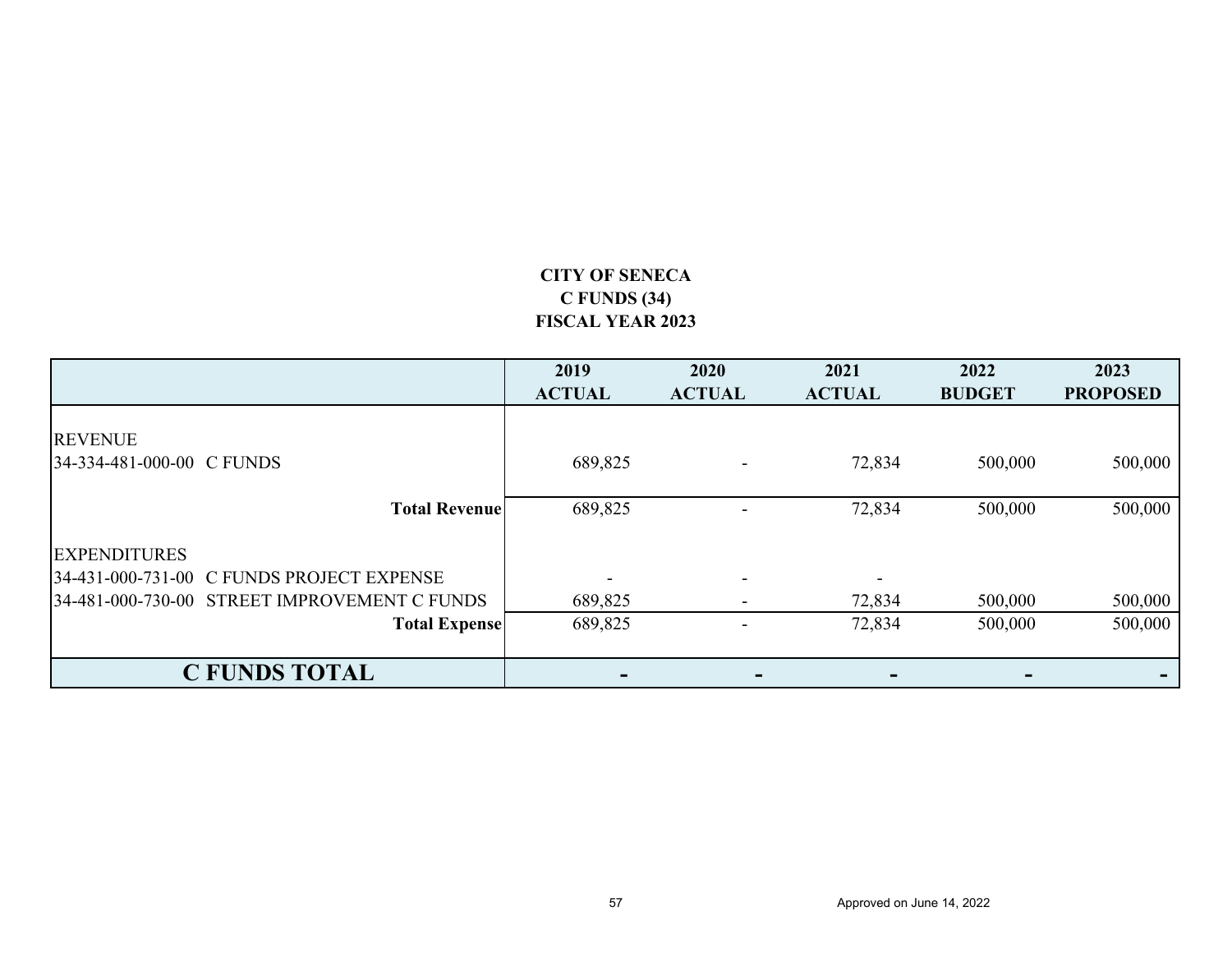#### **CITY OF SENECA SENECA FACILITIES CORP (81) FISCAL YEAR 2023**

<span id="page-57-0"></span>

|                     |                                             | 2019<br><b>ACTUAL</b> | 2020<br><b>ACTUAL</b> | 2021<br><b>ACTUAL</b> | 2022<br><b>BUDGET</b> | 2023<br><b>PROPOSED</b> |
|---------------------|---------------------------------------------|-----------------------|-----------------------|-----------------------|-----------------------|-------------------------|
| <b>REVENUE</b>      |                                             |                       |                       |                       |                       |                         |
| 81-361-000-000-00   | Interest Income                             | 2,724                 | 3,148                 | 1,299                 |                       |                         |
| 81-390-000-000-00   | 2019 IPRB                                   | ÷.                    | 1,382,881             |                       | 1,486,420             | 1,500,000               |
| 81-390-004-000-00   | Miscellaneous Income                        | 15,686                | 30,612                |                       |                       |                         |
| 81-390-005-000-00   | Other Financing Sources                     | ÷,                    | 1,265,916             | 27,186                |                       |                         |
| 81-390-006-000-00   | Unreimbursed Lease Revenue                  |                       | (240,000)             |                       |                       |                         |
| 81-390-010-000-00   | Lease Income                                | 924,737               | 869,635               | 915,490               | 915,490               | 915,490                 |
| 81-390-014-000-00   | FEMA/Insurance                              |                       | $\overline{a}$        | 7,500                 |                       |                         |
| 81-390-030-000-01   | Principal savings for loan payment          |                       |                       |                       |                       |                         |
| 81-391-001-000-00   | Transfer to General Fund                    |                       | 535,965               | 18                    | (111,667)             | (111,667)               |
| 81-391-001-000-00   | Transfer from General Fund-PWB              |                       |                       | 127,341               | 150,003               | 149,775                 |
| 81-391-002-000-00   | Transfer to/from Light & Water              |                       | $\overline{a}$        | $\overline{a}$        |                       |                         |
|                     | Use of Fund Balance                         |                       |                       | $\overline{a}$        | 40,785                | 89,824                  |
|                     | <b>Total Revenue</b>                        | 943,147               | 3,848,157             | 1,078,833             | 2,481,031             | 2,543,422               |
| <b>EXPENDITURES</b> |                                             |                       |                       |                       |                       |                         |
| 81-415-000-300-13   | Professional Services                       | 1,473                 | 3,325                 | 1,392                 | 1,500                 | 1,500                   |
| 81-415-000-300-15   | <b>Bank Charges</b>                         | 54                    | 12,102                | 67                    | 100                   | 100                     |
| 81-415-000-330-00   | Contract Labor (Ken Burgess)                | 23,457                | 15,960                | 13,600                | 15,000                | 15,000                  |
| 81-415-000-331-00   | Other Professional Services                 |                       | 4,792                 |                       |                       |                         |
| 81-415-000-331-01   | 2019 IPRB Fees                              |                       | 221,000               |                       |                       |                         |
| 81-415-000-335-00   | Management Fees                             | 50,000                | 50,000                | 161,667               | 50,000                | 161,667                 |
| 81-415-000-410-00   | Utilities                                   | 8,973                 | 9,642                 | 256,460               | 60,000                | 50,000                  |
| 81-415-000-430-xx   | Repairs & Maintenance *Multiple upfit lines | 508,068               | 239,530               | 191,649               | 100,000               | 75,000                  |
| 81-415-000-520-00   | Insurance                                   | 54,473                | 54,787                | 70,190                | 60,000                | 65,000                  |
| 81-415-000-525-00   | <b>Property Taxes</b>                       | 46,823                | 47,808                | 47,451                | 50,000                | 50,000                  |
| 81-415-000-530-00   | Communications & Telephone                  | 4,866                 | 6,342                 | 9,057                 | 8,000                 | 10,000                  |
| 81-415-000-610-00   |                                             | 20                    |                       | 291                   |                       |                         |
| 81-415-000-700-00   | Tools & Supplies                            | 133,152               | 133,552               | 134,352               | 150,000               |                         |
|                     | Depreciation                                |                       |                       |                       |                       | 140,000                 |
| 81-415-000-720-02   | 2019 IPRB Property Upgrades                 |                       | 474,079               | 505,866               |                       |                         |
| 81-415-000-720-03   | 2019 IPRB Public Works Building             |                       | 1,500                 | 28,975                | 1,486,420             | 1,470,453               |
| 81-415-000-730-00   | Improvements Other than buildings           | 4,709                 | 67,762                | 774                   |                       |                         |
| 81-415-000-730-01   | Propex Conversion                           | 7,509                 | 9,208                 |                       |                       |                         |
| 81-415-000-741-00   | Machinery & Equipment                       |                       | 6,675                 |                       |                       |                         |
| 81-415-000-802-00   | <b>Interest Expense</b>                     | 188,370               | 64,330                |                       |                       |                         |
| 81-415-000-802-01   | <b>NMTC</b> Principal                       |                       | 39,000                |                       |                       |                         |
| 81-415-000-803-00   | <b>Closing Costs</b>                        |                       | 12,000                |                       |                       |                         |
| 81-415-000-807-00   | 2019 IPRB Interest                          |                       | 27,903                | 136,684               | 500,011               | 124,702                 |
| 81-415-000-807-01   | 2019 IPRB Principal                         |                       |                       | 285,000               |                       | 380,000                 |
| 81-415-004-000-00   | Misc. Expense                               |                       | 157                   | 47,834                |                       | ÷,                      |
| 81-415-999-430-00   | FEMA 2020 - Maint. & Repairs                |                       | 21,404                | 60,301                |                       |                         |
|                     | <b>Total Expense</b>                        | 1,031,948             | 1,522,857             | 1,951,609             | 2,481,031             | 2,543,422               |
|                     | <b>SENECA FACILITIES CORP TOTAL</b>         | (88, 801)             | 2,325,300             | (872, 777)            | $\bf{0}$              | $\bf{0}$                |
|                     | <b>TOTAL FUND BALANCE</b>                   | 867,408               | 3,192,708             | 2,319,932             | 2,319,932             | 2,319,932               |